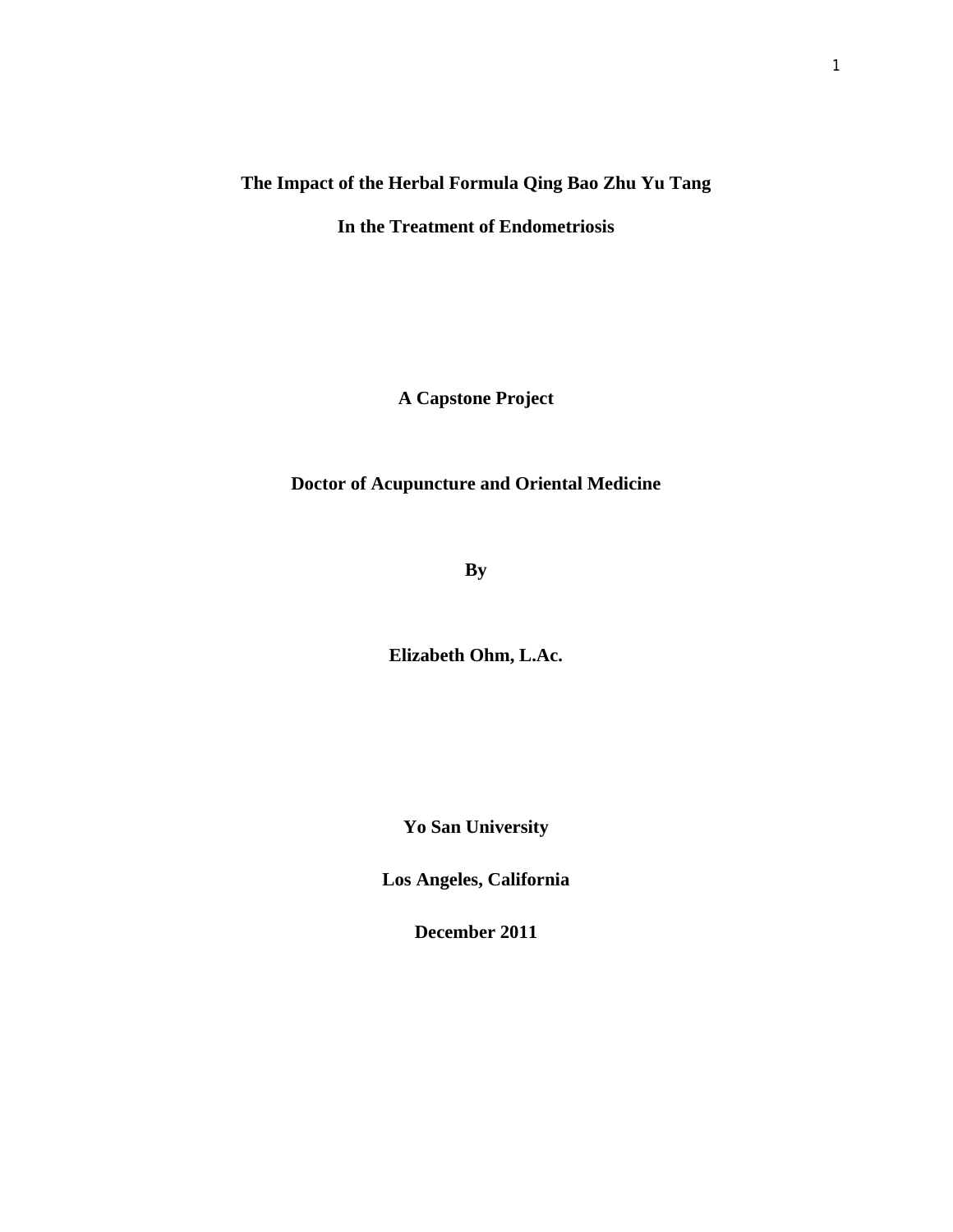(Yo San University DAOM Program: Capstone Project-Approval Signatures Page)

**Approval Signatures Page** 

This Capstone Project has been reviewed and approved by:  $3012011$  $\overline{Date}$ Capstone Project Advisor an. Ph/D Lawrence  $J$ 

 $12/30/3011$ Daoshing Ni, Ph.D., L. Ac, Specialty Chair Date

 $(2/3/4)$ Cauola Celite

ť,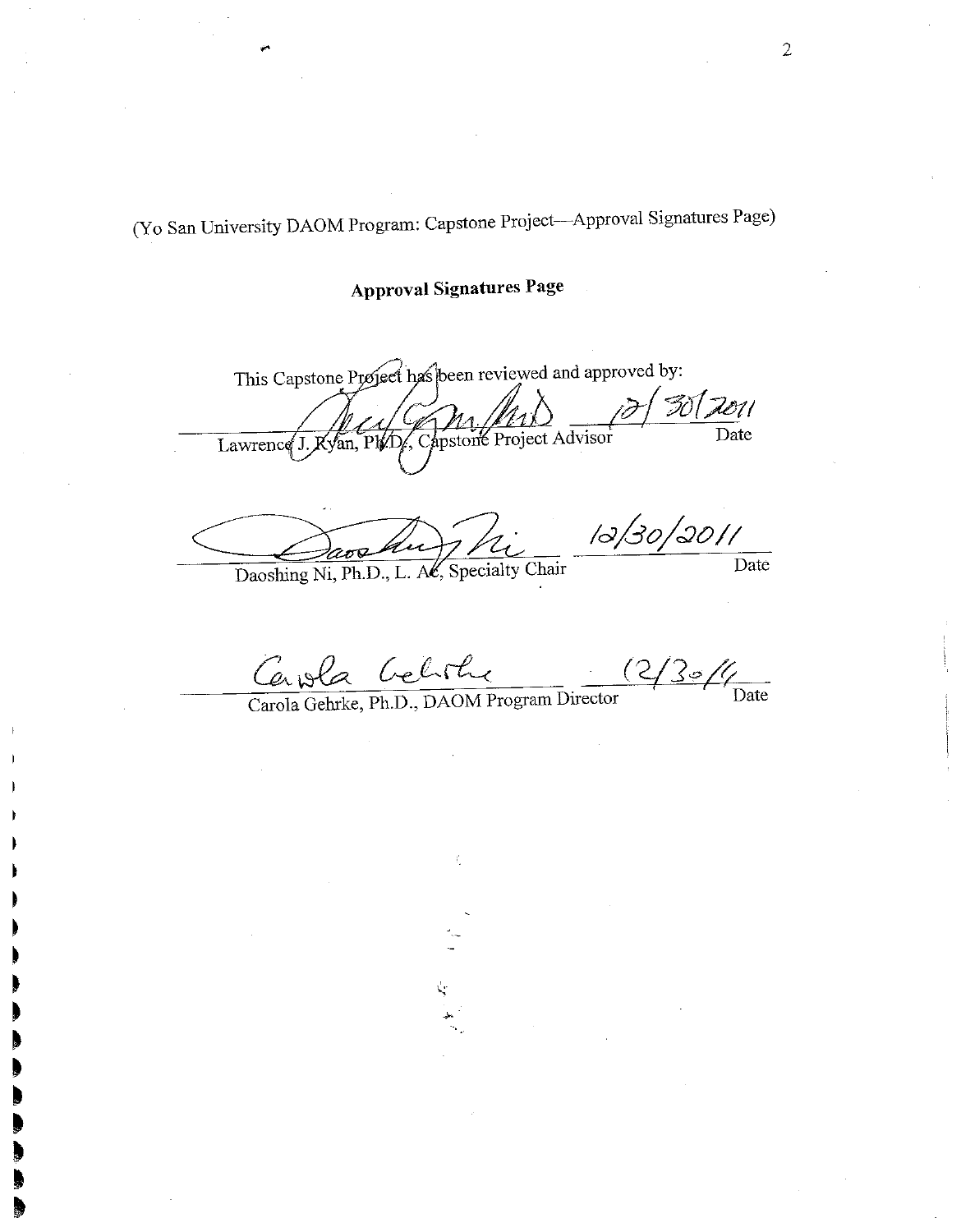#### **Abstract**

Retrospective chart review research method was employed to review 120 charts of women who were treated for endometriosis using an herbal formulation known as Qing Bao Zhu Yu Tang. The pain effectiveness level survey rating for the entire sample of 120 patient charts shows that 116 patients (96.7 %) responded with indication of some level of effectiveness. From the total sample of 120 patients, the satisfaction survey shows that 111 patients (92.5 %) responded in the "satisfied" range. The cases were analyzed in three categories, as per the most common condition accompanying endometriosis. The three groups analyzed included those where endometriosis was associated with infertility ( $n=53$ ), those with polycystic ovarian syndrome (PCOS) ( $n=7$ ) and those with ovarian cysts  $(n=38)$ . Data from the charts were analyzed in terms of the impact of the Qing Bao Zhu Yu Tang formula on endometriosis and the accompanying conditions. The results evidenced the positive impact of the formula. The results were discussed regarding implications for practice and recommendations were made for future related research.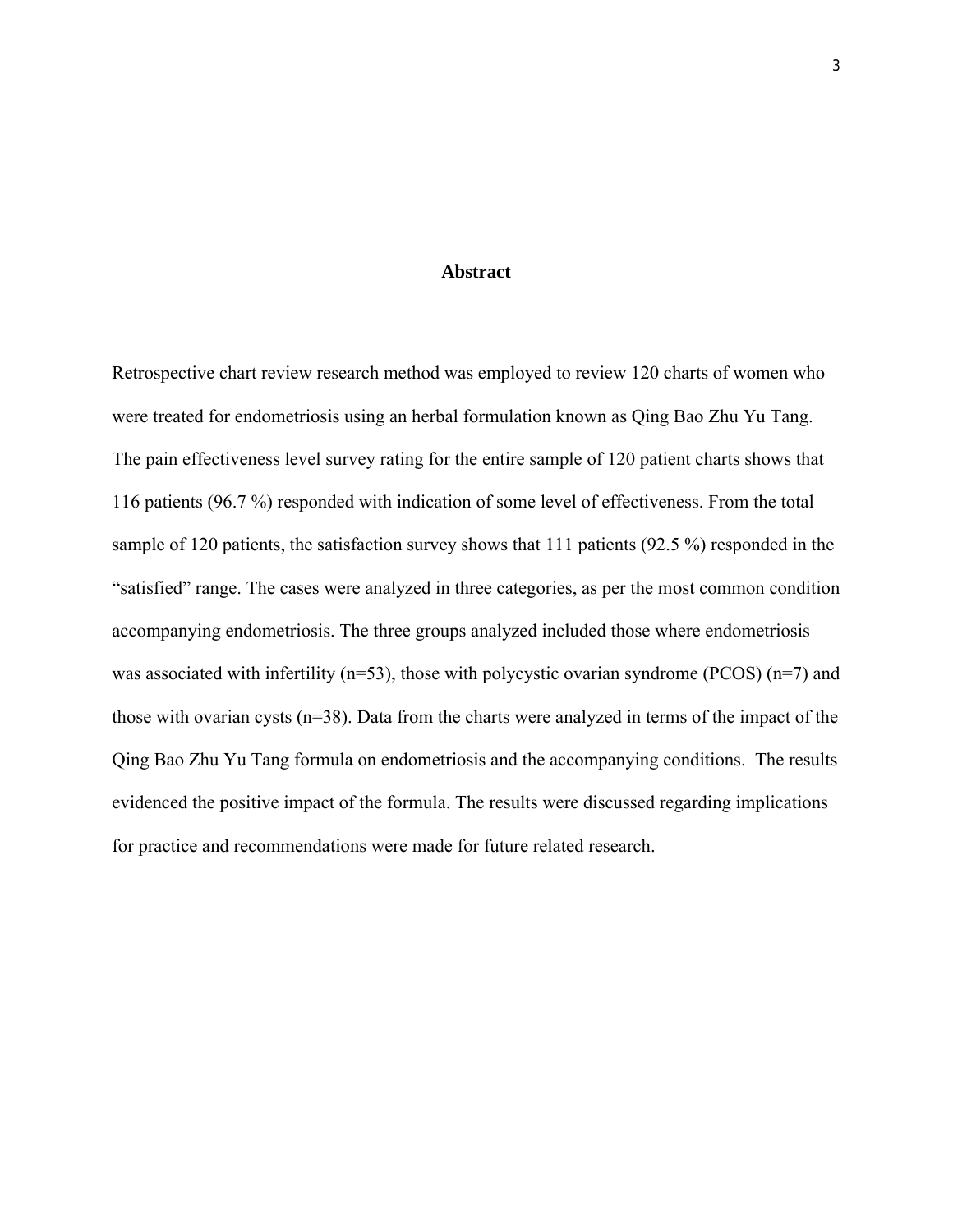## Table of Contents

# Chapter 1: Introduction  $Id$ entification of the Problem

| Symptoms (Clinical Manifestations) of Endometriosis ----------------------- 19 |  |
|--------------------------------------------------------------------------------|--|
|                                                                                |  |
|                                                                                |  |
|                                                                                |  |
|                                                                                |  |
| Endometriosis from a Traditional Chinese Medicine Perspective----------- 27    |  |
| Treatment of Endometriosis in Traditional Chinese Medicine--------------- 30   |  |
| Formulas for Treatment of Endometriosis in Chinese Medicine------------- 31    |  |
|                                                                                |  |
| Analysis of Formula Qing Bao Zhu Yu Tang---------------------------------- 40  |  |
| Indications of the Use of Qing Bao Zhu Yu Tang -------------------------- 42   |  |
|                                                                                |  |
| Chapter 3: Method                                                              |  |
|                                                                                |  |
|                                                                                |  |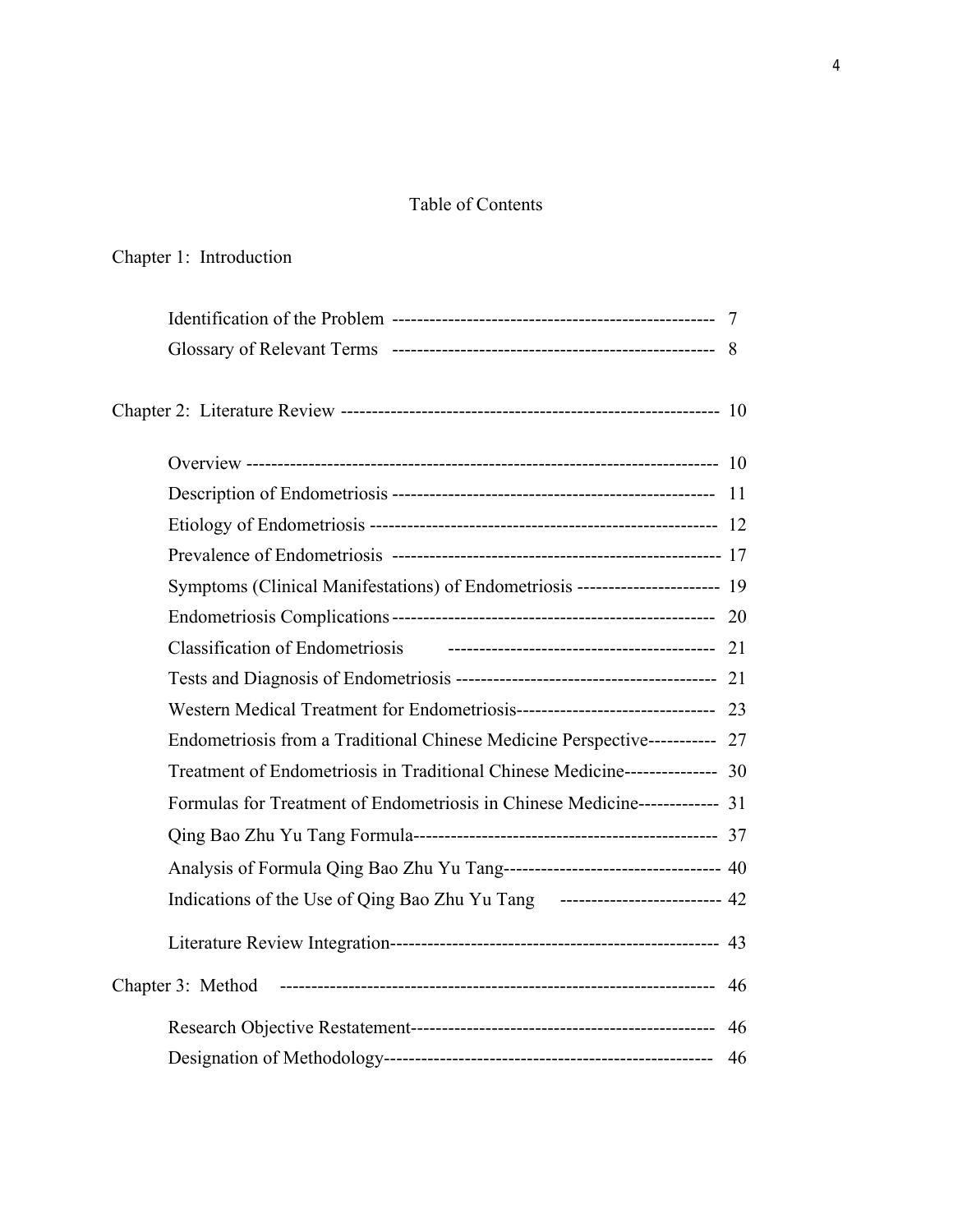|                                                                                  | 47 |
|----------------------------------------------------------------------------------|----|
|                                                                                  | 48 |
|                                                                                  | 48 |
|                                                                                  | 48 |
|                                                                                  | 49 |
|                                                                                  | 49 |
|                                                                                  | 51 |
|                                                                                  | 51 |
| Frequency Distributions for the Study Variables--------------------------------- | 52 |
|                                                                                  | 53 |
|                                                                                  | 54 |
|                                                                                  | 64 |
|                                                                                  | 64 |
|                                                                                  | 65 |
|                                                                                  | 66 |
|                                                                                  | 67 |
|                                                                                  | 68 |
|                                                                                  | 75 |
| Appendix B: American Society for Reproductive Medicine ------------------------- | 76 |
| Revised Classification of Endometriosis                                          |    |
|                                                                                  | 79 |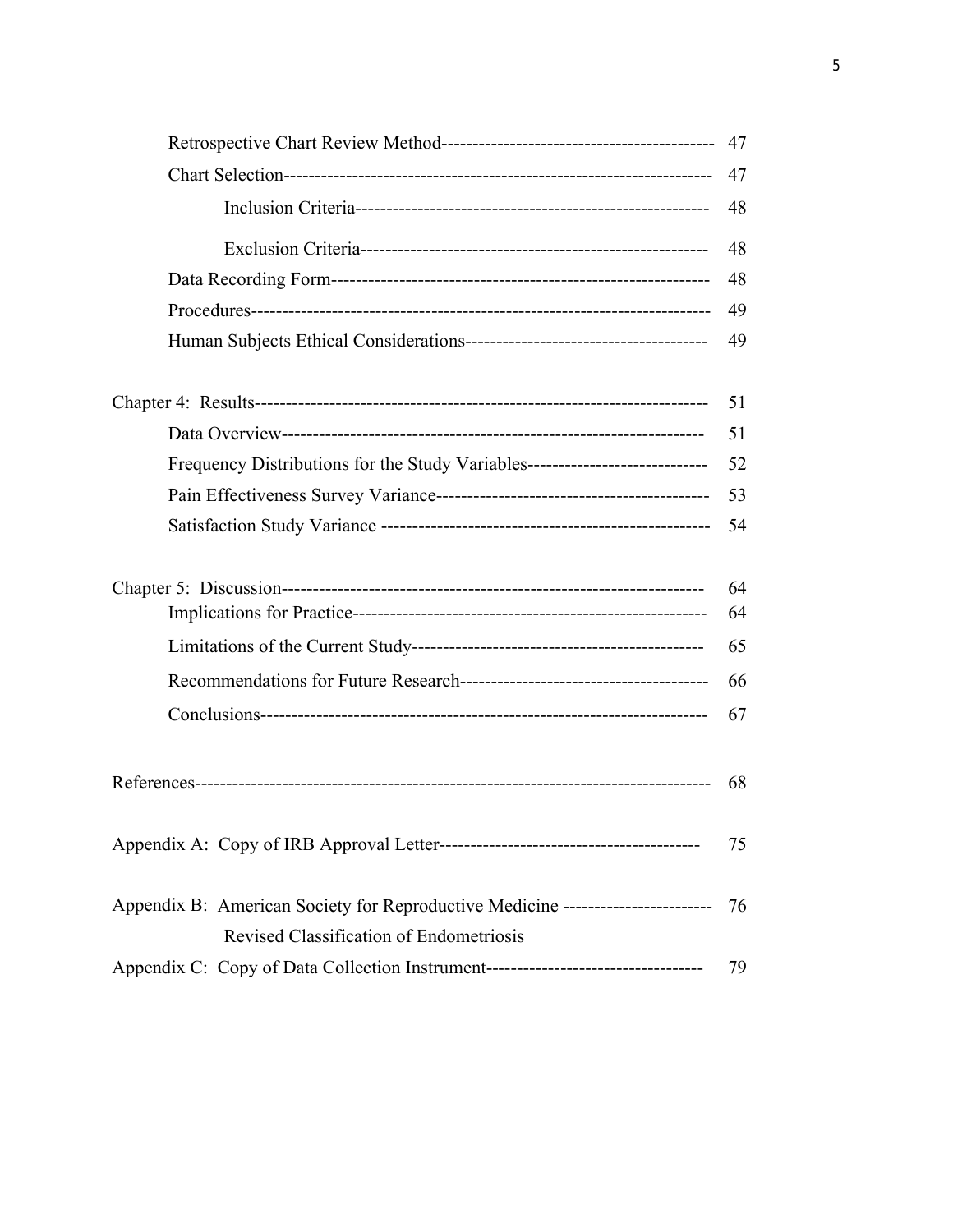## **List of Tables**

| Table 1: | American Society for Reproductive Medicine-------------------------- 21  |    |
|----------|--------------------------------------------------------------------------|----|
|          | Revised Classification of Endometriosis                                  |    |
| Table 2: | T Test data regarding formula by number days taken---------------        | 52 |
| Table 3: | T-Tests Comparing Those Taking the Formula Alone to                      |    |
|          | Those Taking to Formula with Modifications ----------------------- 53    |    |
| Table 4: | Pearson Correlations—Pain Effect and Satisfaction----------------- 54    |    |
| Table 5: | Frequency Distributions of Four Subgroups: Infertility,                  |    |
|          | Ovarian Cyst, PCOS, and Vaginal Discharge------------------------- 56    |    |
| Table 6: | Frequency Distributions for Study Variables                              |    |
|          | Length of Time Taking the Formula ----------------------------------- 59 |    |
| Table 7: | Frequency Distribution for Formula Alone and Formula Modified-59         |    |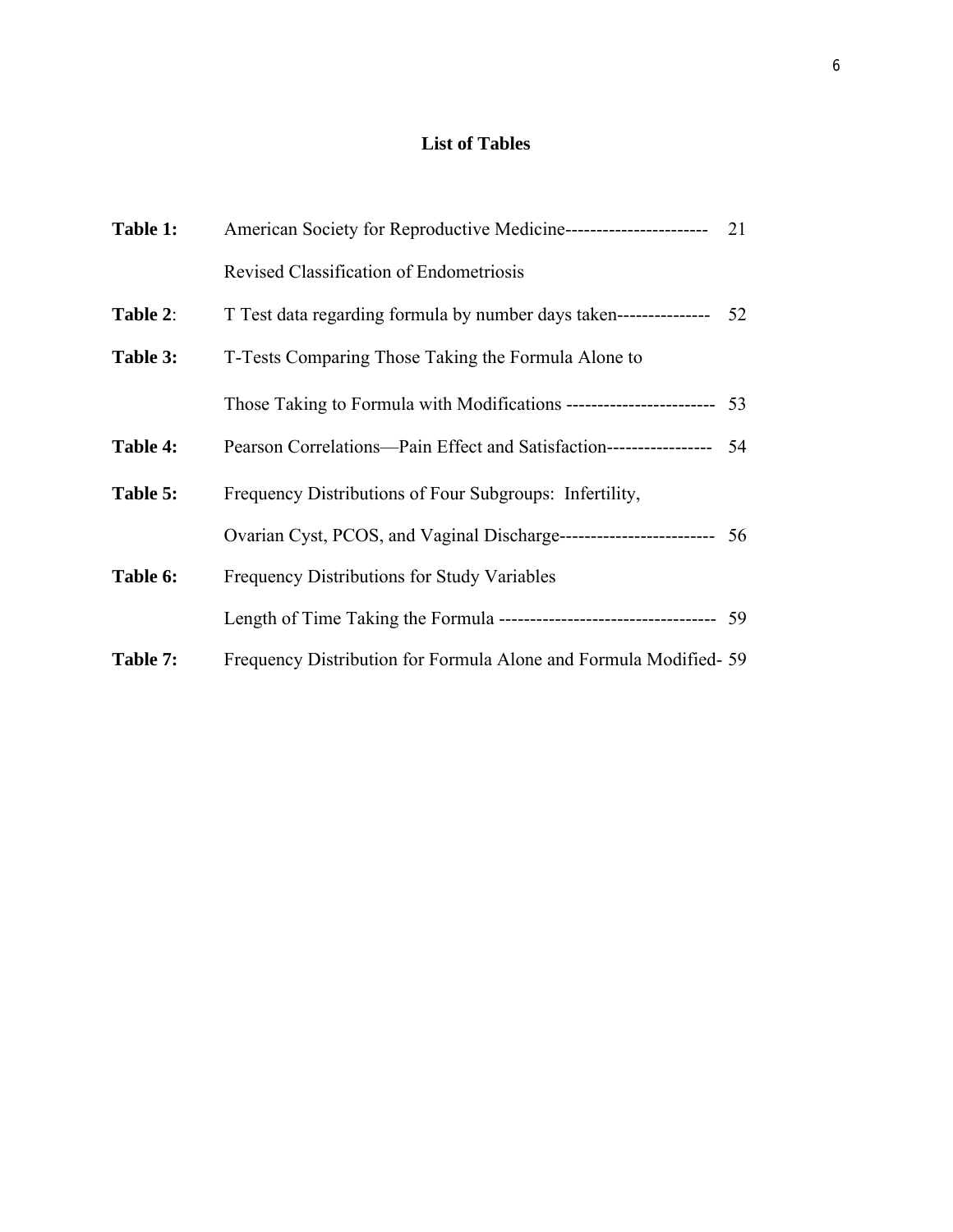#### **Chapter One: Introduction**

#### **Identification of the Problem**

The prevailing theory about the development of endometriosis is that it occurs when menstrual blood backflows through the fallopian tubes, carrying with it endometrial cells that are then transplanted to ectopic sites, such as the peritoneal cavity, the ovaries, the uterosacral ligaments, or the pouch of Douglas, where they implant, proliferate and develop. It is a gynecological disorder with clinical symptoms of menstrual pain, pelvic pain and infertility, and is one of the most complex and least understood diseases. The pain of endometriosis is severe and debilitating and can cause significant health problems for women during their reproductive years.

The goal of this study is to discern and describe the nuances and effectiveness of *Qing Bao Zhu Yu Tang* on the condition of endometriosis. Endometriosis is the number one cause of infertility; 38% of women who are infertile and 70-80% of women with chronic pain (Ling, 1999) have endometriosis. More than 10 million women have endometriosis in the United States (Verkauf, 1987). Furthermore, in the U.S., annual healthcare costs and costs of productivity loss associated with endometriosis were estimated at \$22 billion in 2002 (Ballweg, 2004).

Ohm's Acupuncture and Herbal Clinic, Inc., Los Angeles, California has observed many women come for acupuncture and herb fertility treatments after hormone therapy derived from Western medicine failed them. Also, many patients who wish to get pregnant in the future, but refuse surgical methods, preferring alternative treatment instead, come to the clinic for treatments.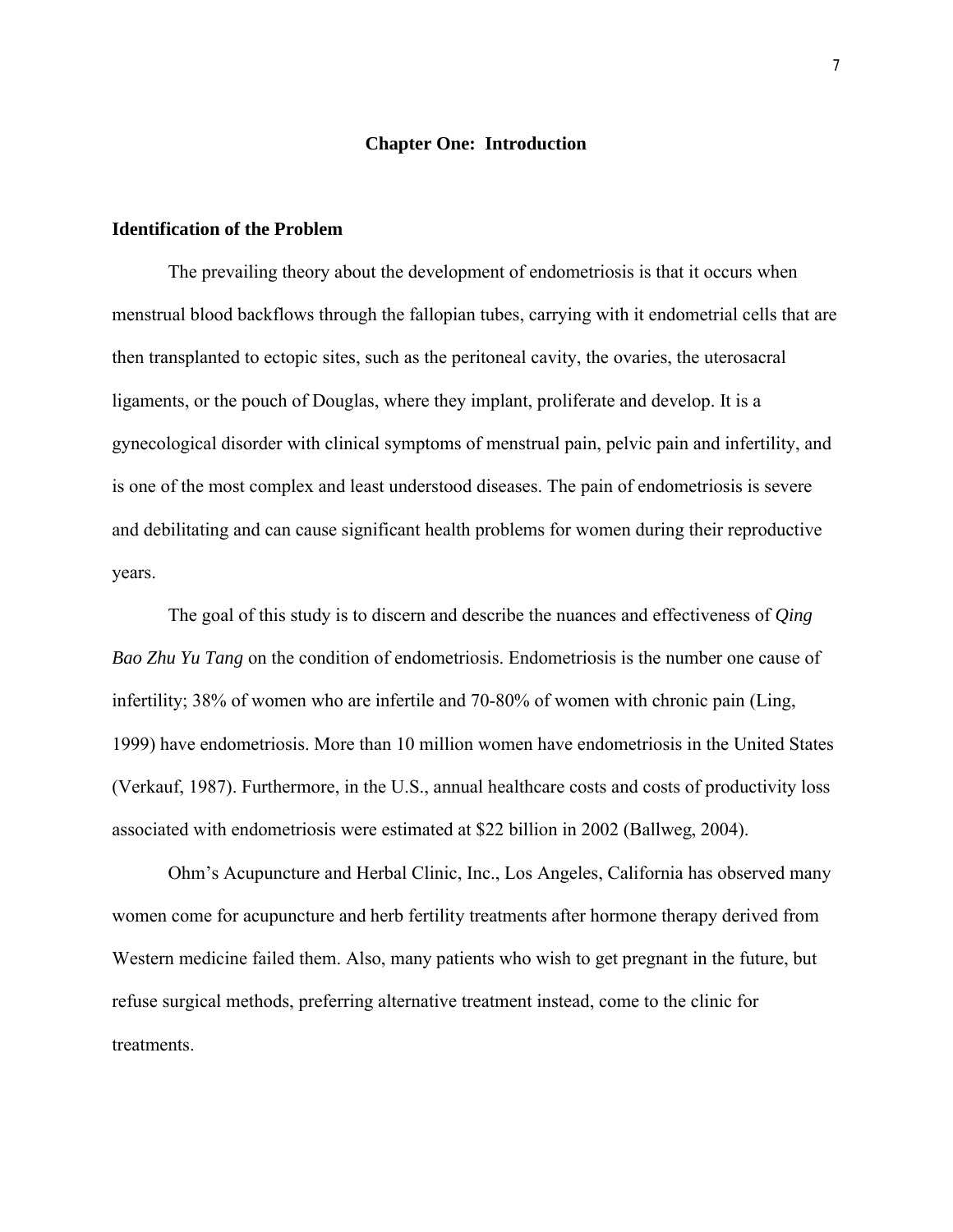During the last 30 years, the Ohm Clinic has used clinic formula #134 (named *Qing Bao Zhu Yu Tang*) for the treatment of endometriosis and associated symptoms of menstrual pain, pelvic pain, and infertility. This study will thoroughly discuss the treatment of endometriosis from both a Western and Traditional Chinese Medicine perspective. Additionally, this study will discern and describe the nuances of the effectiveness of *Qing Bao Zhu Yu Tang* on endometriosis.

This research study will proceed with a literature review chapter that will explicate prior theory and research regarding endometriosis and its treatment. That chapter will be followed by a methods chapter that will detail the procedures used to carry out the current research study. The fourth chapter of this study will include the study results, and will be followed by a fifth chapter that will discuss the findings of the current study.

#### **Glossary of Relevant Terms**

- Antinuclear antibodies: Anti-nuclear antibodies also known as anti-nuclear factor are auto antibodies directed against contents of the cell nucleus (Mosby Pocket Dictionary of Medicine, 2010).
- Apoptosis: Apoptosis is the process of programmed cell death (PCD) that may occur in multi-cellular organisms (Webster Medical Dictionary, 2008).
- Chronic inflammatory condition: A chronic inflammatory disease is a medical condition which is characterized by persistent inflammation (Mosby Pocket Dictionary of Medicine, 2010).
- Ectopic: Ectopic is a displacement or mal-position of an organ or other body part (Webster Medical Dictionary, 2008).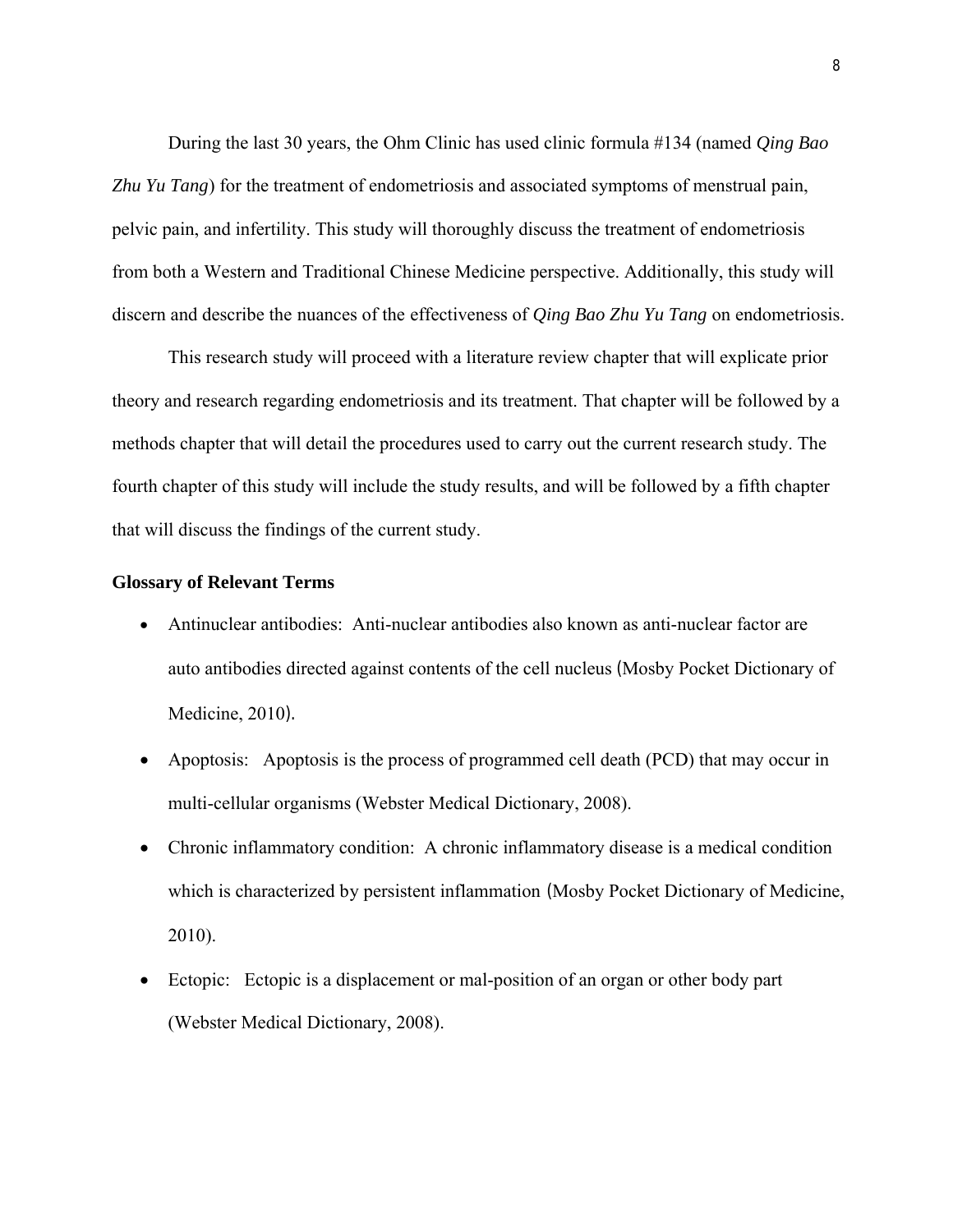- Endometric lesions: The term "radical endometriosis surgery" refers to an operation of the endometric lesions with the aim of their complete removal (Webster Medical Dictionary, 2008).
- Endometriosis:Endometriosis is the endometrial fragments desquamated during menstruation and deposited into peritoneal cavity, implant, proliferate and develop into endometriotic lesions (Sampson, 1984).
- Estrogen: Estrogens or oestrogens are a group of compounds named for their importance in the estrous cycle of humans and other animals. They are the primary female sex hormones (Mosby's Medical Dictionary, 2010).
- Infertility: Infertility primarily refers to the biological inability of a person to contribute to conception. Infertility may also refer to the state of a woman who is unable to carry a pregnancy to full term (Webster Medical Dictionary, 2008).
- Pouch of Douglas: The recto-uterine pouch (or recto-uterine excavation, recto-vaginal, Ehrhardt-Cole Recess or Pouch of Douglas) is the extension of the peritoneal cavity between the rectum and back wall of the uterus in the female human body (Webster Medical Dictionary, 2008).
- Tumor Necrosis: Tumor necrosis factor (TNF, cachexin or cachectin formerly known as tumor necrosis factor-alpha or  $TNF-\alpha$ ) is a cytokine involved in systemic inflammation and is a member of a group of cytokines that stimulate the acute phase reaction. It is produced chiefly by activated macrophages, although it can be produced by other cell types as well (Babaknia, A.S. et al 1993).
- Uteroscral ligaments: The uterosacral ligaments or recto-uterine ligament is belongs to the major ligaments of uterus (Webster Medical Dictionary, 2008).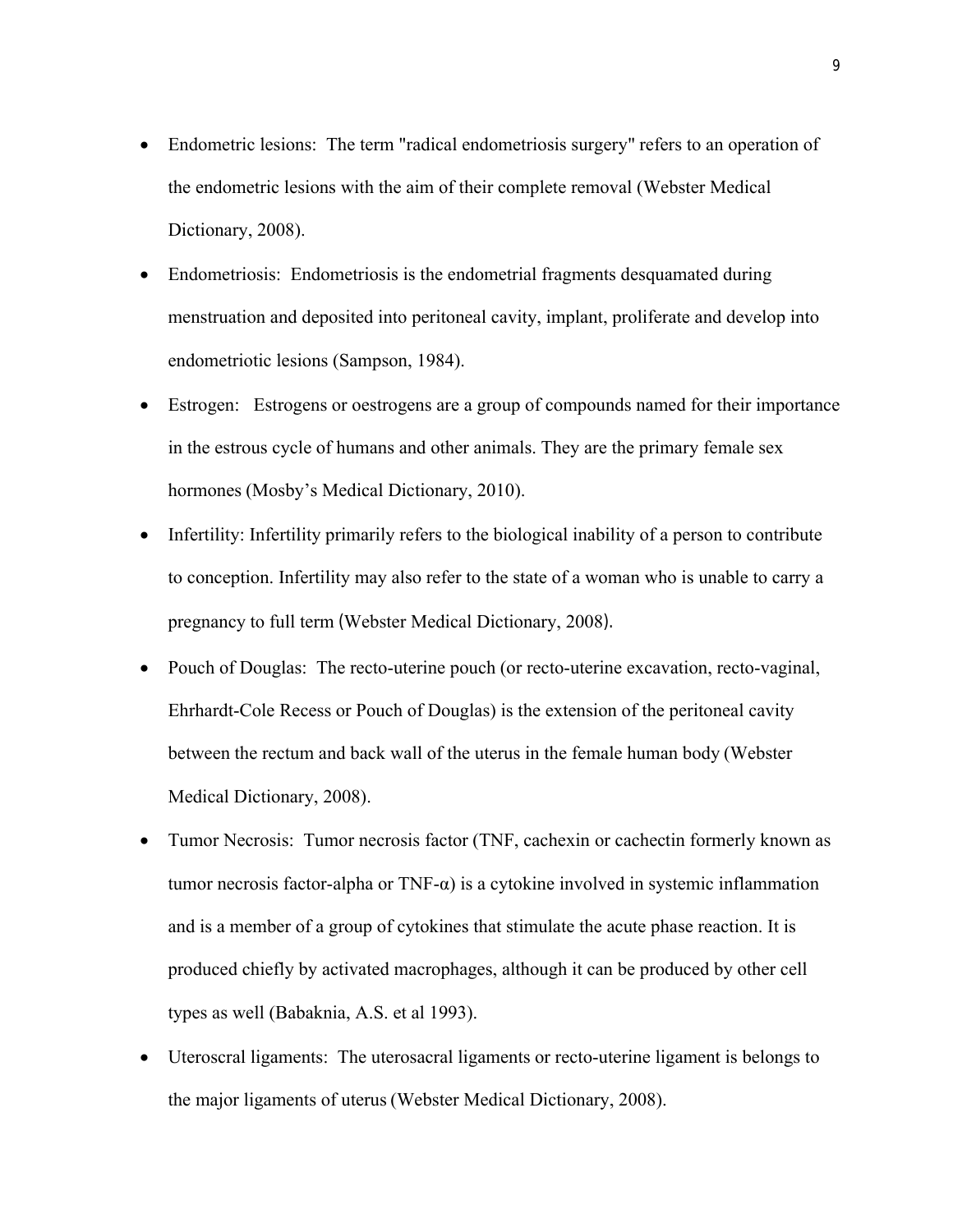#### **Chapter Two: Literature Review**

#### **Overview**

This literature review chapter will provide the scholarly foundation for the current research study on endometriosis. The chapter will begin by providing a thorough description of the condition of endometriosis, including consideration of its etiology, symptoms, and treatment; its incidence; and tests used to diagnose the condition. Consideration of both Western medicine and traditional Chinese treatments also will be engaged. The second section of this chapter will address the herbal formulas most commonly used in the traditional Chinese treatment of endometriosis. The last section of this chapter will integrate the literature reviewed and will directly lead to the current research study.

This literature review search engine included a web search in: *Pubmed, Google Scholar, Cochrane Review, Chinese Journal of Integrative Medicine, Journal of Chinese Medicine, Fertility and Sterility, Human Reproduction, American Journal of Obstetrics and Gynecology,* and *Shanghai Journal of Traditional Chinese Medicine.* The key searching words included: "Endometriosis," "endometriosis treatment with Chinese Traditional Medicine" and "Nei Yi" (Endometriosis in Chinese words). The most helpful sites for information regarding Western Medicine prospective of endometriosis were the journals Fertility Sterility and Human Reproduction. Traditional Chinese Medicine or herb studies were available in *Shanghai Journal of Traditional Chinese Medicine* and *Chinese Journal of Integrate Medicine,* written in Chinese.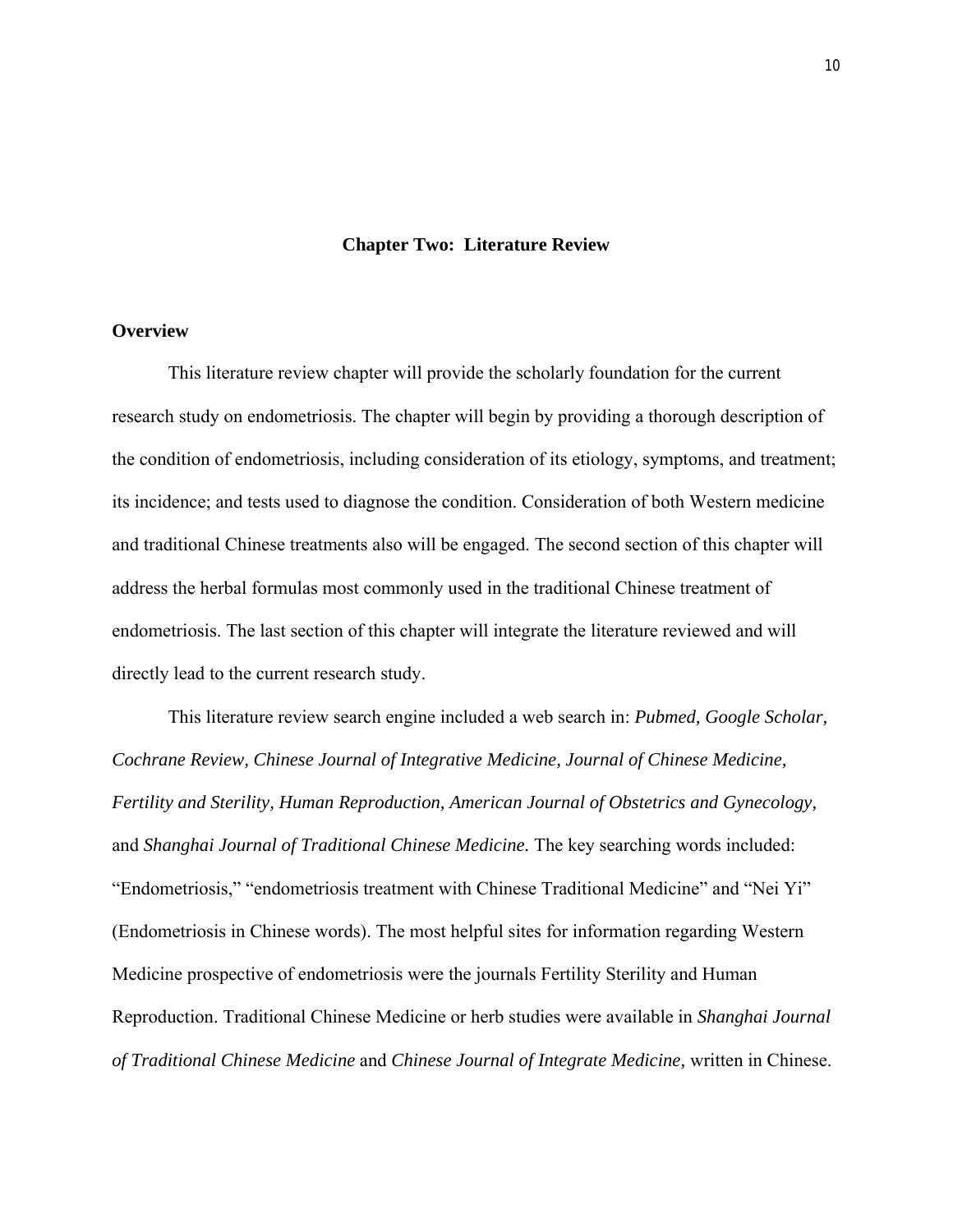#### **Description of Endometriosis**

Endometriosis is a disease or symptom of endometrial tissue transported to ectopic sites during menstrual back flow. The endometriosis description appeared 300 years ago by Von Rokitansky. In the year of 1984, Sampson's classic paper proposed that endometriosis is the endometrial fragments desquamated during menstruation and deposited into the peritoneal cavity, to implant, proliferate and develop into endometriotic lesions (Sampson, 1984). Sampson, in the year of 1921, also described a series of perforating hemorrhagic ovarian cysts he called "chocolate cysts," coining the term "endometriosis" to represent the peritoneal lesions he first envisioned as seedlings derived from disease in the ovary. The disease of endometriosis, is "due to menstrual dissemination of endometrial tissue into the peritoneal cavity," will probably forever be linked to John Sampson. In the year of 1992, Decherney described endometriosis as endometrial tissue that sheds and becomes attached to extra-uterine sites. In the year of 2003, Farquhar described an identical theory that the tissue of endometrial inner lining of the uterine wall moved outside the uterine cavity such as in the pelvis, ovaries, peritoneum, uterosacral ligaments, pouch of Douglas and recto-vaginal septum (Farquhar, 2003).

Our modern-day understanding of endometriosis began with Sampson and Farquhar; both theories describe menstrual backflow through the fallopian tubes containing endometrial cells that are then transplanted to ectopic sites (Sampson, 2002) and endometrial fragments desquamated during menstruation and deposited into the peritoneal cavity, where they implant, proliferate, and develop into endometriotic lesions (Farquhar, 2003). Despite the theories of Sampson and Farquhar, there is no single mechanism that can fully explain the cause of endometriosis. However, numerous lines of evidence support Sampson's theory of retrograde menstruation and implantation of viable endometrial tissue as the primary mechanism involved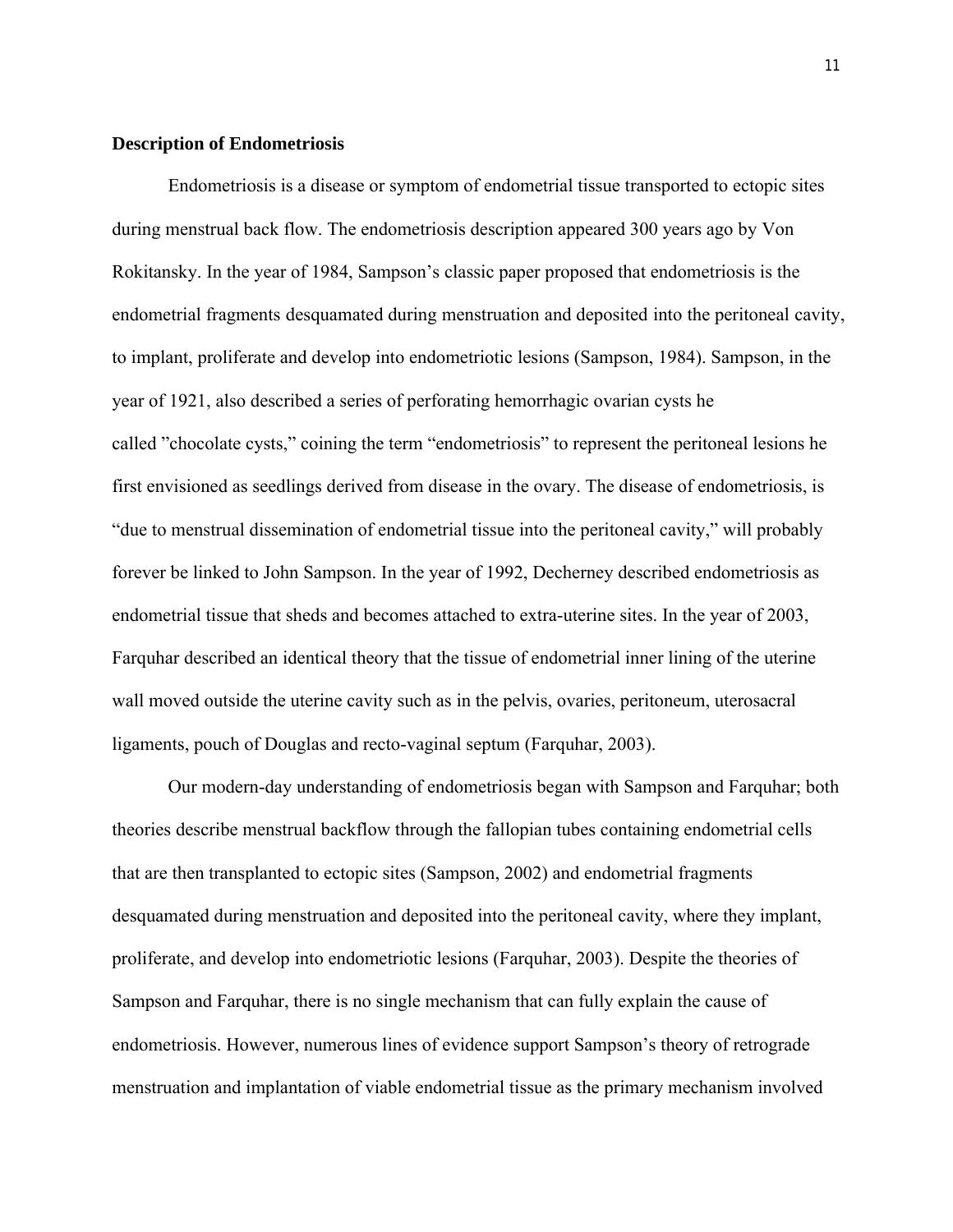in the pathogenesis of endometriosis. Another major theory of the pathogenesis of endometriosis is the spontaneous metaplastic change in mesothelial cells derive from the coelomic enithelium (located in the peritoneum and the pleura). Sampson describes, "Due to some specific irritation present in the cyst contents which stimulates the peritoneal endothelium to a metplasia with the development of endometrial tissue typical both structure and function." A number of observations suggest that, at least in some cases, endometriosis results from spontaneous or induced coelomic metaplasia.

"The endometriosis remains an enigma. Despite the many years elapsing since its description by Sampson, it continues to defy research aimed at uncovering its etiology and the corresponding rational management that would result" (Ling, 1999). Ling in the year of 1999, describes that endometriosis is a manifestation of a more basic underlying disorder; it may not be a disease, but instead the result of a disease. "The further technological developments may be necessary in order to fully understand the cause and problem" (Ling, 1999).

#### **Etiology of Endometriosis**

There a number of theories regarding the etiology of endometriosis. The major theories from current literature will be explicated in this section.

Retrograde menstrual is one of the most often cited causes of endometriosis. Endometriosis is the result of retrograde menstrual flow. When a woman is having her menstrual flow, she may be having retrograde menstrual flow; however, not all women with this difficulty have endometriosis (Sampson, 1927). Sampson, D'Hooghe and Farquhar, all suggested that the primary mechanism of endometriosis involves retrograde menstruation and implantation of the endometrial tissue to ectopic sites, which is now a widely accepted theory.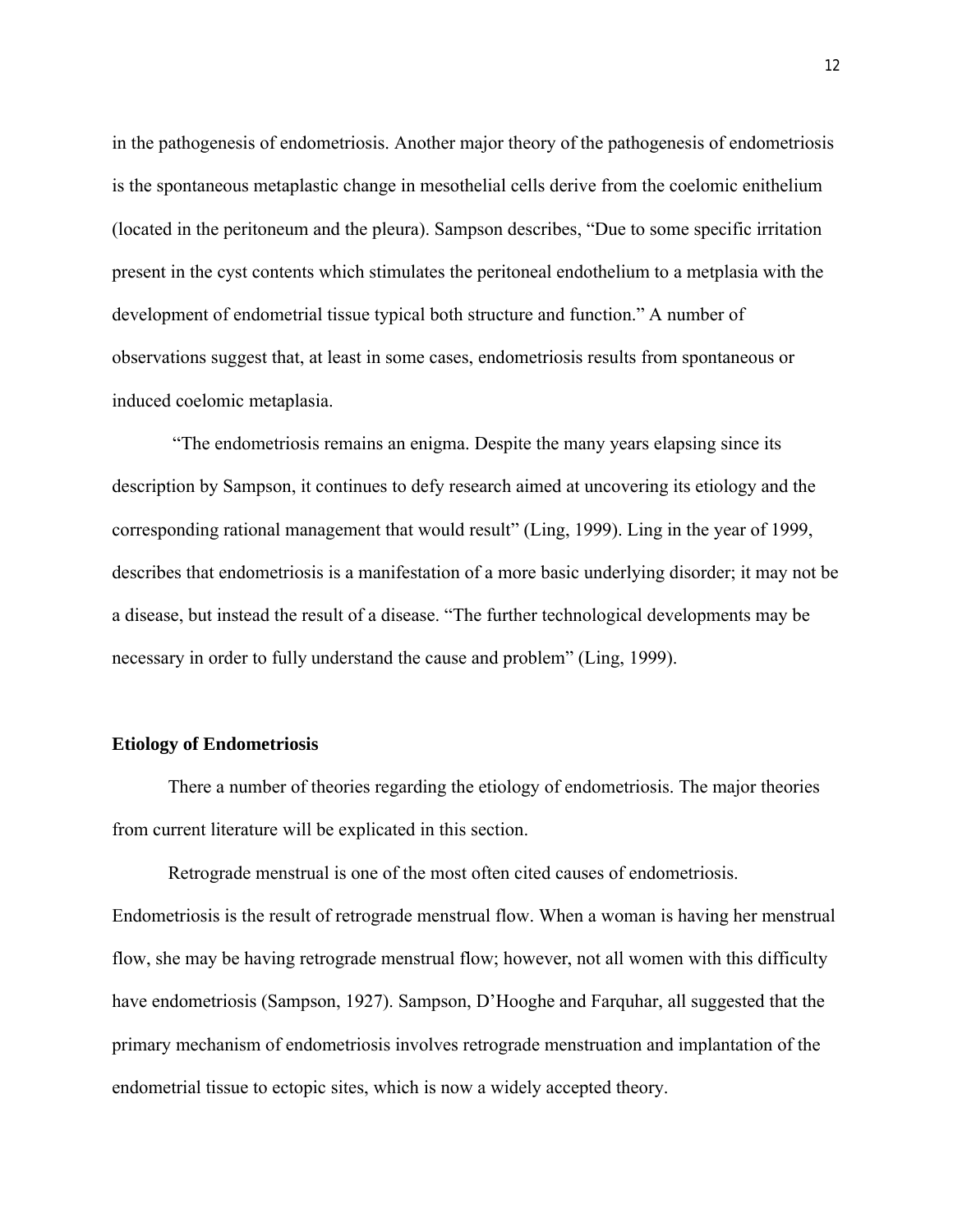It also has been suggested that endometriosis might result from an inheritable immunodeficiency state (Babaknia, 1993). Gleicher & Pratt, in the year 1993, also describe endometriosis as being involved with immunologic abnormality. A similar theory of an immunological inflammatory etiology has been conjectured, as demonstrated by increased concentrations of activated macrophages, cytokines, T cells and B cells in endometriosis (D' Hooghe et al., 2003). Impaired immune response resulting in ineffective removal of refluxed menstrual debris may be a causation factor in the development of the disease of endometriosis. Macrophages defend a host by recognition, phagocytosis and destruction of offending microorganisms; they also serve as scavengers, helping to clear apoptotic cells and cellular debris. Macrophages are a normal inhabitant of the peritoneal fluid and their numbers and activity are much increased in women with endometriosis (Speroff, 2005); (Olive, 1985). Natural killer cells have receptors of immunoglobulin G (IgG) and kill IgG-bound cells in a process known as antibody-dependent cellular cytotoxicity. Natural killer cells also have killer activating and killer inhibitory receptors direct or inhibit cytotoxic activity. One of the mechanisms responsible appears to involve over expression of killer inhibitory receptors in both peripheral and peritoneal natural killer cells in women with endometriosis (Maeda, et al, 2002).

Sexual intercourse during the menstrual cycle increases the risk of endometriosis. Intercourse during menses might increase tubal activity and increase the backflow of the menstrual cycle through the tubes, and thus increase the risk of endometriosis (Babaknia, 1980). Elizabeth Ohm describes that sexual intercourse during menses might result in endometrial tissue that sheds and moves through a man's open orifice of the penis, becoming attached to the urinary bladder or abdominal wall in the man, resulting in a severe headache in the man (Elizabeth Ohm, 2005, unpublished note).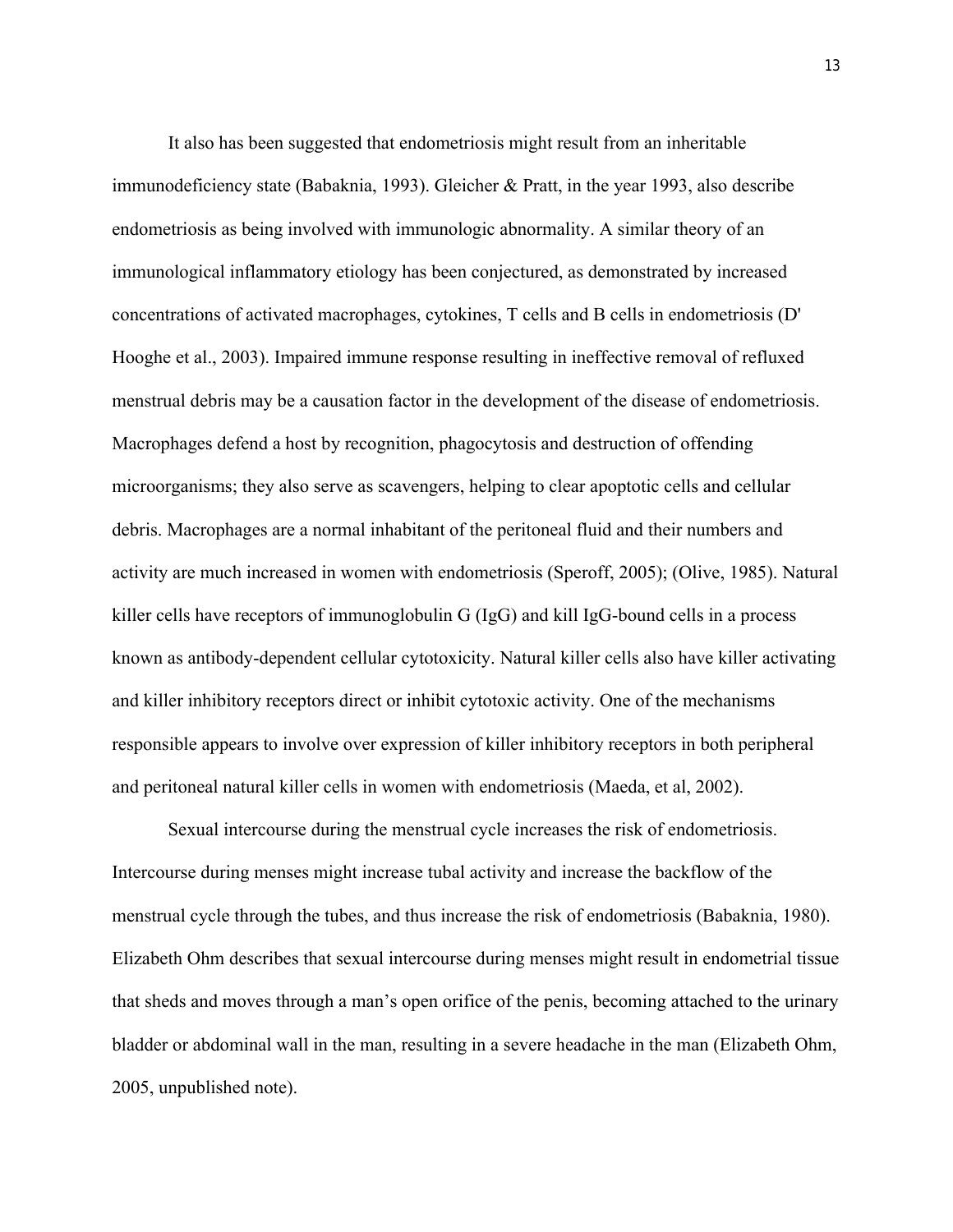Endometriosis and Antinuclear Antibodies (ANA) in the blood of women without clinical symptoms of autoimmune disease is described. ANA in the title of 1:40 and more was detected in 63% women with endometriosis, 70.4% women with idiopathic infertility, 3.3% of women with hypothalamic-pituitary dysfunction, and 5.6% of healthy non-pregnant women (Malinowski et al., 1995).

The predisposition to endometriosis may be carried in the genes of certain families. (Kao et al., 2002) in the Department of Gynecology and Obstetrics at Stanford University researched global gene profiling in human endometrium during the window of implantation. They reported that the numerous genes and gene families are not heretofore recognized in human endometrium or associated with the implantation process (Kao et al., 2002). Endometriosis is six to seven times more prevalent among the first degree relatives of affected women than in the general population (Simpson et al., 1980). Endometriosis may also be inherently abnormal in ways that predispose to ectopic implantation and propagation or may result from genetic errors, making some women more likely than others to develop the condition. If researchers can find a specific gene or genes related to endometriosis, genetic testing might allow healthcare providers to detect endometriosis much earlier, or even prevent it from happening at all (Dharmananda et al., 2005). Researchers are studying the role of the immune system in either stimulating, or reacting to endometriosis.

The estrogen hormone, which is involved in the female reproductive cycle, promotes the growth of endometriosis. There is substantial evidence that both estrogen production and metabolism are altered in endometriosis in ways that promote the disease (Gurates, 2003; Zeitoun, 1999). The estrogen and estradiol are inter converted by the actions of 17 betahydroxysteriod dehydrogenase (17 BHSD), which exists in two forms: type 1 converts estrone to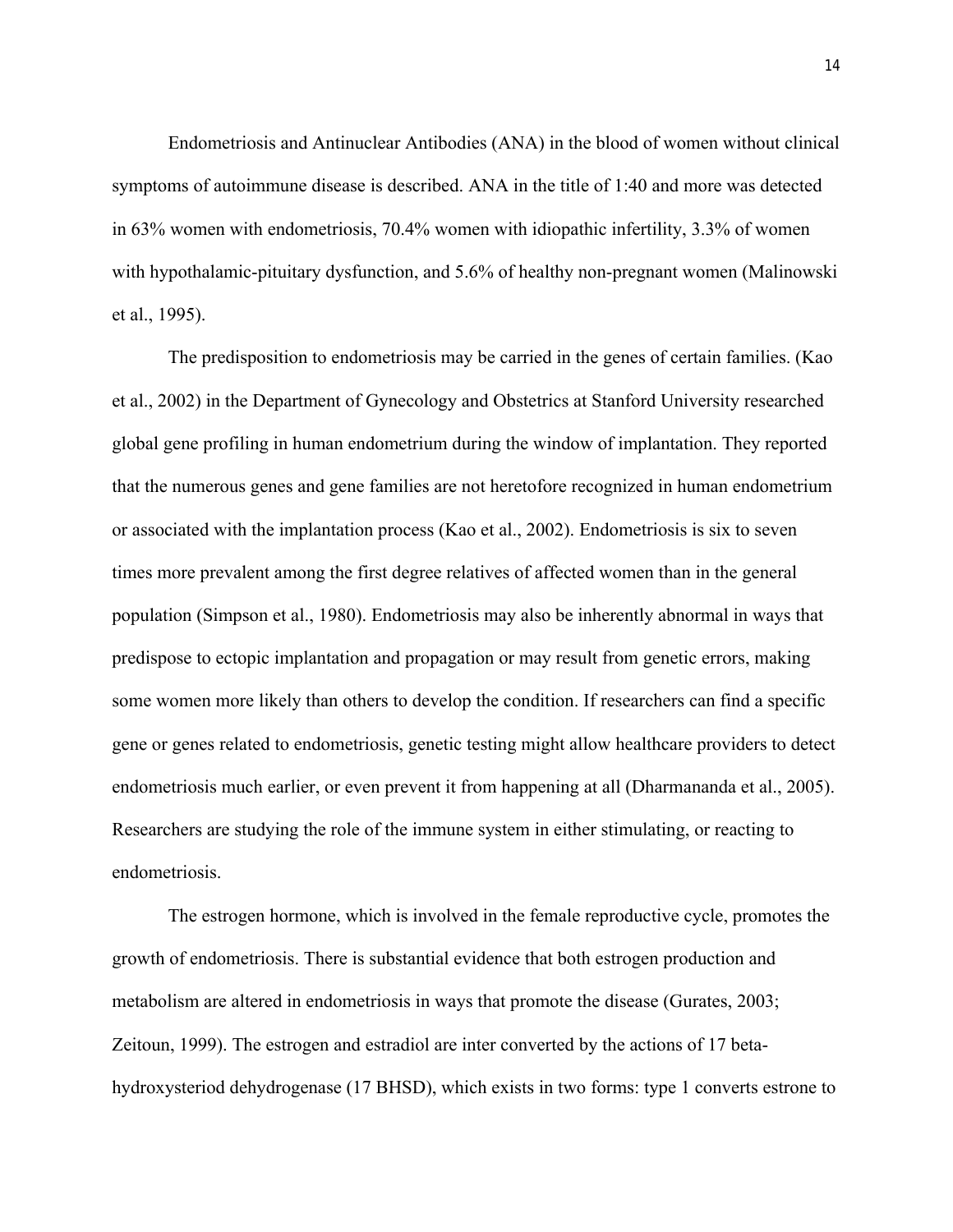estradiol (the more potent estrogen) and 17 BHSD type 2 converted by a separate gene that catalyzes the reverse reaction. Abnormal aromatize activity further stimulated by local estrogeninduced PGE2 production, normal 17B HSD type 1 expression, and absent 17 B HSD type 2 activity due to absent PR(progesterone receptor)-B expression combine to yield increased local estrogen concentrations that can help to establish and promote the disease of endometriosis (Halme, et al., 1983).

Endometriosis may be developed based on immune factors, such as impaired immune recognition and clearance of ectopic endometrial cells, inflammatory activity in peritoneal fluid, and formation of auto-antibodies. Or, it may be influenced by the quantity and quality of endometrial cells in the peritoneal fluid. Patients with endometriosis may have various biological active factors. For example, a concentration of tumor necrosis (the death of a tissue or of an organ) factor alpha (TNF-alpha) and interleukin-6 (IL-6) in peritoneal fluids from the patient were significantly higher than that of patients with endometriosis. Increased levels of IL-6 in the peritoneal fluid of patients with active red endometriosis might be related to endometriosisassociated infertility (Iwabe et al., 2002). Alternatively, a woman's immune system may not remove the menstrual fluid in the pelvic cavity properly, or the chemicals made by areas of endometriosis may irritate or promote growth of more areas. Endometriosis is described as a disease of the endocrine system, the body's glands, hormones, and other secretions **(**Kitawaki, 2002). Lymphocytes mediate the acquired immune response; the two types of T-cells: cytotoxic/suppersor T-cells (involved in the cellular immune response) and T-cells (involved in the humoral immune response) are increased in the peritoneal fluid of women with endometriosis and stroma of ectopic endometrium (Hill, 1988).

15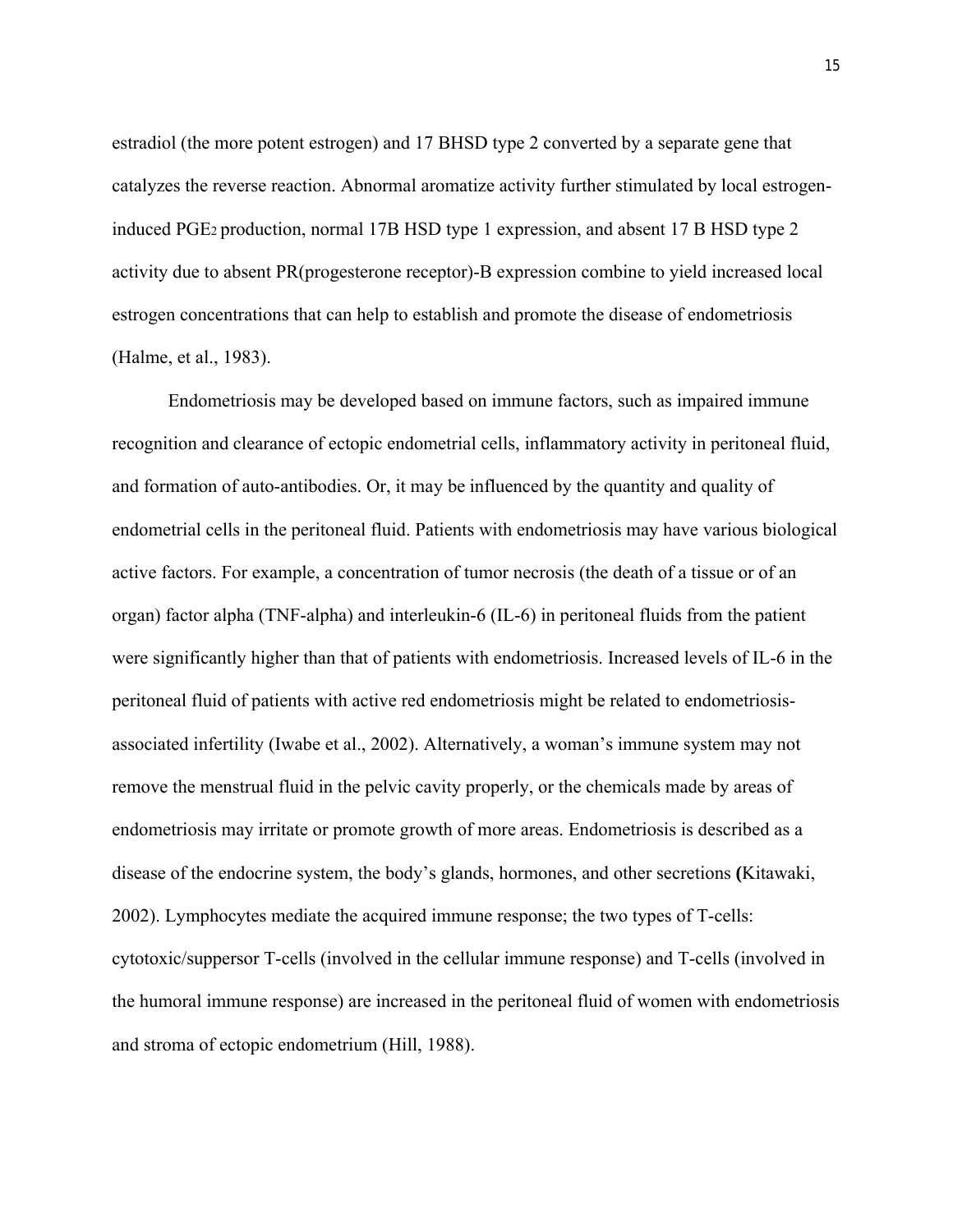Cytokine and growth factors are a large family of soluble proteins and glycoproteins secreted by leukocytes and other cells into the extracellular environment where they act on the same or nearby cells. Cytokine and growth factors promote implantation and growth of ectopic endometrium by facilitating its attachment to the peritoneal surface and the stimulating proliferation and angiogenesis. Interleukin-1 is a cytokine involved in inflammatory and immune responses and is secreted by activated monocytes and macrophages, interleukin-1 promote the development of endometriosis by stimulating the release of angiogenic factors (interleukin-6, interleukin-8) and helping endometrial cells that enter the peritoneal cavity (Arici et al., 1996).

Apoptosis plays a critical role in maintaining tissue homeostasis and represents a normal function to eliminate excess or dysfunctional cells (Harada et al., 2004). Accumulated evidence suggests that apoptosis helps to maintain cellular homeostasis during the menstrual cycle by eliminating senescent cells from the functional layer of the uterine endometrium during the late secretary and menstrual phase of the cycle. The resistance to apoptosis can improve the survival of endometrial cells entering the peritoneal cavity and also help to explain why ectopic endometrium is resistant to macrophbe-mediated immune surveillance and clearance (Speroff, 2005). Ectopic endometrium from women with endometriosis reportedly has some fundamental differences compared with normal endometrium from women without endometriosis. The differences could contribute to the survival of regurgitating endometrial cells into the peritoneal cavity and the development of endometriosis. One mechanism that recently gained much interest is the finding that apoptosis appeared in ectopic and ectopic endometrium of patients with endometriosis (Harada et al., 2004). Another hypothesis proposes that the bloodstream carries endometrial cells to other sites in the body and a faulty immune response also may contribute to the development of endometriosis (Speroff, 2005).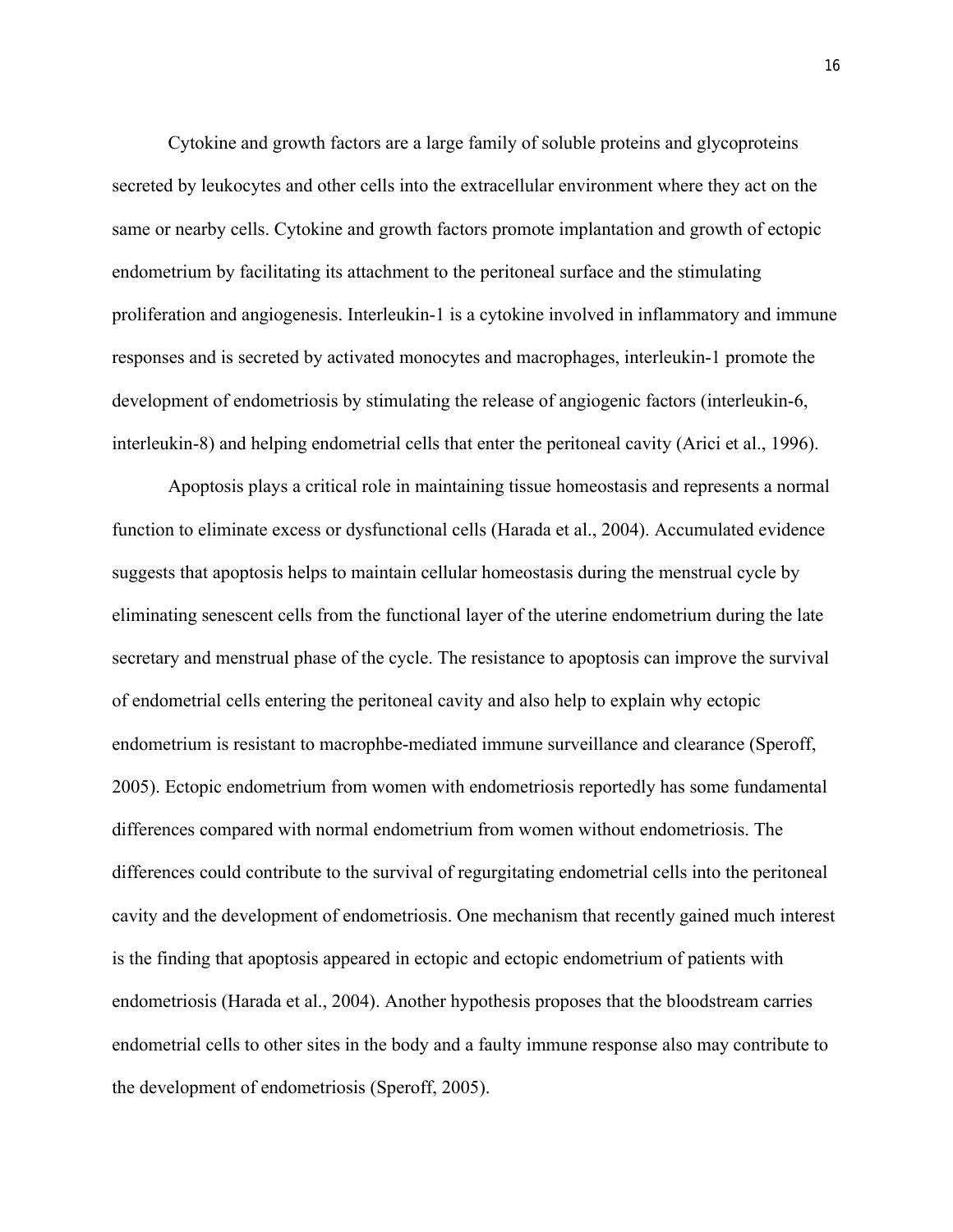Other research focuses on determining whether environmental agents, such as exposure to man-made chemicals, cause endometriosis. Additional research is trying to understand what factors, if any, influence the course of the disease. Shriver (2006), states that we don't yet have answers as to the causes of endometriosis.

Protein expression of ectopic endometriums from women with and without endometriosis has been studied (Rai et al., 2010). The proteomic analysis revealed molecular dysregulation of more than 70 proteins in the proliferative phase of the ectopic endometrium in stage IV and the secretory phase of stage II, III, and IV endometriosis. Immunoblot and immune histochemical analyses confirmed the observed changes in eight representative proteins (Rai et al., 2010).

In summary, there are many factors of endometriosis discussed since the work of Sampson (1927) and D'Hooghe et al. (2003), but the cause of endometriosis still remains uncertain. It is possible that many factors are involved in the development of endometriosis.

#### **Prevalence of Endometriosis**

Dharmananda estimated that at least 5 million women in the U.S. alone have a symptomatic manifestation of endometriosis, and the worldwide level may be about 100 million. During laparoscopic evaluations of American women with a variety of gynecological disorders (mainly pain and infertility), it has been found that up to 40% have one or more endometrial cysts. It appears that the incidence of endometriosis is rapidly increasing and that doctors are more frequently taking the steps to diagnose it (Dharmananda, 2002).

In 1987 Verkauf estimated 70-80% of woman with chronic pain have endometriosis pain (Ling FW, 1999). Among the 70-80%, 38% are infertile (Verkauf, 1987). It is estimated that more than 10 million women in the United States have endometriosis. Annual healthcare costs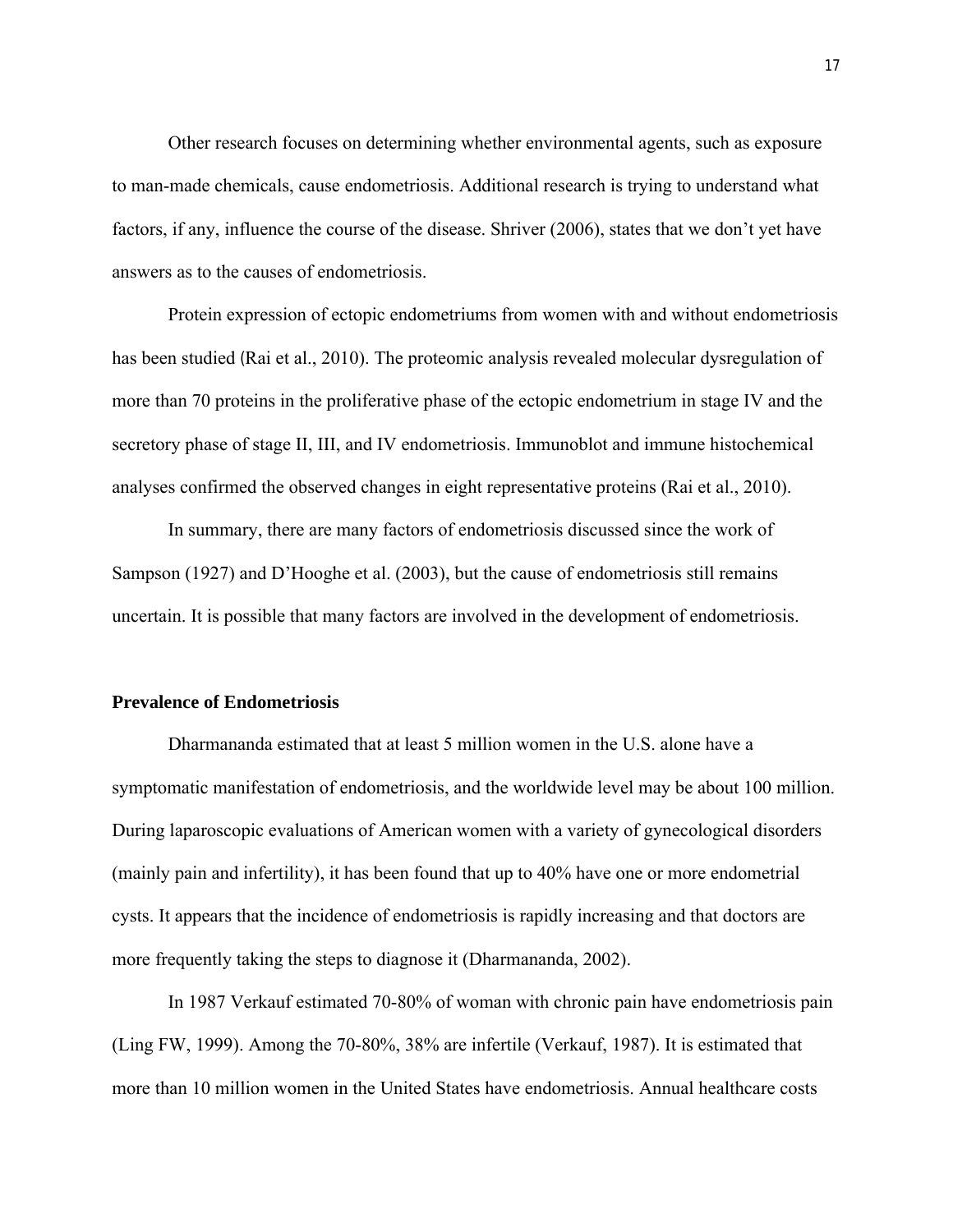and costs of productivity loss associated with endometriosis in the U.S. were estimated at \$22 billion in 2002 (Ballweg, 2004). Dharmananda estimated that at least 5 million women in the U.S. alone have a symptomatic manifestation of endometriosis, and the worldwide level may be about 100 million. During laparoscopic evaluations of U.S. women with a variety of gynecological disorders (mainly pain and infertility) it has been found that up to 40% have one or more endometrial cysts (Dharmananda, 2002).

Endometriosis is more prevalent in women who have a regular cycle than in women who have an irregular cycle. Another interesting characteristic is that patients with endometriosis have a shorter interval between their periods (less than 27 days). Severe menstrual cramps are also seen much more frequently in women with endometriosis (Babaknia, 1988).

The prevalence of endometriosis among asymptomatic women ranges from two percent to 22%, while in women with dysmenorrhea, the incidence of endometriosis is 40% to 60% (Farquhar, 2003). Approximately ten percent of women of reproductive age in the U.S. are diagnosed with endometriosis (Wheeler, 1989).

Endometriosis affects an estimated one in ten women during their reproductive years (the years between starting their first menstrual period and reaching menopause). Infertility occurs in about 30 to 40% of women with endometriosis. Endometriosis contributes to 400,000 hysterectomies per year. A woman with a sister or mother with endometriosis is six times more likely to develop endometriosis than is a woman without this family history (Ballweg, 2004).

Endometriosis has been reported only in the reproductive ages, which means right after the start of the menstrual cycle until menopause or the immediate post-menopausal years. Practitioners believe that ovarian function is necessary for the development and maintenance of endometrial implants. The disease is normally not seen before age 15 or after menopause. In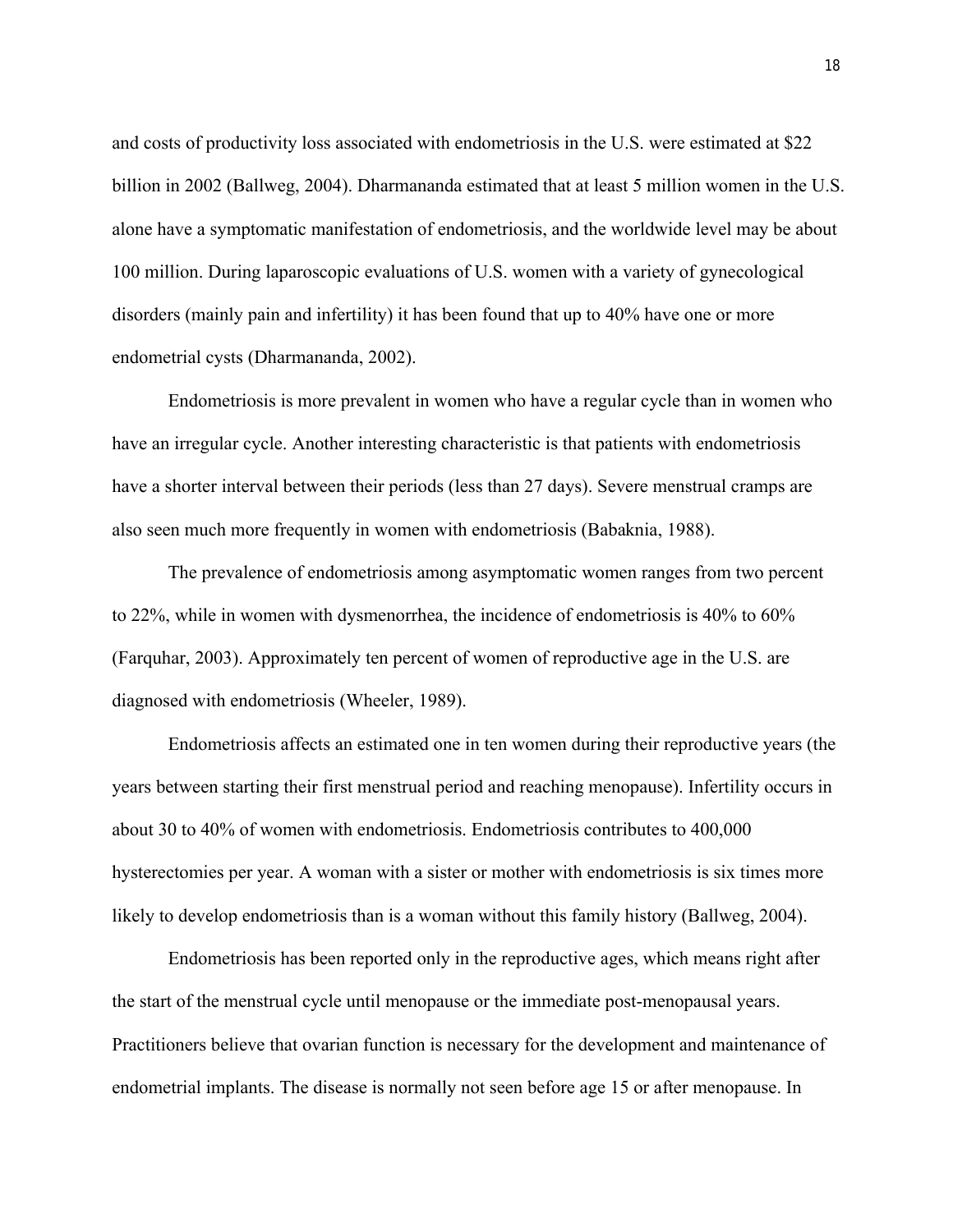recent years, practitioners have seen more patients with endometriosis below the age of 20 (Cao, 2002).

The chance of having endometriosis is four times greater in patients with severe menstrual cramps, as compared to women with mild menstrual cramps (Cao, 2002). In a recent study of 140 patients aged 10.5 years to 19 years who were complaining of severe pelvic pain, 47 percent had documented endometriosis at laparoscopy as the sole reason for their pelvic pain (Cao, 2002). Furthermore, patients with a prolonged menstrual flow are apt to have endometriosis. It also has been found that the risk of developing endometriosis is 2.5 times greater for women whose menstrual flow is longer than a week than for women who have a menstrual flow lasting less than a week (Cao, 2002). It has been suggested that the total bulk of endometrial cells cast into the peritoneal cavity may be a factor. Women with a greater number of menstrual days (a factor of days of flow and cycle interval) had twice the risk of developing endometriosis (Babaknia, 1988).

#### **Symptoms (Clinical Manifestations) of Endometriosis**

The clinical symptoms of endometriosis are variable and unpredictable in both presentation and course. The most common symptom of endometriosis is pelvic pain, which occurs in 13% to 33% of women with infertility (D'Hooghe et al., 2003). The pain may be felt before, during, or after menstruation, during ovulation, in the bowel during menstruation, when passing urine, during or after sexual intercourse, and/or in the lower back region. Other symptoms may include diarrhea or constipation in connection with menstruation, abdominal bloating, heavy or irregular bleeding, and/or fatigue. The pain associated with endometriosis has been attributed to 3 primary mechanisms: the first, the action of inflammatory cytokines in the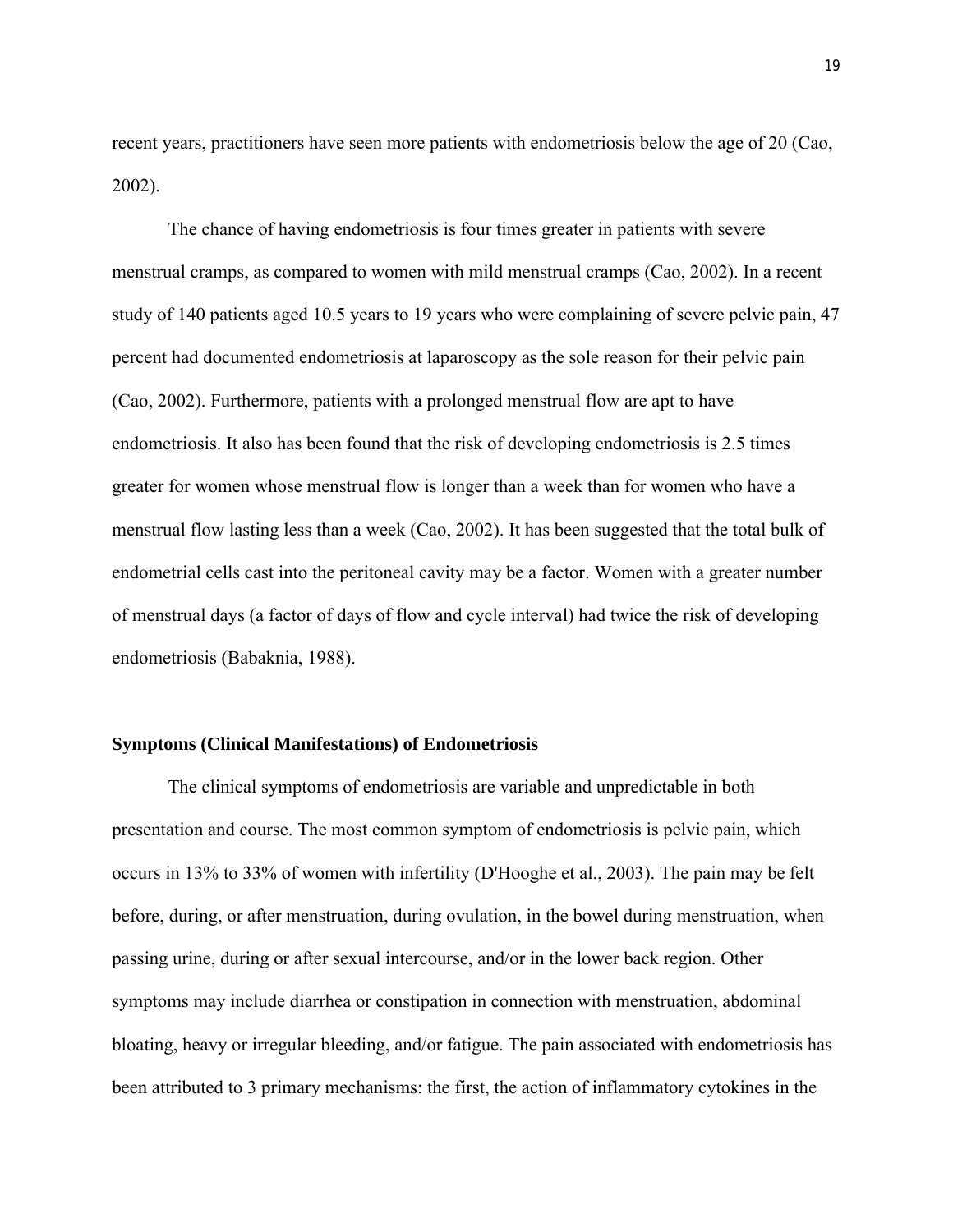peritoneal cavity, the second, the direct and indirect effects of focal bleeding from endometriotic implants, and the third is irritation or direct infiltration of nerves in the pelvic floor (Speroff, 2005). The other well-known symptom associated with endometriosis is infertility (Farquhar, 2007; Ling, 1999; Maars, 1991). It is estimated that 30-40% of women with endometriosis are sub-fertile. A significant number of women with endometriosis remain asymptomatic (Farquhar, 2003). The infertility associated with endometriosis has been attributed to 3 primary mechanisms; the first is distorted adnexal anatomy that inhibits or prevents ovum capture after ovulation, the second is interference with oocyte development of early embryogenesis, and the third is reduced endometrial receptivity (Speroff, 2005).

Endometriosis is often experienced as pelvic pain during ovulation, a sharp pain deep in the pelvis during intercourse, or pain during bowel movements or urination. A woman may experience occasional heavy periods (menorrhagia) or bleeding between periods (Farquhar, 2003). Severity of pain isn't necessarily a reliable indicator of the extent of the condition. Some women with mild endometriosis have intense pain, while others with more severe scarring may have little pain or even no pain at all (Kerrigan, 2008).

#### **Endometriosis Complications**

The main complication of endometriosis is impaired fertility. Approximately one-third to one-half of women who have endometriosis is difficulty getting pregnant. The longer a woman has endometriosis, the greater her chance of becoming infertile (D'Hooghe et al., 2003). Endometriosis can produce adhesions that can trap the egg near the ovary. It may inhibit the mobility of the fallopian tube and impair its ability to pick up the egg. In most cases, however, endometriosis very likely interferes with conception in more complex ways (Marrs, 1991).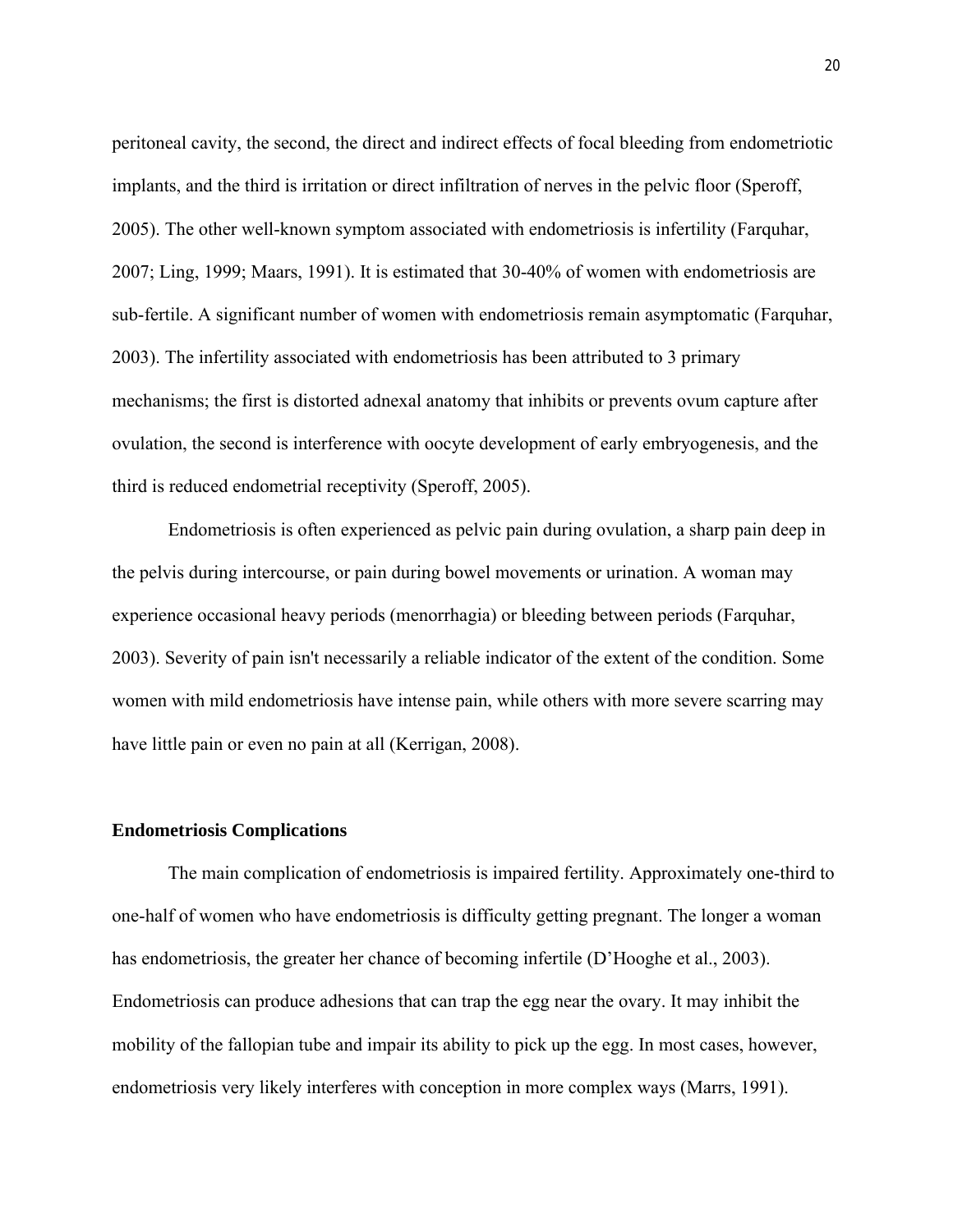Despite these possible complications, many women with endometriosis are still able to conceive. It may take them a little longer to get pregnant, but most women with mild to moderate endometriosis can become pregnant. During pregnancy, most women have no signs or symptoms of endometriosis.

#### **Classification of Endometriosis**

The stages are classified according to the fallowing: Stage 1 is minimal, Stage 2 is mild, Stage 3 is moderate and Stage 4 is severe endometriosis. The stage of endometriosis is based on the location, amount, depth and size of the endometrial implants. Such criteria include: the extent of the spread of the implants, the involvement of pelvic structures in the disease, the extent of pelvic adhesions and the blockage of the fallopian tubes

The American Society for Reproductive Medicine (ASRM) classification, which is the most commonly used system, was revised for the third time in 1996 (See Appendix B), however, it still has limitations (Mattler et al., 2003). The value of the ASRM revised system is in uniform recording of operative findings and perhaps in being able to compare the results of various therapy approaches.

#### **Tests and Diagnosis of Endometriosis**

 **Biopsy.** A procedure in which tissue samples are removed (with a needle or during surgery) from the body (often during a laparoscopy) for examination under a microscope, to determine if cancer or other abnormal cells are present.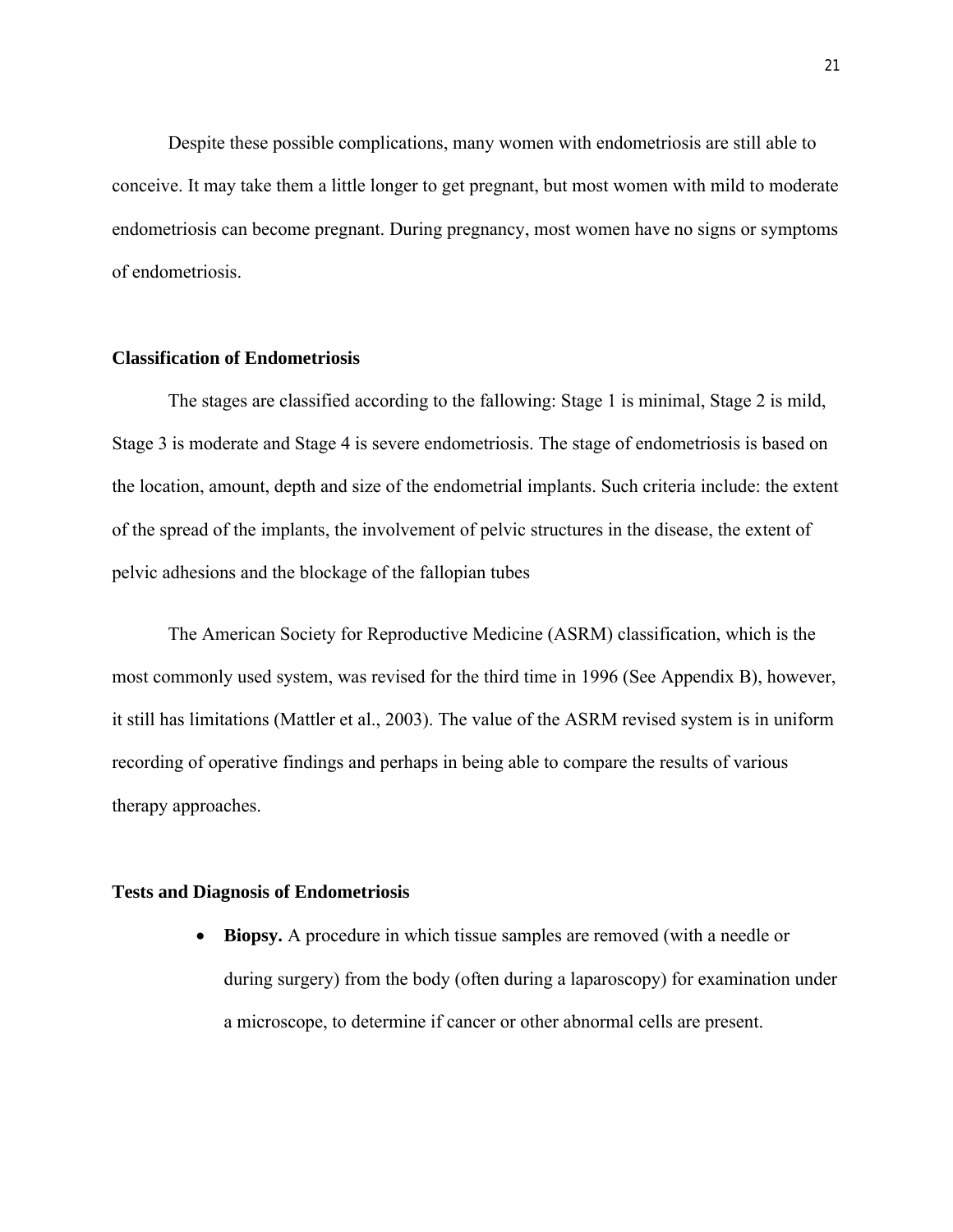- Computed tomography (CT scan). A non-invasive procedure that takes crosssectional images of internal organs; to detect any abnormalities that may not show up on an ordinary X-ray.
- **Magnetic resonance imaging (MRI).** A non-invasive procedure that produces a two-dimensional view of an internal organ or structure.
- **Ultrasound.** A diagnostic imaging technique which uses high-frequency sound waves to create an image of the internal organs.

To diagnose endometriosis and other conditions that can cause pelvic pain, the patient needs to describe the symptoms, including the location of pain and when it occurs. The following section summarizes tests which check for physical clues of endometriosis. A pelvic exam can be used. However, it often is not possible to feel small areas of endometrial implantation, unless they have caused a cyst to form. An ultrasound is a useful tool for identifying cysts associated with endometriosis (Mayoclinic.com, May 30, 2009). However, ultrasound imaging won't definitively signify whether or not one has endometriosis.

The only way to identify, for certain, that a patient has endometriosis is to look inside her abdomen (direct visualization) for signs of endometrial tissue. This is accomplished during a laparoscopy, which is a minor surgical procedure. For several decades laparoscopy has been the gold standard for the diagnosis of endometriosis (Brosens, I.A. & Brosens, J.J., 2000)**.** A definite diagnosis of endometriosis only can be made through histology of lesions removed at surgery. Neither serum makers nor imaging studies have been able to supplant diagnostic laparoscopy for the diagnosis of endometriosis.

*Cancer antigen 125 (CA-125)* is another blood test often used to detect tumor markers for certain cancers, but it's also used to detect a certain protein found in the blood of women with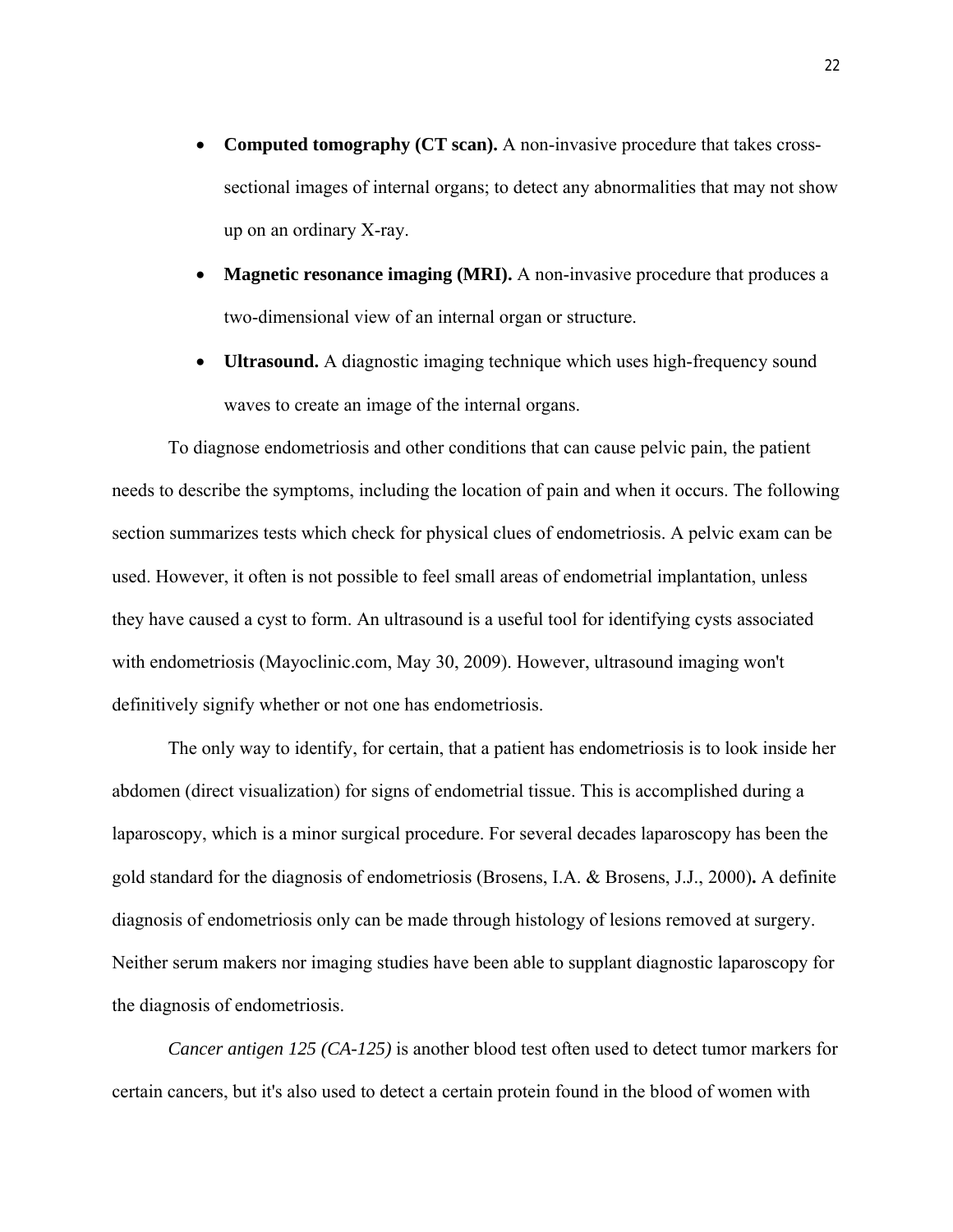endometriosis. *CA-125* commonly reveals an elevation in such blood protein in women with advanced endometriosis. In one study, the sensitivity and specificity of serum *CA-125* for the diagnosis of endometriosis were 61.1% and 87.5%, respectively. Elevated *CA-125* (>35 U/ml) was noted in 65 out of 75 cases (86.7%) with advanced endometriosis, but in only 15 out of 56 patients (26.8%) with minimal and mild endometriosis (Chen et al., 1998).

All practitioners and researchers are not 100% certain in making a diagnosis of endometriosis. (Mattler et al., 2003; Stratton et al., 2003) stated that the definite diagnosis of endometriosis only can be made through histology of lesions removed at surgery. Neither serum makers nor imaging studies have been able to supplant diagnostic laparoscopy for the diagnosis of endometriosis.

The NICHD (National Institute Children and Human Development) researches endometriosis markers. These markers are substances made by or in response to endometriosis that healthcare providers can measure in the blood or urine. If markers are found, healthcare providers could diagnose endometriosis by testing a woman's blood or urine, which might reduce the need for surgery (Shriver, 2006).

#### **Western Medical Treatment for Endometriosis**

The treatment for endometriosis may include: watchful waiting, non-steroidal antiinflammatory drugs (NSAIDs) such as ibuprofen or other over-the counter analgesics, hormone therapy including : Gonadotropin-releasing hormone agonist (GnRH agonist), which stops ovarian hormone production, creating a sort of "medical menopause"; danazol, a synthetic derivative of testosterone (a male hormone); oral contraceptives, with combined estrogen and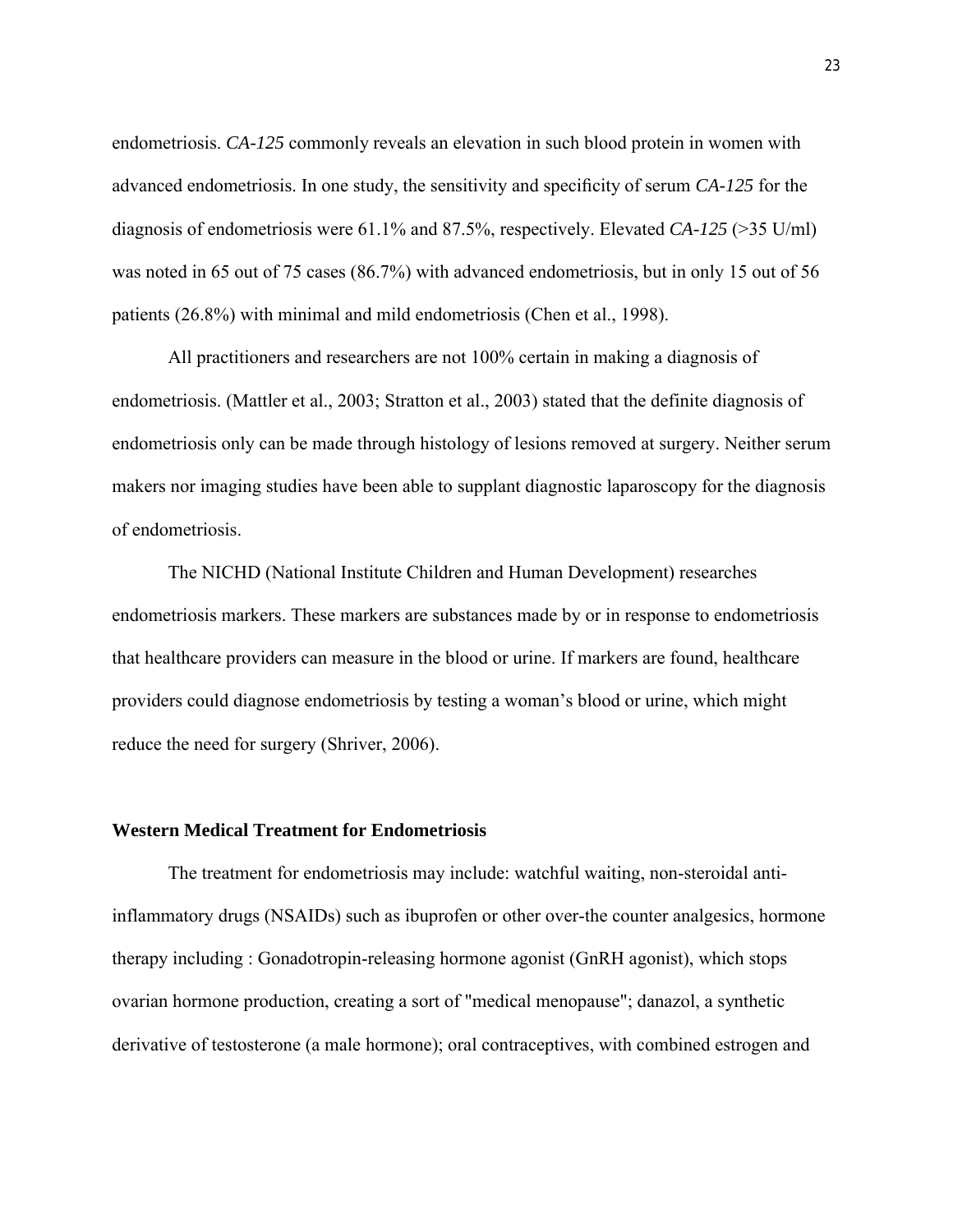progestin (a synthetic form of progesterone) hormones, prevent ovulation and reduce menstrual flow and Progestin alone.

Surgical techniques which may be used to treat endometriosis include:

- **Hysterectomy.** Surgery to remove the uterus and possibly the ovaries.
- **Laparoscopy (also used to help diagnose endometriosis).** A minor surgical procedure in which a laparoscope, a thin tube with a lens and a light, is inserted into an incision in the abdominal wall. Using the laparoscope to see into the pelvic area, the physician can often remove the endometrial growth.
- Laparotomy. A more extensive surgery to remove as much of the displaced endometrium as possible without damaging healthy tissue.

The treatment of endometriosis depends on the severity of a patient's signs and symptoms, as well as on whether there is hope to become pregnant. Most women take over-thecounter pain relievers, such as ibuprofen (e.g., Advil and Motrin) to help ease painful menstrual cramps. Some patients receive steroid treatment because endometriosis is a chronic inflammatory condition (Vercellini et al., 2009). Hormonal contraceptives, such as birth control pills, patches, and the vaginal ring help control the hormones responsible for the buildup of endometrial tissue each month. The action of these drugs prevents menstruation and lower estrogen level, causing endometrial implants shrink. These drugs create a side effect of menopause hot flushes and vaginal dryness. They can force endometriosis into remission during the time of treatment and sometimes for months or years afterward.

Danazol is as drug that blocks the production of ovarian-stimulating hormones, preventing menstruation and the symptoms of endometriosis. It suppresses the growth of the endometrium. However, danazol causes unwanted side effects, such as acne and facial hair.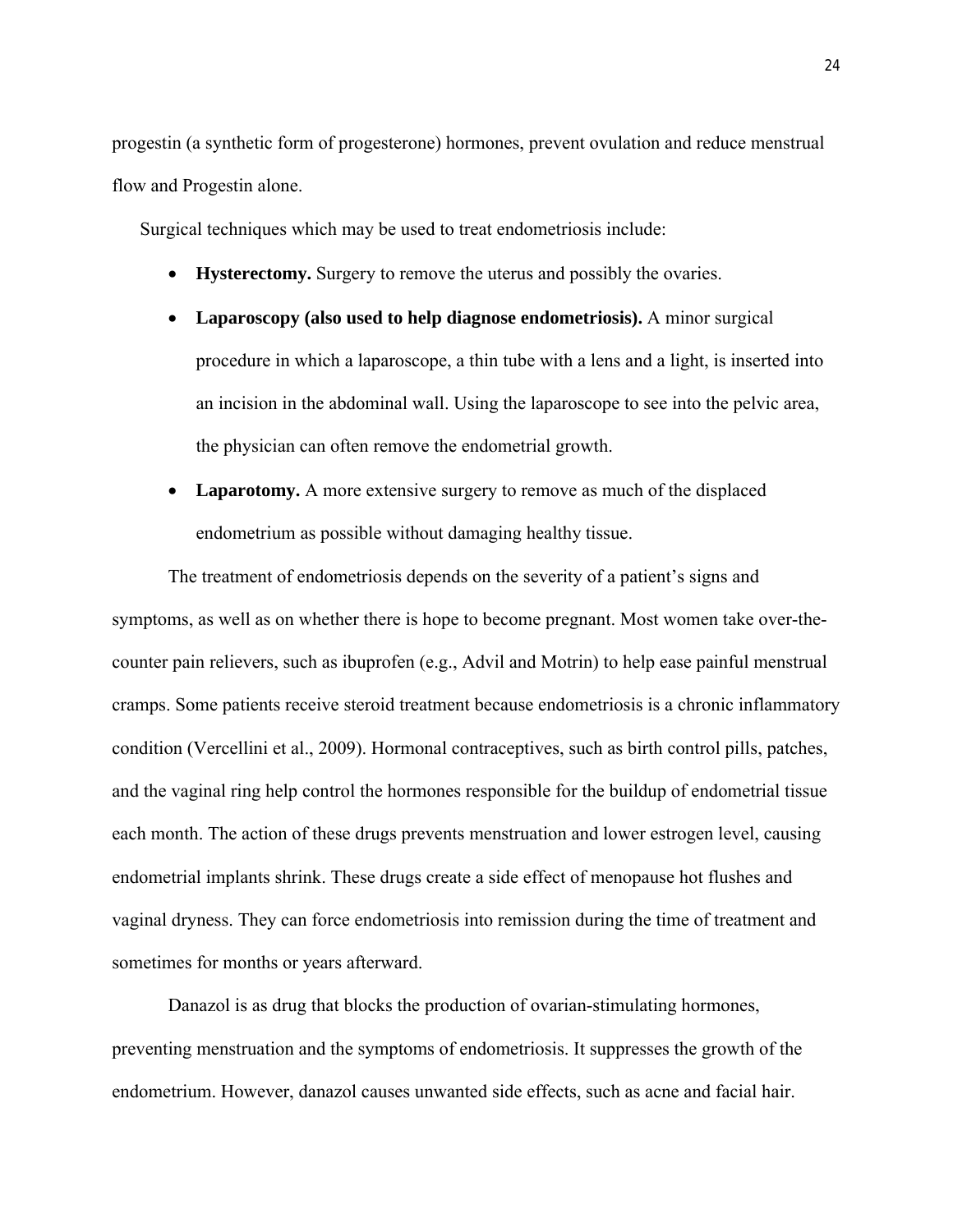Medroxyprogesterone (Depo-Provera) is an injectable drug that relieves the signs and symptoms of endometriosis by halting menstruation and the growth of endometrial implants. Its side effects are weight gain, decreased bone production, and depressed mood.

Aromatize inhibitors, known for their effectiveness in treating breast cancer, are also useful in treating endometriosis. Aromatize inhibitors work by blocking the conversion of hormones such as andros stenedione and testosterone into estrogen and by blocking the production of estrogen from endometrial implants themselves. This deprives endometriosis of the estrogen it needs to grow. Early studies suggest that aromatize inhibitors are at least as good as other hormonal approaches and may be better tolerated (Mayoclinic.com May, 2009).

Hormonal therapies aren't a permanent fix for endometriosis. It's possible that women could experience a recurrence of symptoms after stopping treatment. Medical suppressive therapies, such as oral contraceptives (OCs) or gonadotropin-releasing hormone (GnRH) agonists are ineffective in the long run, according to a 2007 Cochrane review (Huges et al., 2007). Drug therapy for endometriosis is often unsatisfactory.

### **Advanced Research Regarding the Treatment of Endometriosis**

Combining an oral contraceptive pill, oral or depot medroxyprogesterone acetate, and the levonorgestrel intrauterine system is as effective as the gonadotrophin releasing hormone (GnRH) analogues (Farquhar, 2007; Wheeler, 1989). Both continuous progestagens and antiprogestagens are effective therapies in the treatment of painful symptoms associated with endometriosis (Prentice, 2000).

Gonadotrophin-releasing hormone analogues, danazol, and gestrinone should be used when progestins and oral contraceptives fail, are not tolerated, or are contra-indicated (Vercellini)

25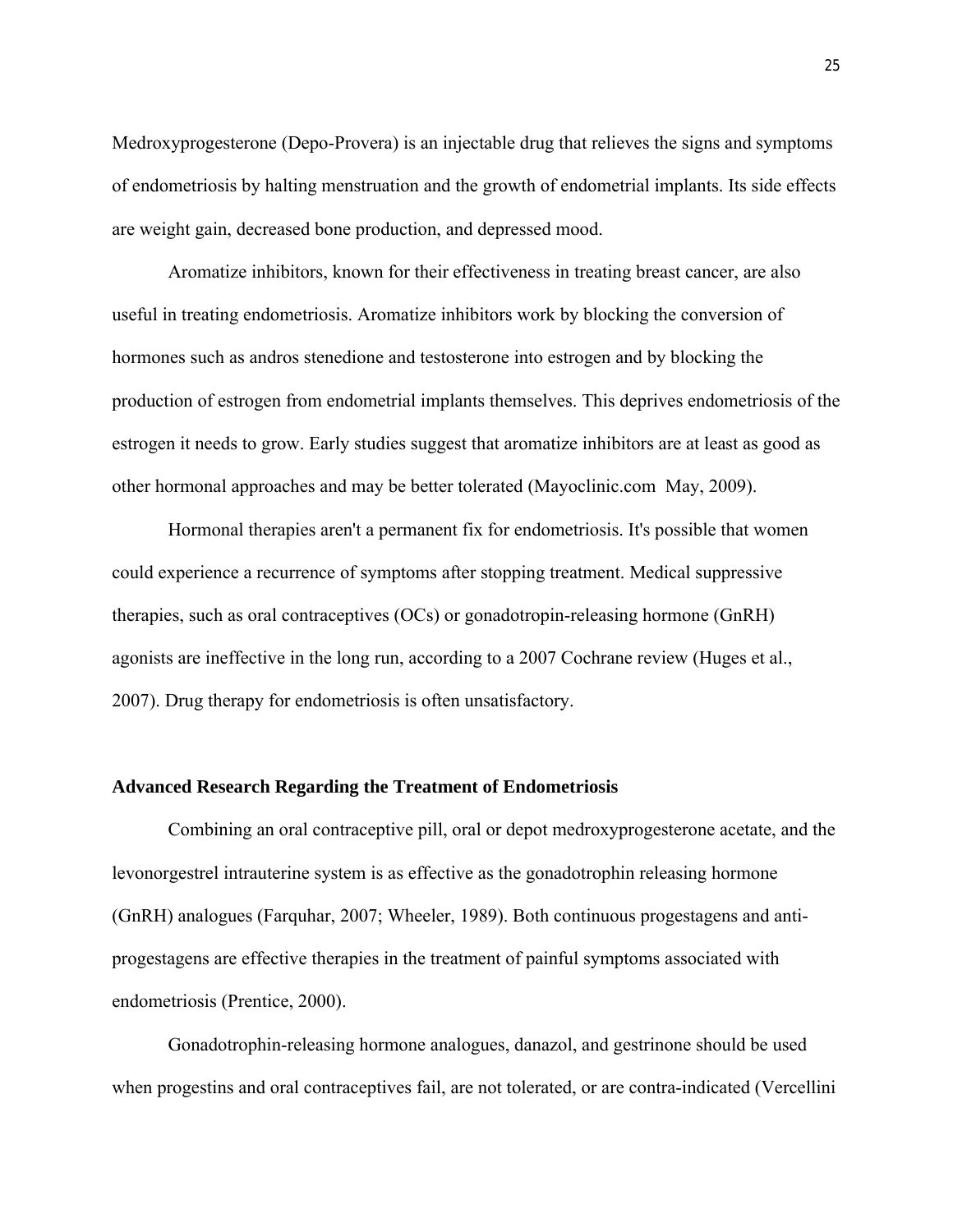et al., 2009). Medical treatment of endometriosis relies on drugs that suppress ovarian steroids and induce a hypoestrogenic state that causes atrophy of ectopic endometrium. Gonadotrophinreleasing hormone (GnRH) analogues, danazol, progestogens, and oestrogen-progestin combinations have all proven effective in relieving pain and reducing the extent of endometriotic implants (Fedele & Berlanda, 2004).

The efficacy of most of these methods in reducing endometriosis-associated pain is well established. The choice of which to use depends largely on patient preference after an appropriate discussion of risks, side effects, and cost. Typically, oral contraceptives and NSAIDs are first-line therapy because of their low cost and mild side effects. Because of its greater potential for suppressing endometrial development, consideration should be given to prescribing a low-dose monophasic oral contraceptive continuously. If adequate relief is not obtained or if side effects prove intolerable, consideration should be given to the use of progestins (oral, intramuscular, or IUD) or a GnRH agonist with immediate add-back therapy (Mahutte & Arici, 2003).

Endometriosis can be treated through surgery as well. The following sections summarize the most commonly used surgical interventions for endometriosis. For minimal or mild endometriosis, surgical ablation using laparoscopic laser treatment, bipolar coagulation of endometriotic deposits, or excision of the deposits has been shown to be more effective than expectant management (www.MayoClinic.com, 2009). Laparoscopic surgery is a conservative surgery for endometriosis. A laser, small surgical instruments, or a cautery that destroys tissue with heat is used. In severe cases of endometriosis, a total hysterectomy and the removal of both ovaries may be the best treatment. Either type of surgery is typically considered a last resort, especially for women still in their reproductive years.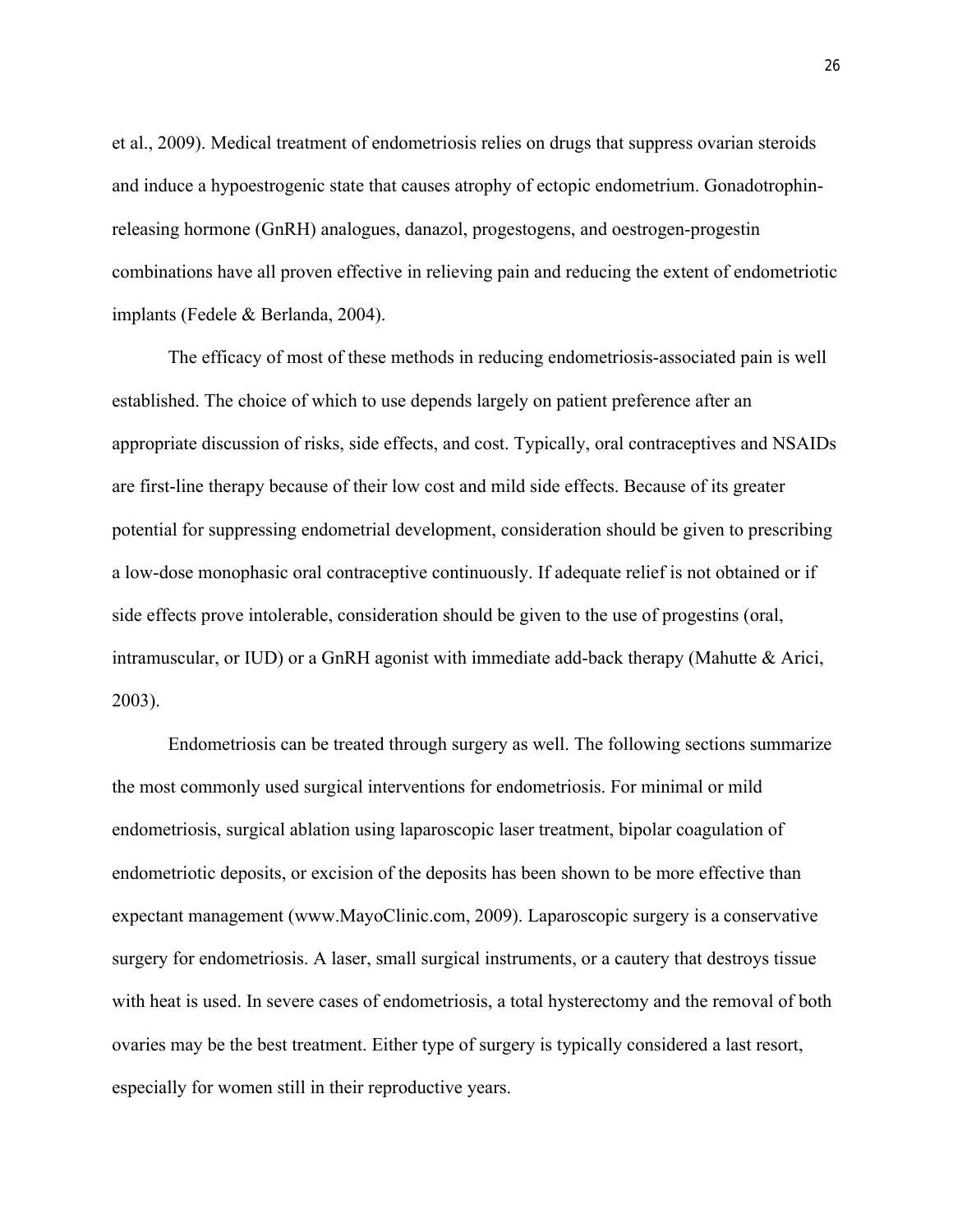#### **Western Medicine's Success in Treating Endometriosis**

Studies on Western medical treatment for endometriosis reveal that drug therapy is often unsatisfactory. Most of the current drug therapy is aimed at altering the hormones—for example, by giving the testosterone derivatives danazol or methyl testosterone, giving progesterone and related progestogens, or using Buserelin, Goserelin, Lupron, or other Gn-RH antagonists (that cause ovarian inhibition). One can also use analgesics that block prostaglandins to relieve severe dysmenorrhea. Surgical removal or aspiration of endometrial cysts usually provides only temporary benefits and may cause secondary problems, including persistent abdominal pain due to adhesions. Therefore, alternative treatments are of interest to those who suffer from endometriosis. The experience of Chinese doctors is instructive, as Chinese medical treatments have been reported to be highly successful and several of them can be obtained in the West (Flower et al., 1980). Therefore, the traditional Chinese medical perspective will be described next.

#### **Endometriosis from a Traditional Chinese Medicine Perspective**

Traditional Chinese Medicine does not recognize endometriosis as a disease, but instead as symptoms. It is referred to as menstrual pain due to accumulation of menstrual blood in the lower abdominal cavity (Classic Fu Ren Kyu Pang). The primary pattern, or mechanism, that causes endometriosis is blood stasis. Blood stasis can be caused by emotional disturbance, chronic illness, exposure to cold temperatures, surgery, and genital infections. When the pattern of disease is blood stasis, the objective of the treatment is to invigorate blood and remove stasis, using both acupuncture and Chinese herbal medicine. In addition to blood stasis, there are often other disease-causing factors which are part of the patterns of endometriosis. Cold, heat,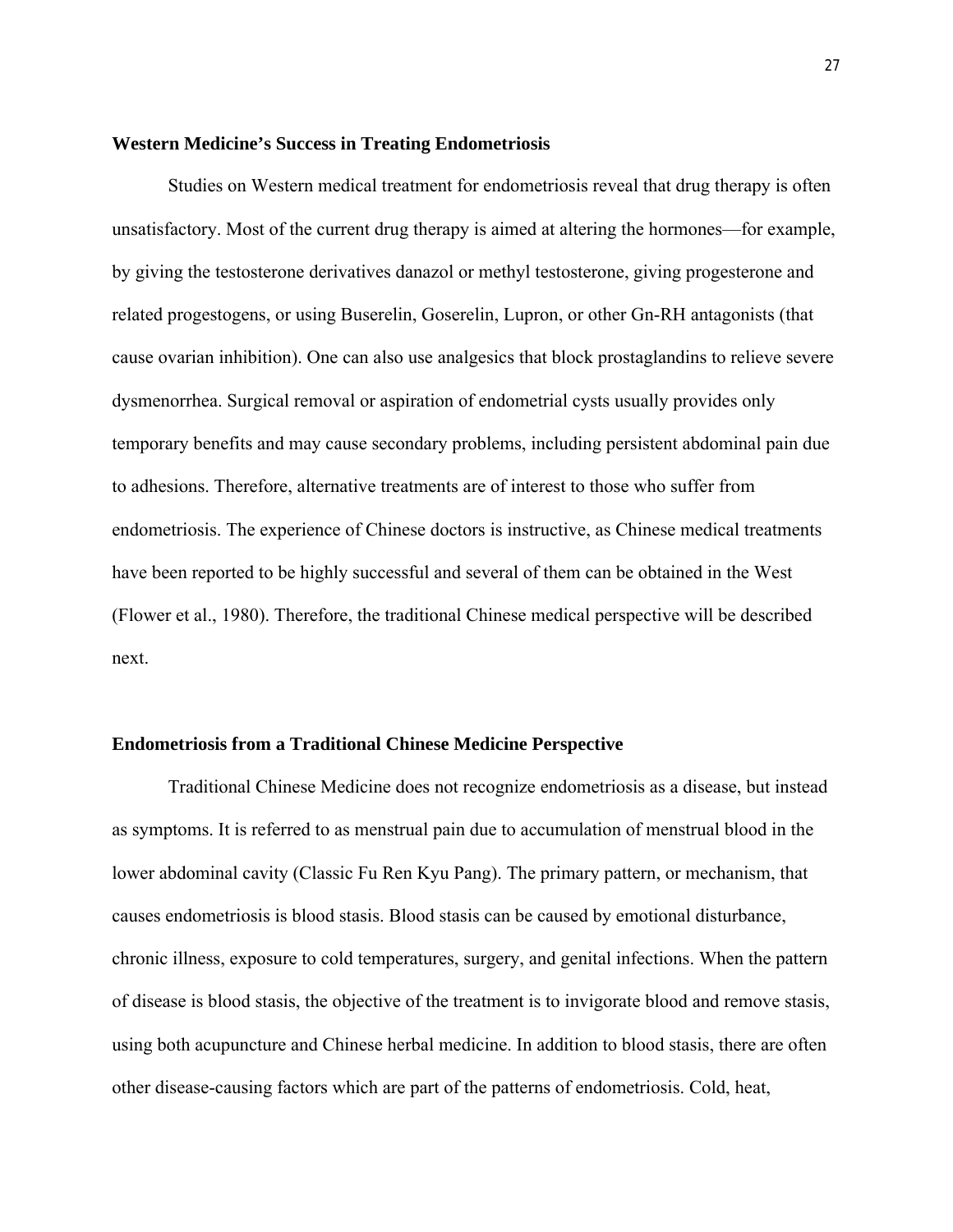deficiency, or excess patterns are frequently part of the mix, and are differentiated based on the clinical manifestations associated with each case of endometriosis. In the Classic Fu Ren Kyu Pang, endometriosis is referred to as menstrual pain due to accumulation of menstrual blood in the lower abdominal cavity (Classic Fu Ren Kyu Pang). This early theory is not so different from the Western understanding of endometriosis by Sampson (1927) and D'Hooghe et al. (2003); both suggest the widely accepted theory that the primary mechanism of endometriosis is involved from retrograde menstruation and implantation of the endometrial tissue in ectopic sites.

Traditional Chinese Medicine classifies endometriosis into unique categories of stagnation and obstruction: Qi Stagnation and Blood Stasis, Qi Deficiency and Blood Stasis, Heat Obstruction and Blood Stasis, Cold Retention and Blood Stasis, Kidney Deficiency and Blood Stasis. Endometriosis is also known one of abdominal Masses are called Ji, Ju (Zheng Jia). The term appears in the *Classic of Difficulties*, which clearly distinguishes two types:

- 1. Ji (Zheng): Ji (Zheng) indicates actual abdominal masses which are immovable because it arises from a Yin organ, is associated with pain, its location is fixed and the masses are due to blood stagnation. It is stated in *The Golden Cabinet* by Zhang Zhong Jing ,"Ji masses arise from the Yin organs and they cannot be removed" (Maciocia, 2004).
- 2. Ju (Jia): Ju (Jia) indicates abdominal masses which come and go, do not have a fixed location and are movable. If there is an associated pain, it comes and goes and changes location. Such masses are due to stagnation of qi, and they are easier to treat (Fu Ren Kyu Bang; Maciocia, 2004). Another name for abdominal masses is Zheng Jia. Zheng is equivalent to Ji, while Jia represents Ju. The terms Zheng Jia and Ji Ju are used when referring to abdominal masses in woman, but they do occur in men, as well. It is stated in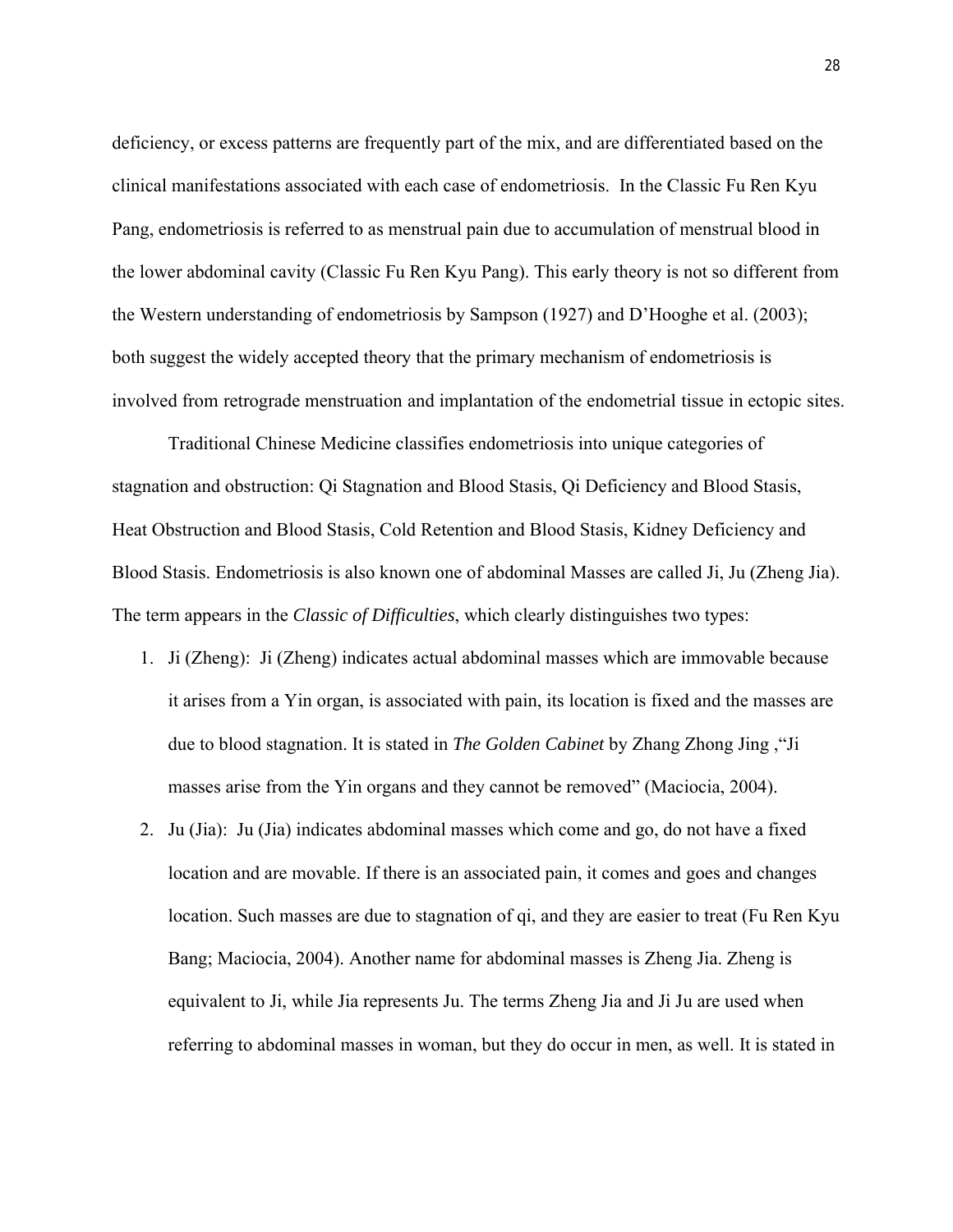the Simple Questions in Chapter 60 of *Huang Di Nei Jing Classics* that Ji Ju refers to non-substantial masses from qi stagnation.

- 3. Emotional dispositions, such as anger, repression or frustration, cause the formation of abdominal masses due to liver qi stagnation, leading to stasis of liver blood. Liver blood circulates and nourishes a woman's genital area and uterus. Any interruption of the free flow of liver qi eventually causes blood stasis in the uterus (Maciocia, 2004).
- 4. The excessive ingestion of raw foods may lead to the formation of cold in the lower abdomen. Cold nature interferes with the circulation of qi and, especially, blood; it may lead to stasis of blood (Maciocia, 2004).
- 5. Eating greasy foods excessively impairs the spleen and may lead to the formation of dampness and phlegm lodged in the lower abdomen and creating abdominal masses. The interaction between phlegm retention and stasis of blood may lead to or aggravate the other (Maciocia, 2004).
- 6. Cold invades the lower abdomen and impairs the circulation of blood leading to stasis of blood. Ji masses are due to Cold (The Spiritual Axis Chapter 66). Dampness may invade the channels of the legs and then creep up them to settle in the lower abdomen, and later on transforms into phlegm and may cause abdominal masses (Maciocia, 2004). The pathology of endometriosis is characterized by stagnation of qi or stasis of blood. The qi stagnation being non-substantial and the blood stagnation is substantial masses. In addition to stagnation, there may also be phlegm. Masses from phlegm feel soft on palpation and have a fixed location without pain. Additionally, blood stagnation may cause blood stasis and become hard and fixed with or without pain (Maciocia, 2004).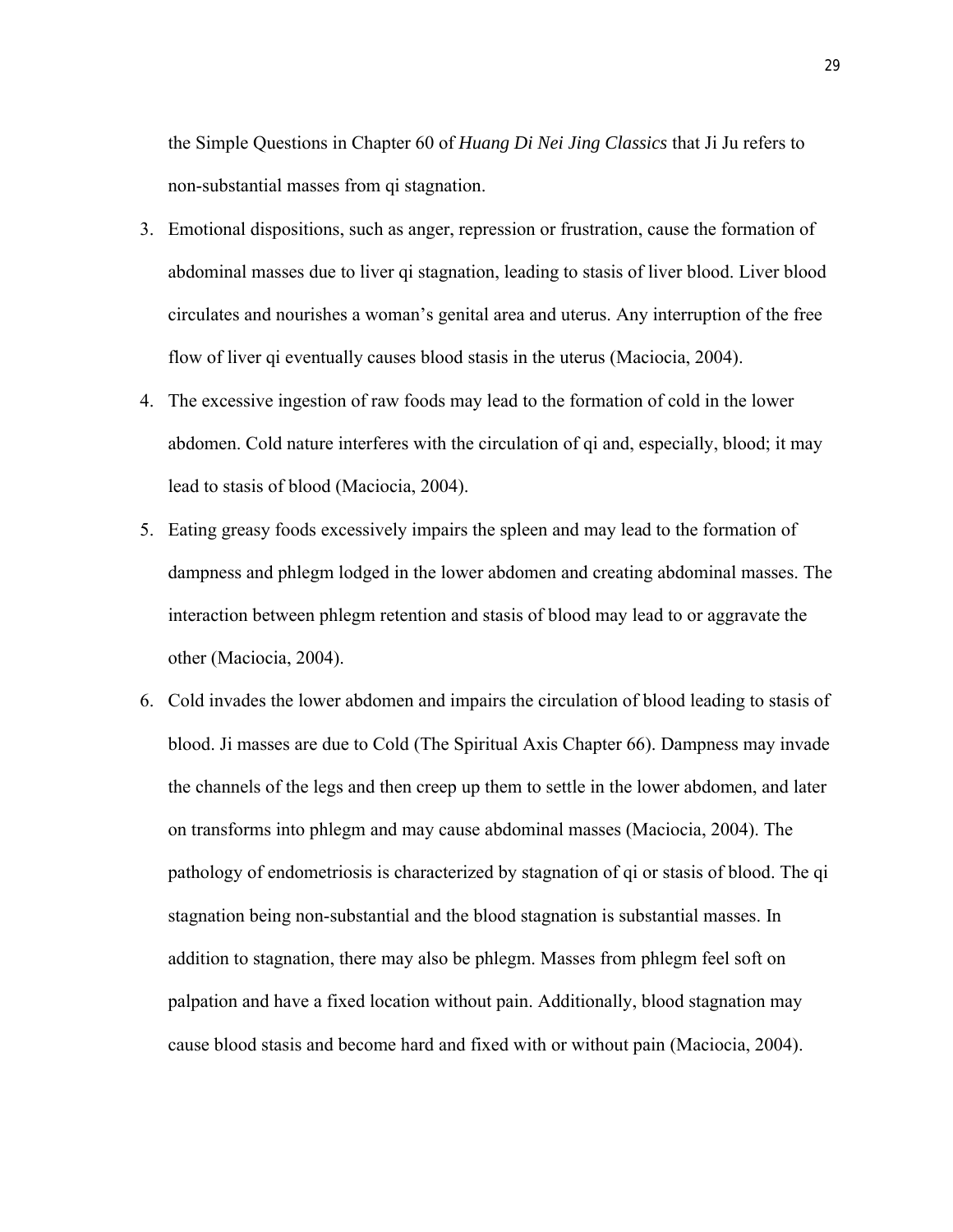Western medical doctors may recommend surgical removal or aspiration of endometrial cysts, which usually provides only temporary benefits and may cause secondary problems, including persistent abdominal pain due to adhesions. Therefore, alternative treatments are of interest to those who suffer from endometriosis. The experience of Chinese doctors is instructive, as Chinese medical treatments have been reported to be highly successful and several of them can be obtained in the West (Flower et al., 2009).

#### **Treatment of Endometriosis in Traditional Chinese Medicine**

In 1980, researchers at the Obstetrics and Gynecology Hospital in China published the first report of a large-scale clinical trial of Chinese herbs for endometriosis (Shao et al., 1980). The 156 patients were divided into three groups according to syndrome, and given one of three possible treatments:

Group one was given a combination of sparganium, zedoaria, gleditsia spine, cyperus, bupleurum, tang-kuei, bulrush (typha), and pteropus in decoction, plus an "endometriosis powder" made with earthworm, tabanus, centipede, and leech. Bulrush and pteropus together represent an ancient two herb combination widely used for treating severe abdominal pain; the Chinese name for the combination means "the formula for returning the smile." Sparganium and zedoaria is a modern combination given for the treatment of lumps due to blood stasis; the pair is commonly found in tumor formulas. Bupleurum, cyperus, and tang-kuei are traditionally used to treat blood stasis that is caused by an underlying syndrome of qi stagnation, that is, a disorder in the circulation usually caused by emotional factors. Gleditsia spine is used to treat swellings. The insects and leech in the endometriosis powder disperse stagnant blood and relieve pain. In all,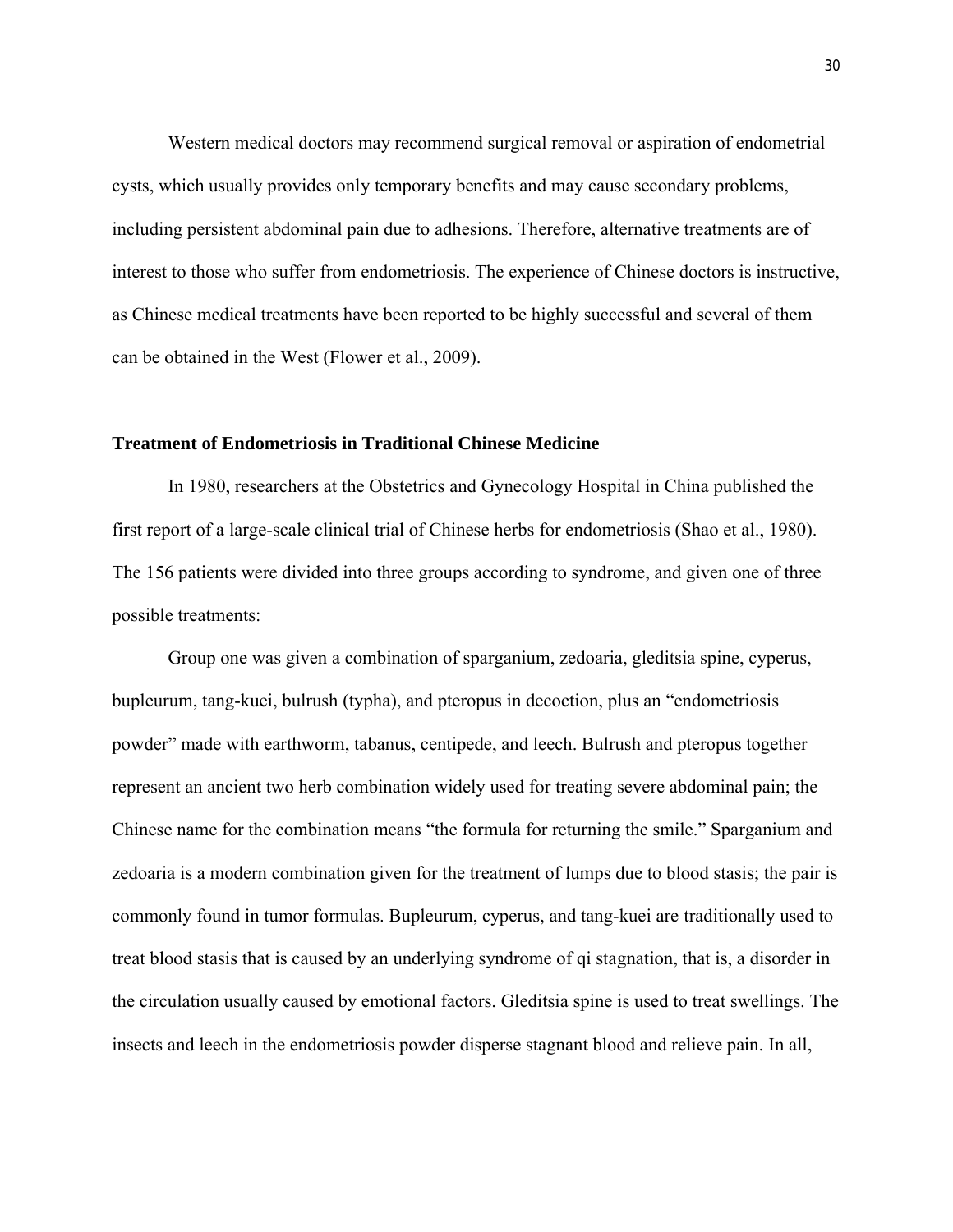this is a very logical combination if one applies the traditional thinking about disease treatment with the modern knowledge that endometriosis involves abdominal cysts.

Group two was given a similar combination, but the bupleurum, cyperus, and tang-kuei were replaced by codonopsis, astragalus, and cimicifuga. These three ingredients treat a condition known as "sinking qi," secondary to qi deficiency, which often produces symptoms of distended pain in the lower abdomen, and sometimes manifests as prolapse of the organs. In both of these groups, the formula would be modified further with additions or deletions according to specific symptoms.

Group three received an intravenous drip of salvia extract daily. This rather inconvenient therapy delivers an extract of an herb currently used for normalizing blood circulation. Intravenous salvia extract is used for several other diseases, notably cardiovascular diseases and hepatitis, both of which involve blood circulation disorders. The individuals in this treatment group would usually also receive some herbs in decoction. Each of the groups received the treatment for two to three menstrual cycles. In this study 128 of the women (82%) had their symptoms mostly or entirely alleviated, while 28 of the women (18%) had either no effect or the benefits of the treatment were lost soon after stopping use of the herbs. Considerable laboratory analysis was also done, investigating the condition of the blood contents before and after treatment and in different phases of the menstrual cycle, but while the results were suggestive, not enough of the women were analyzed by these means to draw firm conclusions (Shao et al., 1980).

#### **Formulas for Treatment of Endometriosis in Chinese Medicine**

Tao Hong Si Wu Tang is a renowned blood stasis-relieving formula. Four-Substance Decoction with Safflower and Persica Seed is used to treat blood deficiency and blood stasis.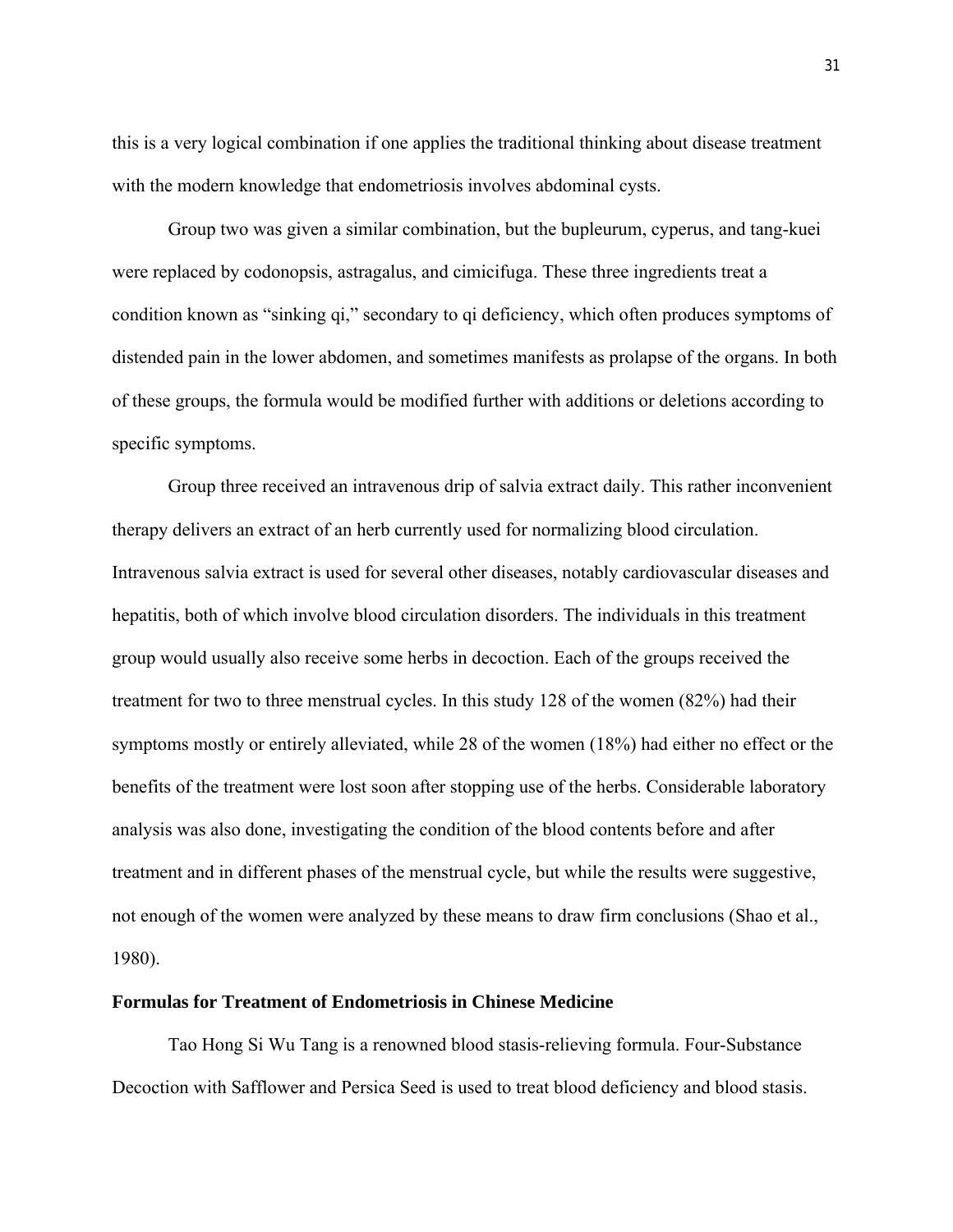The origin of this pattern is either a constitutional weakness, or a history of surgical procedures. The traditional prescription can be "updated" for the treatment of endometriosis but more often uses for the short menstrual cycle (Bensky, 2005).

Ge Xia Zhu Yu Tang, which translates to *Driving Out Blood Stasis Below the Diaphragm Decoction*, is a stagnation/stasis-relieving formula. It is a formula from the famous physician Wang Qing Ren, who practiced in the latter part of the  $19<sup>th</sup>$  century and expounded upon the theory of blood stasis for the treatment of endometriosis. The traditional prescription can be "updated" for the treatment of endometriosis, but is more frequently used for fullness and distension in the epigastric region (Bensky, 2005).

Xue Fu Zhu Yu Tang is a formula from the famous physician Wang Qing Ren, and pertains to the theory of heat obstruction and blood stasis for the treatment of endometriosis. The theory is that qi stagnation occurs first, followed by stagnation of blood. This traditional prescription can be "updated" for the treatment of endometriosis (Bensky*,* 2005). Modern day use of this formula is for cardiovascular diseases.

Shao Fu Zhu Yu Tang is another formula by Wang Qing Ren, developed in the latter part of the 19th century. Shao Fu Zhu Yu Tang, which translates to *The Decoction for Driving Out Blood Stasis from the Lower Abdomen*, is used when a blood stagnation syndrome, such as endometriosis, is caused by a cold syndrome, which may be caused by environmental factors or diet (Bensky, 2005). Shao Fu Zhu Yu Tang was used for 60 endometriosis patients; the result showed 97.5 % improvement (Cao et al, 1983; Lin et al, 1988).

Tao Ren Cheng Qi Tang is a formulation for treating acute abdominal pain based on the purgative and blood vitalizing herbs. This formula is used for conditions in which a heat syndrome causes the blood to escape and cause obstruction. The author of this analysis cited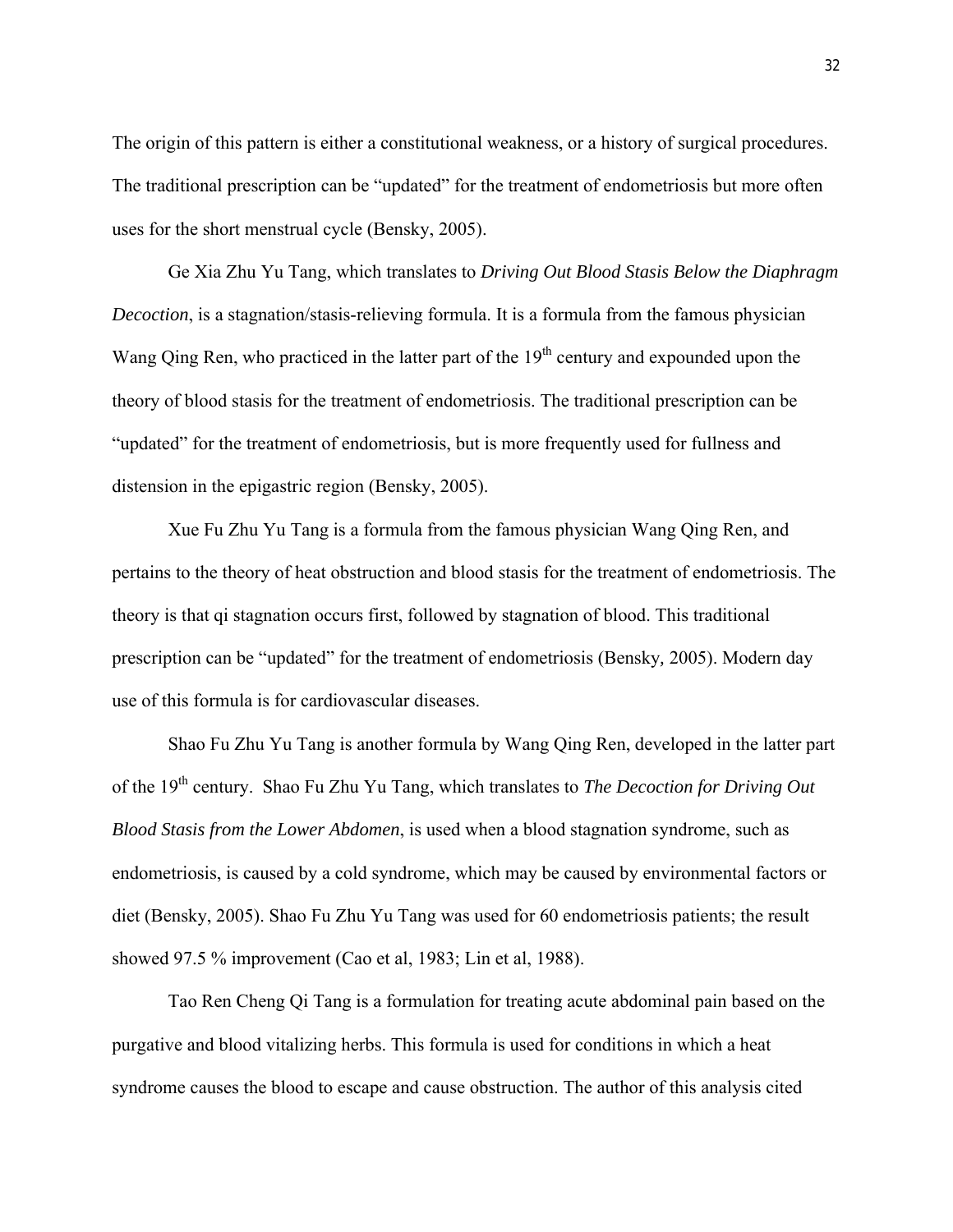treating a woman with a diagnosis of endometriosis, or "nodules on the posterior uterine wall," with this formula; after three months the woman was relieved of symptoms and became pregnant (Bensky, 2005).

Another formula often used in the treatment of endometriosis, Dai Deying, was studied in 1982 at the Shanghai College of Traditional Chinese Medicine. The basic formula for patients with endometriosis having dysmenorrhea was bupleurum, red peony, moutan, salvia, corydalis, melia, cyperus, saussurea, patrinia, prunella, rubus, oyster shell, bulrush, and pteropus. They studied 30 cases of endometriosis, and found the effective rate was given as 80%, almost identical to that claimed (82%) in the earlier study (Dharmananda, 2002).

Nei Yi Fang (Endometriosis Formula) was used with 43 cases of endometriosis in Shanghai, by workers at the First People's Hospital and at the Hangkou District Hospital. The formulas were modified according to specific symptoms that were present. The effectiveness rate was 88%, with four of the women getting pregnant (Cao et al, 1982).

Shixiao Guijie Tang is a further formulation cited in the literature as an herbal treatment for endometriosis. Chaozhou Hospital issued a report in 1990 on treatment of 30 women with endometriosis, using Shixiao Guijie Tang, which is composed primarily of bulrush, pteropus, calamus gum, san-chi, and tang-kuei. This formula contains none of the qi-regulating herbs or kidney tonic herbs, but includes only the blood-vitalizing therapies. It was reported that 12 cases were cured, 16 cases showed improvement, and two cases did not respond. This treatment had a high "cure" rate (40%) and effective rate (93%) (Itmonline.org). The herb functions as an auto immune-suppressive anti-inflammatory.

In review of the endometriosis work by Tang (1990) with excerpts published in the *International Journal of Oriental Medicine* in 1992, the formula of tripterygium had been used in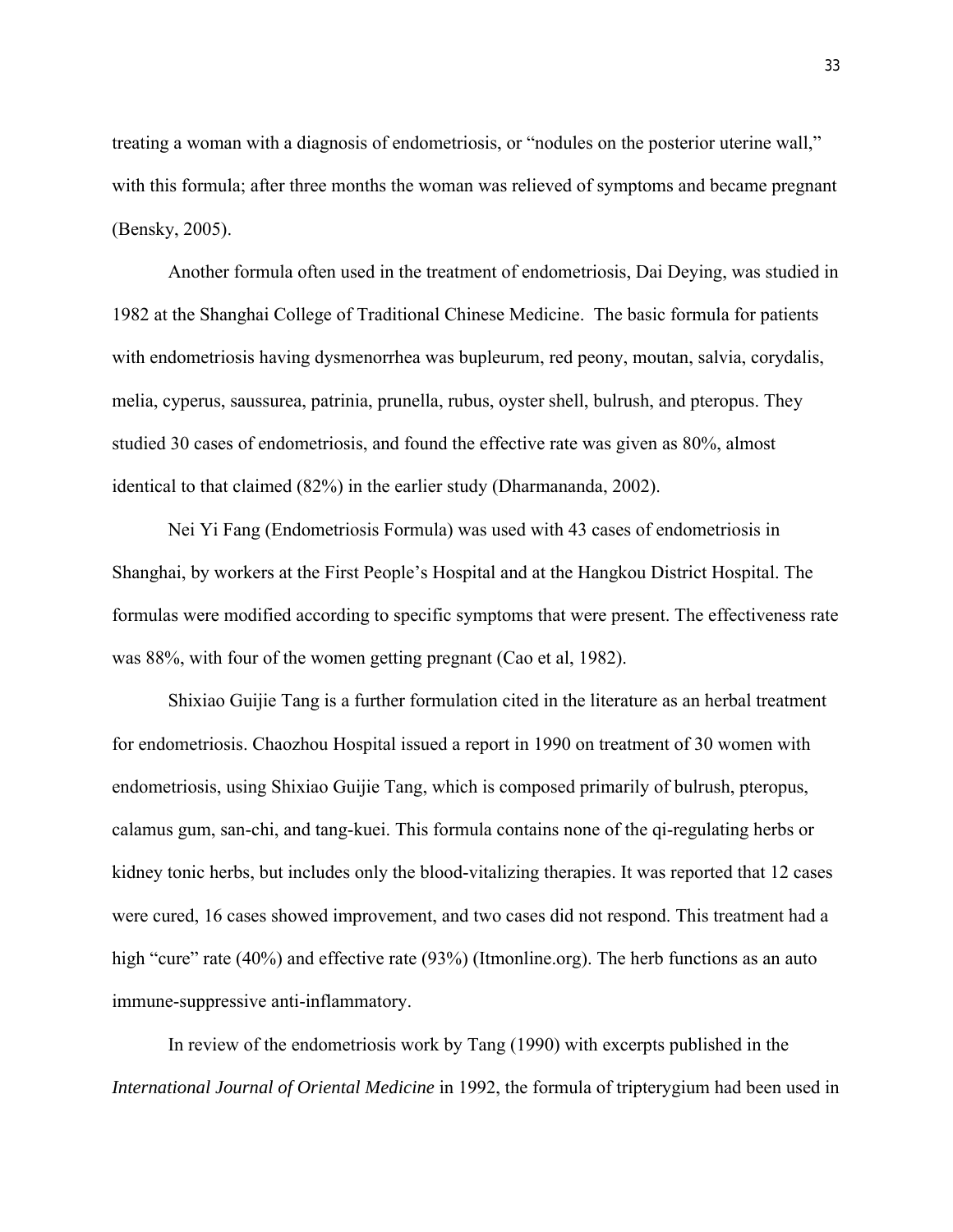treating endometriosis, with an effective rate of 80%. It functions as an immune-suppressive anti-inflammatory, acting much like prednisone. Its success suggests that the autoimmune hypothesis for endometriosis is correct. The herb formula was able to "thin the blood" reducing the abnormally high viscosity and RBC electrophoretic time. It acts to reduce excess populations of immunoglobulins, C3 (complement protein), and T8 cells in peripheral blood. (Dharmananda, 2009)

The Shanghai College of Traditional Chinese Medicine affiliated hospital reported in 1991 an apparently successful treatment for endometriosis with the use of Neiyi Wan #1 (Endometriosis pill) three herbs, using turtle shell, vinegar-treated rhubarb, and succinum. The study involved 76 cases of endometriosis, with 61 "effectively treated," a rate of 80%.

#### **Continuing Efforts**

Along similar lines, workers at the Xuzhou Medical College (21) gave endometriosis patients a basic formula of aconite, evodia, fennel, dipsacus, dioscorea, tang-kuei, saliva, corydalis, cnidium, and persica. This formulation would be modified for various syndromes, including the use of epimedium and cinnamon bark for kidney yang deficiency, rehmannia and ligustrum for kidney yin deficiency, pteropus and bulrush for pain. Of 54 women treated by this method, 25 were reported cured, and 26 others showed improvement, with a total effective rate of 94%.

A report from the Heilongjiang College of Traditional Chinese Medicine affiliated hospital in Harbin in 1992, once again showed that blood-vitalizing herbs were the key ingredient. The study involved 64 patients who were treated with a decoction of salvia, pteropus, sparganium, zedoaria, cyperus, corydalis, and loranthus. Modifications were made as deemed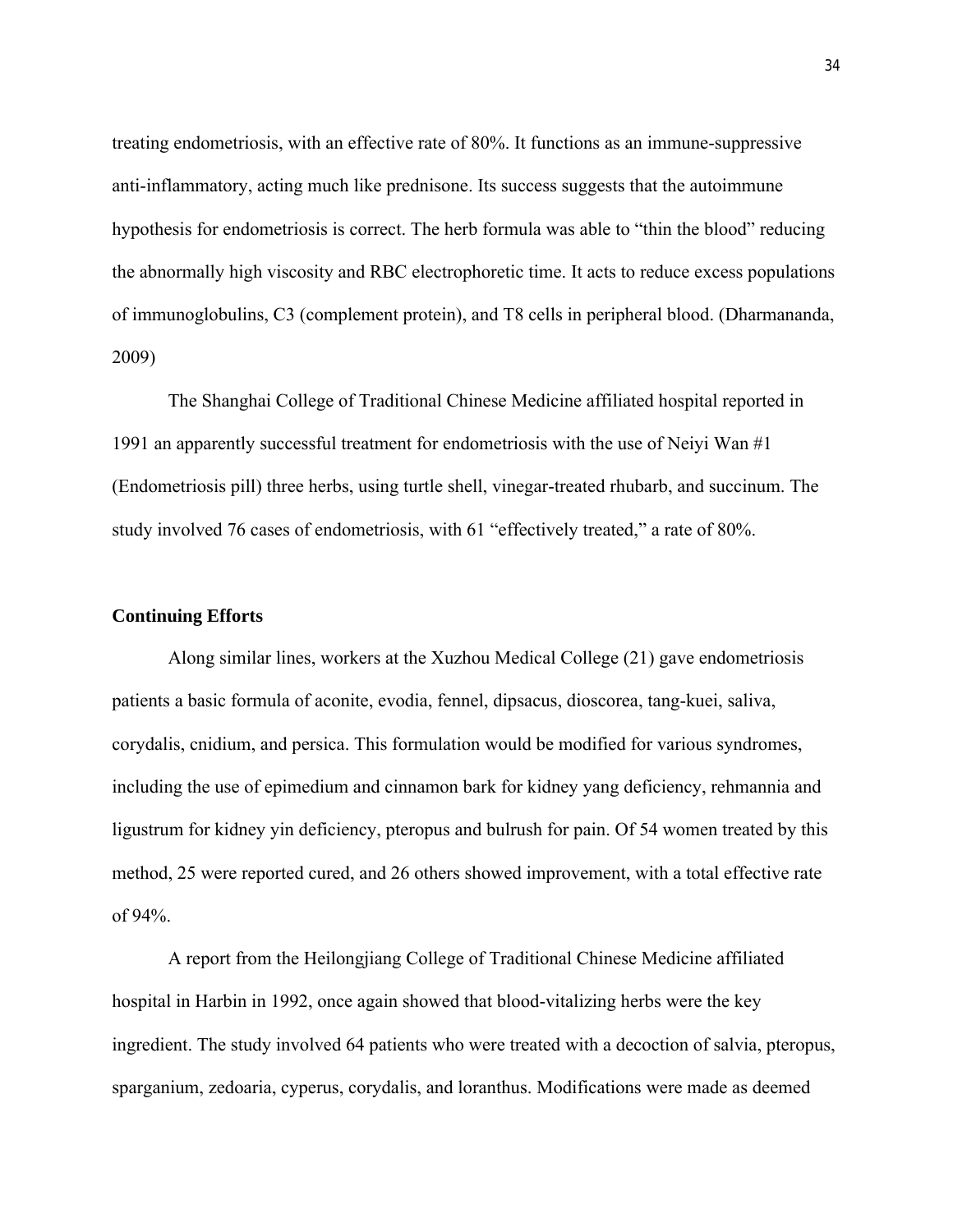necessary, and treatment was generally continued for two to three menstrual cycles, without interruption. It was reported that 18 were cured (28%), 26 markedly improved, 16 patients improved, and 4 did not respond. Blood and plasma viscosity levels and red blood cell electrophoretic time were noted to be high in women with endometriosis before treatment compared to normal values, and these were reduced to near normal levels after treatment (Dharmananda, 2009).

English language information about Chinese medical treatment of endometriosis first appeared in 1983, and there have been reports in journals and books appearing regularly since about 1988. The Institute for Traditional Medicine has mentioned this literature and received reports about the experience of treating endometriosis patients in the early 1990's. The two endometriosis studies were organized by Arthur Shattuck, an acupuncturist and herb specialist.

In the first study (1992), 17 patients participated, all had endometriosis confirmed by laparoscopy, and the total effective rate was 75%. Neiyi Wan #1 was produced in tablet form (Turtle Shell Tablets, Seven Forests) for evaluation in the United States in 1993. Initial reports from ITM's An Hao Natural Health Care Clinic in Portland, Oregon were favorable. Arthur Shattuck initiated a treatment program involving four sites in 1993 (two in Wisconsin and two in Illinois), using the Lindera 15 and Corydalis 5, plus Turtle Shell Tablets in some patients, 14 clients under care all described a decrease in symptoms during the initial treatment period. He found that many people discontinued treatment after getting some relief, so that while the benefits were obvious, the full research project was not completed (Dharmananda, 2009).

In review of Western Medicine theories about the causation of endometriosis, as indicated in the articles summarized prior, theories include: the involvement of hormones, the immune system of the body, inherited immune deficiency, menstrual blood containing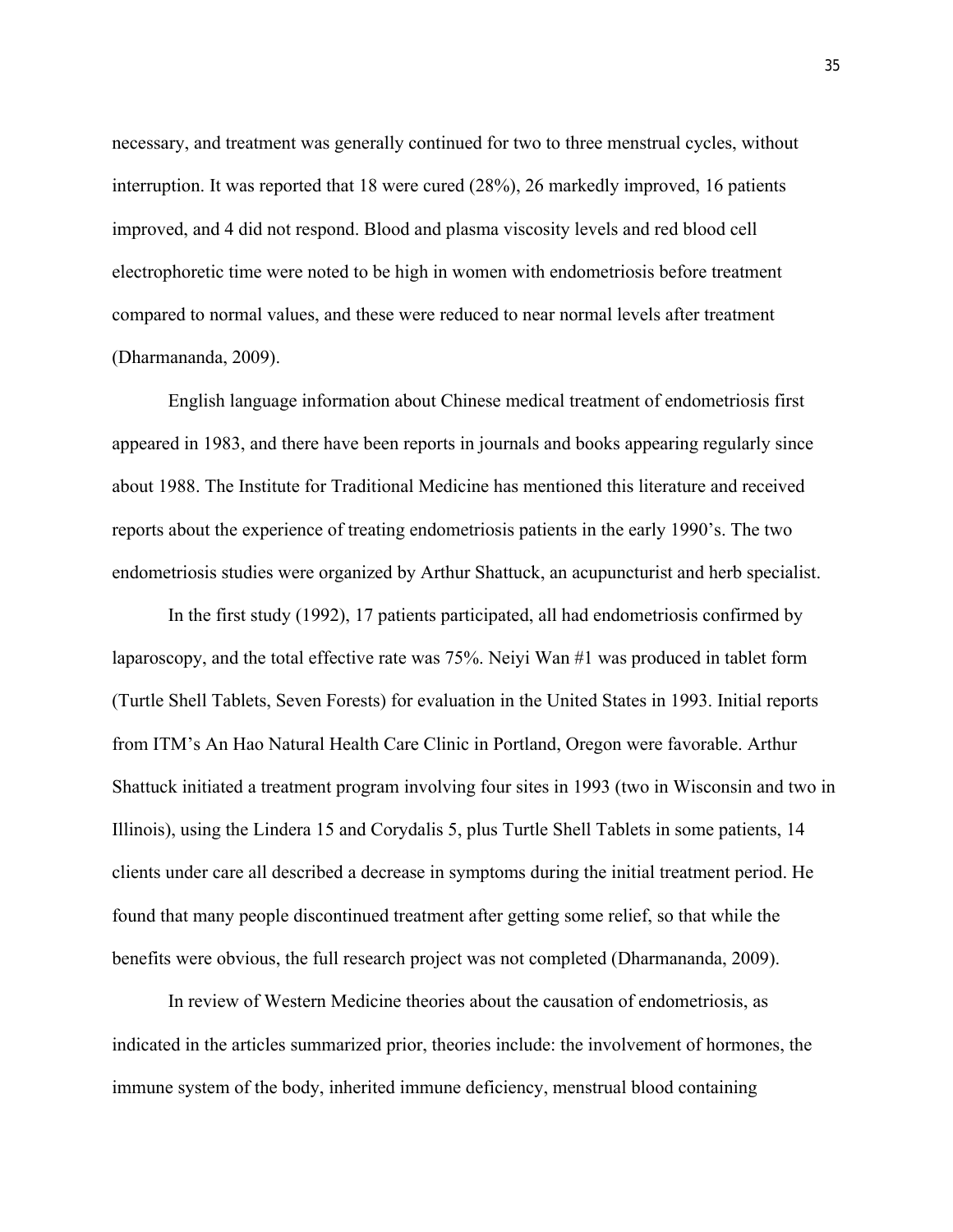endometrial cells flowing back through the fallopian tubes, apoptosis which helps maintain cellular homeostasis during the menstrual cycle, protein expression, sexual intercourse during menstrual period, immunologic abnormalities and antinuclear antibodies (ANA) in the blood of women.

In Traditional Chinese Medicine, endometriosis is not recognized as a disease; it is a symptom, referred to as menstrual pain due to accumulation of menstrual blood in the lower abdominal cavity (Classic Fu Ren Kyu Pang). The endometriosis theories include: the involvement of blood stasis, blood stagnation, qi stagnations, phlegm damp accumulation. The definitive cause of endometriosis remains uncertain in Western Medicine, but Traditional Chinese Medicine theory recognizes endometriosis not as a disease, but as symptoms referred and linked to *Tong Jing* (painful menstruation). That is Zhang Zhong Jing's theory of "menstrual blood accumulation in the lower abdomen causes blood stasis" as described in Classic Fu Ren Kyu Bang.

Despite the successes with and convenience of Tao Ren Si Wu Tang, Ke Xia Zhu Yu Tang, Xue Fu Zhu Yu Tang, Shao Fu Zhu Yu Tang, Tao Ren Cheng Qi Tang and Nei Yin Wan, complex formulas in decoction form continued. In part, this may reflect the discomfort that traditional practitioners have with giving patients a simple formula that is not designed for the patient's specific underlying syndrome (Dharmananda, 2009). Therefore the formula below is designed for the treatment of endometriosis, regardless of their etiology and pathology.

The prescription that I used for the last 40 years at Ohm's Clinic is formula #134 named "Qing Bao Zhu Yu Tang." I have used this formula for the treatment of endometriosis and the associated symptoms of menstrual pain, pelvic pain, infertility, complications of ovarian cysts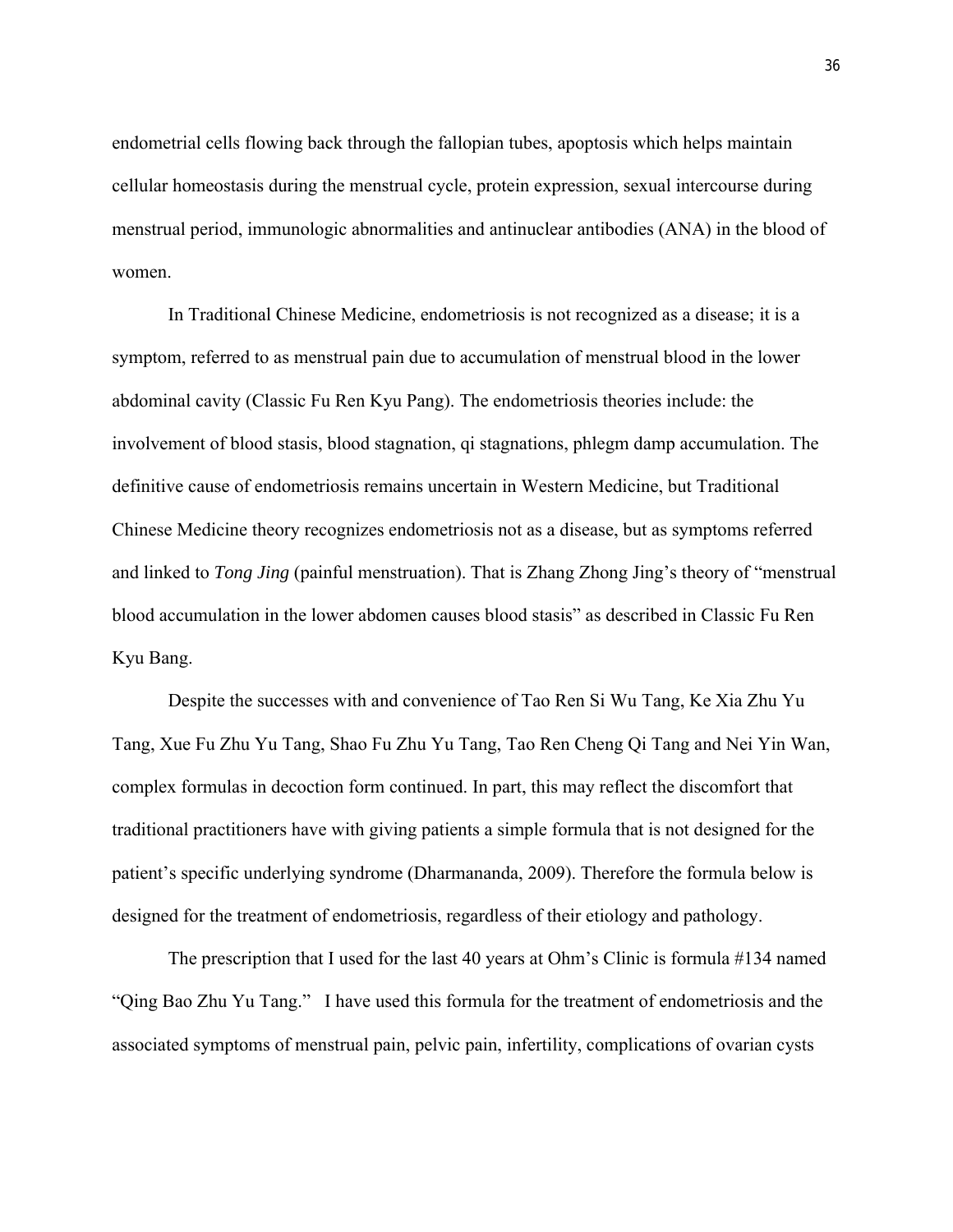and others associated problems. It is the objective of this study to discern and describe the nuances of the effectiveness of "Qing Bao Zhu Yu Tang" in the treatment of endometriosis.

# **Qing Bao Zhu Yu Tang Formula**

The translated meaning of the Qing Bao Zhu Yu Tang formula is simply "Clean and Drive out Blood Stasis from Uterus." The Qing Bao Zhu Yu Tang formula contains: Flos Lonicerae Japonic (Jin Yin Hua), Semen Coicis Larchryma-Jobi (Yi Yi Ren), Herba Cum Racice Patriniae (Bai Jiang Cao), Radix Dipsaci Asoeri (Xu Dan), Rhixoma Cyperi Rotundi(Xiang Fu Zi), Spica Pruncelle Vulgaris(Xia Ku Cao), Thallus Algae(Kun Bu), Radix Niuxi (Niu Xi), Radix Angelicae Sinensis (Dang Gui), Radix Paeoniae Rubrae(Chi Shao Yao), Rhizoma Sparagnii Stoloniferi (San Ling), Rhizoma Curcumae Ezhu (E-Zhu), Radix Ligustici Chuanxiong (Chuan Xiong), Cortex Moutan Radicis (Mu Dan Pi), Rhizoma Corydallis Yanhusuo (Yan Hu Suo), Excrementum Trogopteri Seu Peromi(Wu Ling Zhi), Fructus Cragrantis (Shan Zha), Massa Fermentata (Shen Qu), Fructus Hordei Vulgaris Germinantus (Mai Ya), Fructus Immaturus Citri Aurantii (Zhi Ke), Radix Glycyrrhizae (Gan Cao).

The chart below describes the formula Qing Bao Zhu Yu Tang, including each herb's function (Bensky, 2003) and pharmaceutical effect (Chen, 2004).

| Herb Contents          | Function of herbs                | Pharmacological effect $\&$       |
|------------------------|----------------------------------|-----------------------------------|
| (Pinyin Name)          |                                  | chemical composition              |
| Flos Lonicerae Japonic | Clear heat and relieve fire      | Antibacterial, inhibit bacteria,  |
| (Jin Yin Hua)          | toxicity, Clear damp heat        | salmonella, antiviral effect      |
| Semen Coicis           | Clear heat expels pus, clear dam | Effect on neoplastic cells, also  |
| Larchryma-Jobi         | heat, treats plantar warts       | effect on striated muscle, treats |
| (Yi Yi Ren)            |                                  | mayoma.                           |

**The Function and Pharmacological Effect of Herbs in Qing Bao Zhu Yu Tang**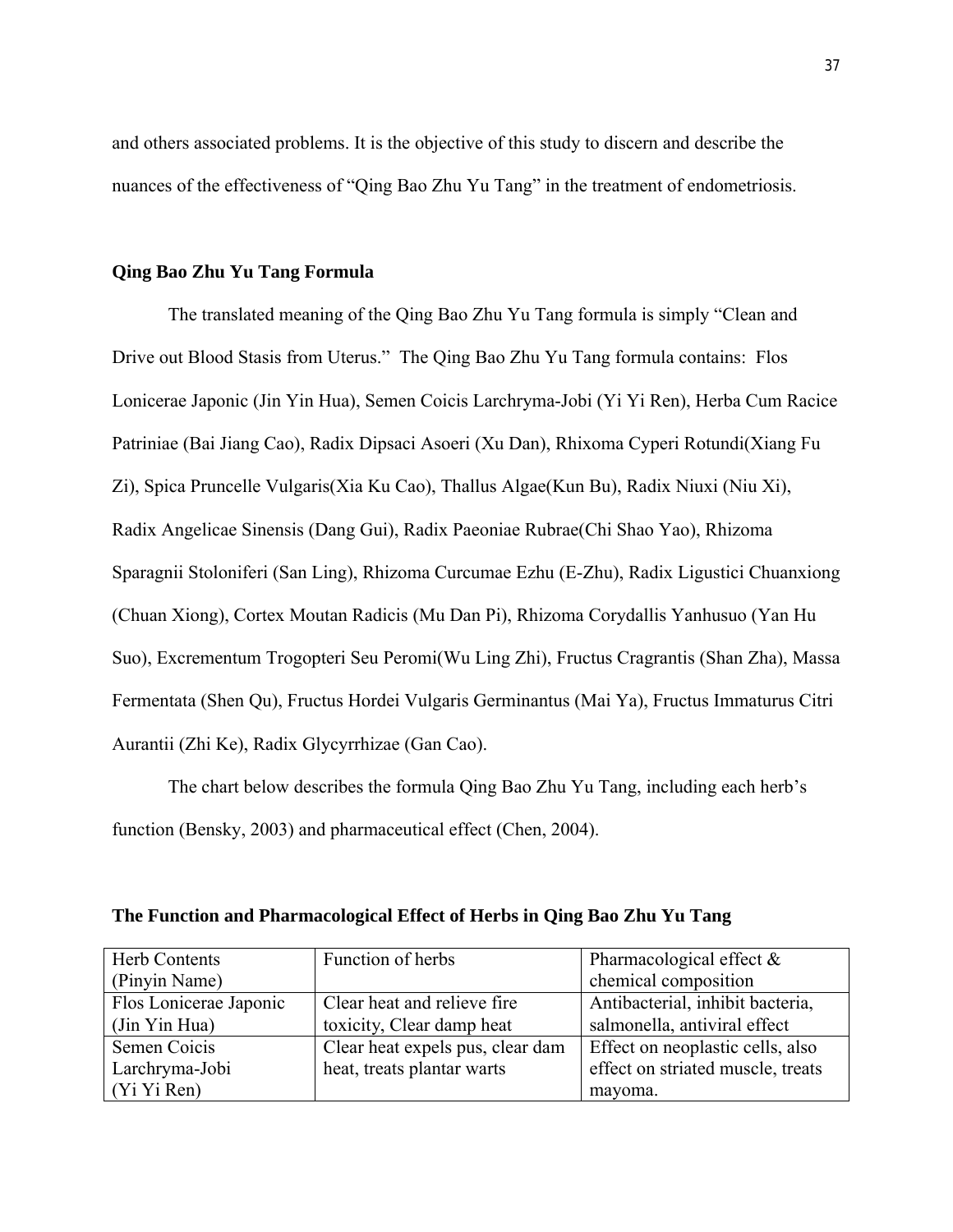| Herba Cum Racice |                              | Clear heat, relieves toxicity,     | Treat mumps, suppurative           |  |  |
|------------------|------------------------------|------------------------------------|------------------------------------|--|--|
| Patriniae        |                              | expels pus, dispels blood stasis   | abscesses, remove internal         |  |  |
|                  | (Bai Jiang Cao)              | $&$ stops pain                     | abscess & remove pain              |  |  |
|                  | Radix Dipsaci Asoeri         | Promote blood, alleviates pain,    | Beta-sitosterol, hedragenin,       |  |  |
|                  | (Xu Dan)                     | strengthens bones, reduce          | uroaldehyde, uriolic acid $\&$     |  |  |
|                  |                              | swelling & abscess                 | vitamin E effects                  |  |  |
|                  | Rhixoma Cyperi Rotundi       | Regulate menstruation &            | Voletile oil contains estrogen     |  |  |
|                  | (Xiang Fu Zi)                | alleviates pain, spread qi         | like substance, beta-pinene etc    |  |  |
|                  | Spica Pruncelle Vulgaris     | Clear heat & dissipates nodules,   | Increase secretion of ACTH,        |  |  |
|                  | (Xia Ku Cao)                 | lipoma, neck lumps                 | Glucocorticoid, antibiotic effect, |  |  |
|                  |                              |                                    | effect on lipoma.                  |  |  |
|                  | Thallus Algae                | Reduce phlegm, swelling,           | Effects to ardio vascular,         |  |  |
|                  | (Kun Bu)                     | softens hardness, promotes         | hypoglycemic, serum cholesterol    |  |  |
|                  |                              | urination, regulate water          | and triglyceride. Contains algin,  |  |  |
|                  |                              | circulation.                       | laminine, iron, potassium, iodine. |  |  |
|                  | Radix Niuxi                  | Dispels blood stasis, invigorates  | Effect on uterus causes uterine    |  |  |
|                  | (Niu Xi)                     | blood, direct fire down & clear    | dilation, cardiovascular effect by |  |  |
|                  |                              |                                    |                                    |  |  |
|                  |                              | damp heat in the lower burner      | inhibit peripheral vasodilation    |  |  |
|                  | Radix Angelicae Sinensis     | Invigorate & harmonize blood,      | Relaxes uterus, anti platelet,     |  |  |
|                  | (Dang Gui)                   | reduce swelling, expels pus,       | antibiotic, phagocytic, ant-       |  |  |
|                  |                              | generate flesh and alleviates pain | inflammatory by secretion of       |  |  |
|                  |                              |                                    | acetylsalicylic acid.              |  |  |
|                  | Radix Paeoniae Rubrae        | Invigorate blood, dispels blood    | Vasodilator effect, anti-          |  |  |
|                  | (Chi Shao Yao)               | stasis, clear liver fire, cools    | inflammatory, antibiotic and       |  |  |
|                  |                              | blood                              | effect on CNS from strychinine     |  |  |
|                  | Rhizoma Sparagnii            | Forcefully break up blood stasis,  | Anti-neoplastic, inhibit           |  |  |
|                  | Stoloniferi                  | dissolve accumulation of severe    | aggregation of platelets and       |  |  |
|                  | (San Ling)                   | abdominal pain and distension      | prolong thrombin time              |  |  |
|                  | Rhizoma Curcumae Ezhu        | Break up blood stasis, remove      | Anti-neoplastic, antibiotic,       |  |  |
|                  | $(E-Zhu)$                    | masses, activate circulation and   | hematological function. Treat      |  |  |
|                  |                              | relieves pain.                     | sarcoma and cervical cancer        |  |  |
|                  | Radix Ligustici              | Invigorate blood and promotes      | Hypertonic barbiturate effect.     |  |  |
|                  | Chuanxiong                   | the movement of qi. Remove         | Antibacterial, antifungal and      |  |  |
|                  | (Chuan Xiong)                | stagnation of qi & blood stasis    | antihypertensive effect.           |  |  |
|                  | <b>Cortex Moutan Radicis</b> | Invigorate blood & cools blood.    | Inhibitory staphylococcus,         |  |  |
|                  | (Mu Dan Pi)                  | Dispel stasis, drain pus, reduces  | bacillus. Reduce permeability of   |  |  |
|                  |                              | swelling, clear fire from          | the capillaries $\&$ has hypnotic  |  |  |
|                  |                              | deficiency                         | and tranquilizing effect.          |  |  |
|                  |                              |                                    |                                    |  |  |
|                  | Rhizoma Corydallis           | Remove pain due to blood stasis    | Analgestic effect as morphine of   |  |  |
|                  | Yanhusuo                     | such as menstrual pain, promotes   | corydaline. Hypnotic sedative,     |  |  |
|                  | (Yan Hu Suo)                 | qi and invigorate the blood        | acts to cortex of grey mater.      |  |  |
|                  | Excrementum Trogopteri       | Disperse blood stasis & alleviate  | Relieves muscle spasm of           |  |  |
|                  | Seu Peromi                   | pain, transform stasis and stops   | smooth muscle. Contains vitamin    |  |  |
|                  | (Wu Ling Zhi)                | bleeding, childhood nutritional    | A, uric acid, urea, resin          |  |  |
|                  |                              |                                    |                                    |  |  |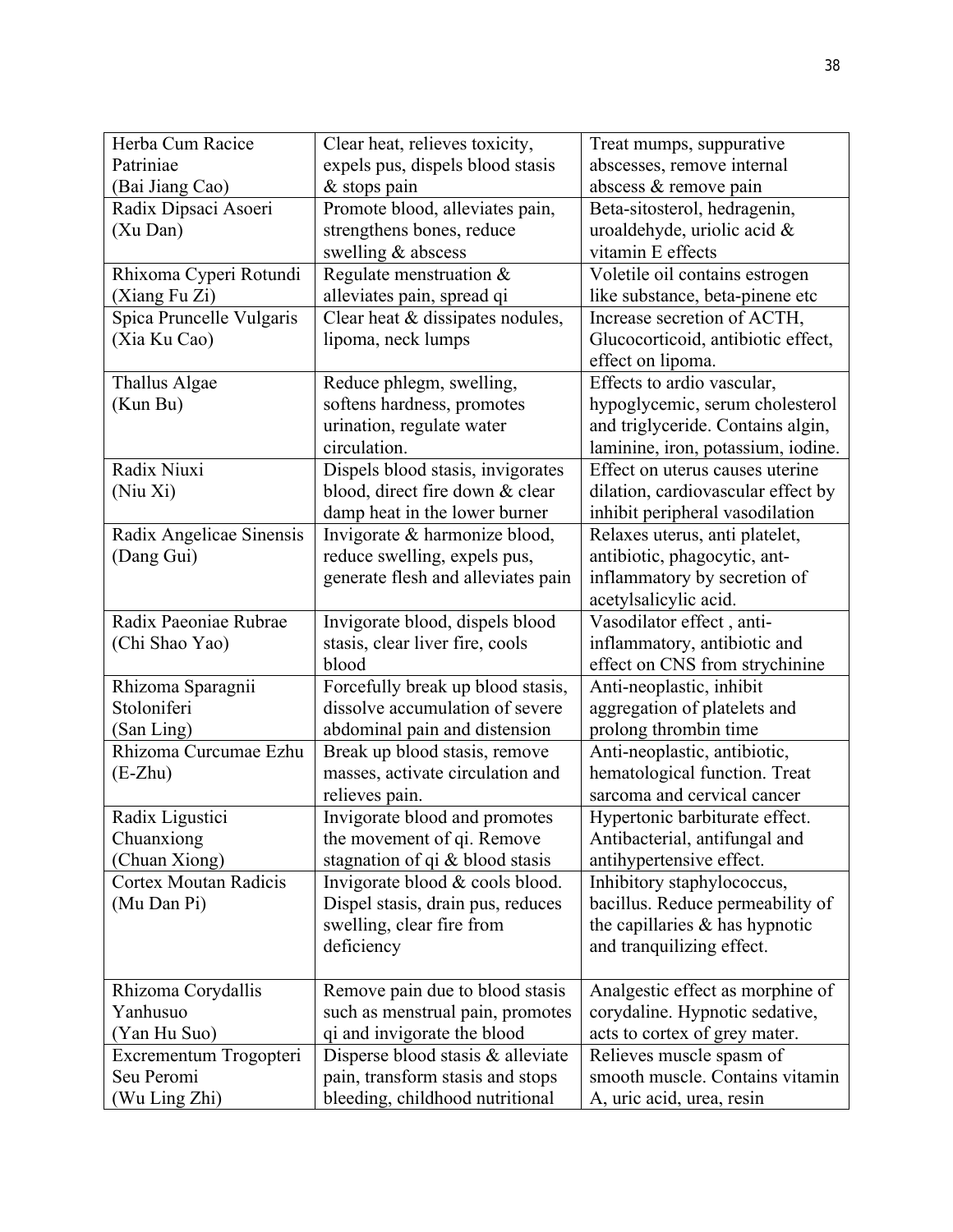|                           | impairment with focal distention.     |                                     |
|---------------------------|---------------------------------------|-------------------------------------|
| <b>Fructus Cragrantis</b> | Remove meat stagnation from           | Remove Glycoprotein,                |
| (Shan Zha)                | alcoholism. Transforms blood          | antihypertensive, antibiotic        |
|                           | stasis and dissipate clumps.          | effects. Contains tartaric acide    |
|                           | Stops diarrhea                        |                                     |
| Massa Fermentata          | Reduce food stagnation of             | Gastro-intestinal effect release    |
| (Shen Qu)                 | alcoholism, epigastric fullness       | enzyme to facilitate digestion of   |
|                           |                                       | starches and carbohydrate, yeast.   |
| Fructus Hordei Vulgaris   | Reduce food stagnation $\&$           | Uses for hyper lactic hormone,      |
| Germinantus               | facilitate stomach qi flow, inhibit   | contains amylase, maltose,          |
| (Mai Ya)                  | lactation                             | Invertase, dextrin. Treat hepatitis |
| Fructus Immaturus Citri   | Relives distension, break up          | Contains Naringin. Effects to       |
| Aurantii                  | stagnation, resolve accumulation      | cardiovascular, respiratory         |
| (Zhi Ke)                  |                                       | (synephrine), antiplatelet, and     |
|                           |                                       | antineoplastic(nobiletin)           |
| Radix Glycyrrhizae        | Clear heat & relieves fire            | Effects as Mineralocorticoid,       |
| (Gan Cao).                | tocicity. Moderate spasm and          | glucocorticoid. Treat Addison's     |
|                           | alleviates pain, tonifies spleen $\&$ | disease by excretion of 17-         |
|                           | arguments the qi. Moisten Lung        | ketosteriods. Treat diabetes        |
|                           | $&$ stops coughing                    | insipidus, chronic bronchial        |
|                           |                                       | asthma, detoxifying effect.         |

The value of this formula is that it not only invigorates the blood and transforms stasis from the wei, qi, ying, and xue at all four levels, but it also invigorates blood without consuming it and dispels blood stasis while encouraging the generation of new blood. The formula is contraindicated during pregnancy and during excessive menstrual bleeding. The book of Nei Jing states, "If the qi circulates, then the blood will circulate."

The actions of the Qing Bao Zhu Yu Tang formula can be described as follows:

- Invigorates the blood, break up and dissolve blood stasis
- Clear heat and expel damp, pus and toxicity
- Dispels blood stasis, dissipates nodules such as lumps or nodules
- Disperses qi stagnation and regulate liver qi
- Alleviates pain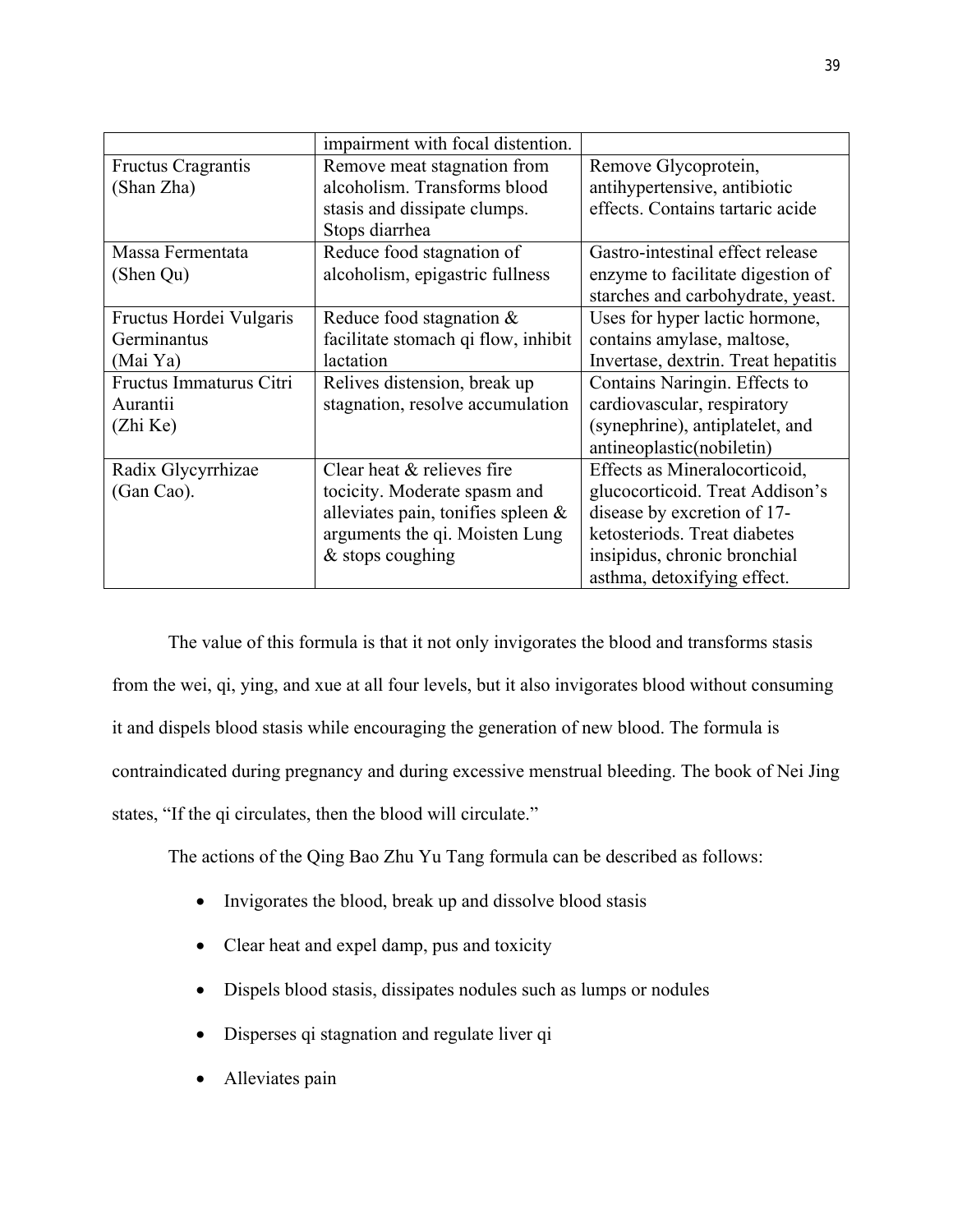- Promote the circulation of blood
- Thins blood viscosity
- Generates new blood
- Helps digestion and dissolve glycol-protein

#### **Analysis of Formula Qing Bao Zhu Yu Tang in Integration of Pharmaceutical Function**

The following provides details regarding the function of the elements of the Qing Bao Zhu Yu Tang formula, divided into six groups according to pharmaceutical functions in Western Medicine theory:

- **Group One:** Group One clears heat and expels dampness, pus, and fire toxicity. The herbs in this group are Flos Lonicerae Japonic (Jin Yin Hua), Semen Coicis Larchryma-Jobi (Yi Yi Ren), Herba Cum Racice Patriniae (Bai Jiang Cao), Radix Glycyrrhizae Uralensis (Gan Cao). These four herbs work as group, backing up the theory of an immunological inflammatory etiology has been conjectured, as demonstrated by increased concentrations of activated macrophages, cytokines, T cells and B cells in endometriosis (D' Hooghe et al., 2003) and inflammatory activity in Peritoneal Fluid (Vercellini et al., 2009) stated "endometriosis is a chronic inflammatory conditions" (Dharamanda, 2009) also mentioned the herb tripterygium (Wu Ling Zhi) had been used as an immune-suppressive anti-inflammatory, acting much like prednisone. Radix Glycyrrhizae Uralensis (Gan Cao) contains digoxin and corticosteroid (Chen & Chen, 2004).
- **Group Two:** Group Two clears heat and dissipates nodules or lumps. This group consists of the herbs Spica Pruncelle Vulgaris (Xia Ku Cao) and Thallus Algae (Kun Bu).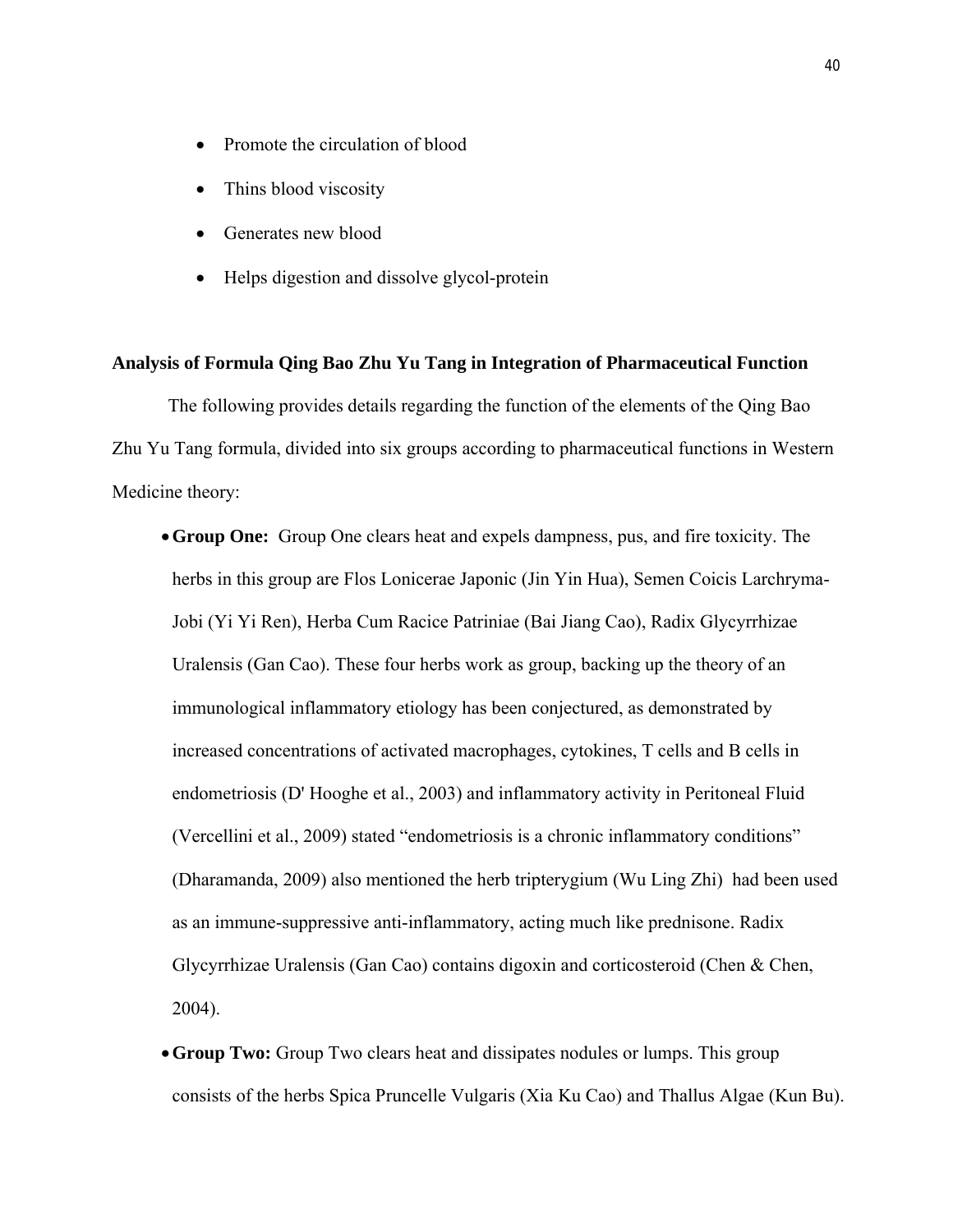These herbs function as apoptosis and help to maintain cellular homeostasis during the menstrual cycle by eliminating senescent cells from the functional layer of the uterine endometrium during the late secretary and menstrual phase of the cycle. Apoptosis plays a critical role in maintaining tissue homeostasis and represents a normal function to eliminate excess or dysfunctional cells (Harada et al., 2004).

- **Group Three:** Group Three breaks up blood stasis and dissolves accumulation by Excrementum Trogopteri Seu Peromi (Wu Ling Zhi), Rhizoma Sparagnii Stoloniferi (San Ling), Rhizoma Curcumae Ezhu (E-Zhu), Cortex Moutan Radicis (Mu Dan Pi), Radix Niuxi (Niu Xi), Radix Dipsaci Asoeri (Xu Duan). Harada, 2004 stated the herb has the function of clearing ectopic endometrial cells and helps contain of concentration of tumor necrosis (the death of a tissue or of an organ) factor alpha (TNF-alpha) and interleukin-6 (IL-6) in peritoneal fluids (Harada et al., 2004). Rhizoma Curcumae Ezhu (E Zhu) shows TNF-alpha in study in vitro (Jang et al., 2001).
- **Group Four:** Group Four regulates liver qi stagnation, invigorates blood and expels blood stasis*.* The herbs Rhizoma Cyperi Rotundi (Xiang Fu Zi), Rhizoma Corydallis Yanhusuo (Yan Hu Suo), and Fructus Immaturus Citri Aurantii (Zhi Ke) remove blood stasis and promote blood circulation by removing stasis (Shao, 1980).
- **Group Five:** Group Five generates fresh new blood and invigorates blood by removing blood stasis. These herbs, Angelicae Sinensis (Dang Gui), Radix Paeoniae Rubrae(Chi Shao Yao), Radix Ligustici Chuanxiong (Chuan Xiong), help the immune system and aid in generating fresh new blood. These herbs are generating liver blood and normalize function of hormone secretion. Therefore, endometriosis is described as a disease of the endocrine system, the body's glands, hormones, and other secretions **(**Kitawaki, 2002).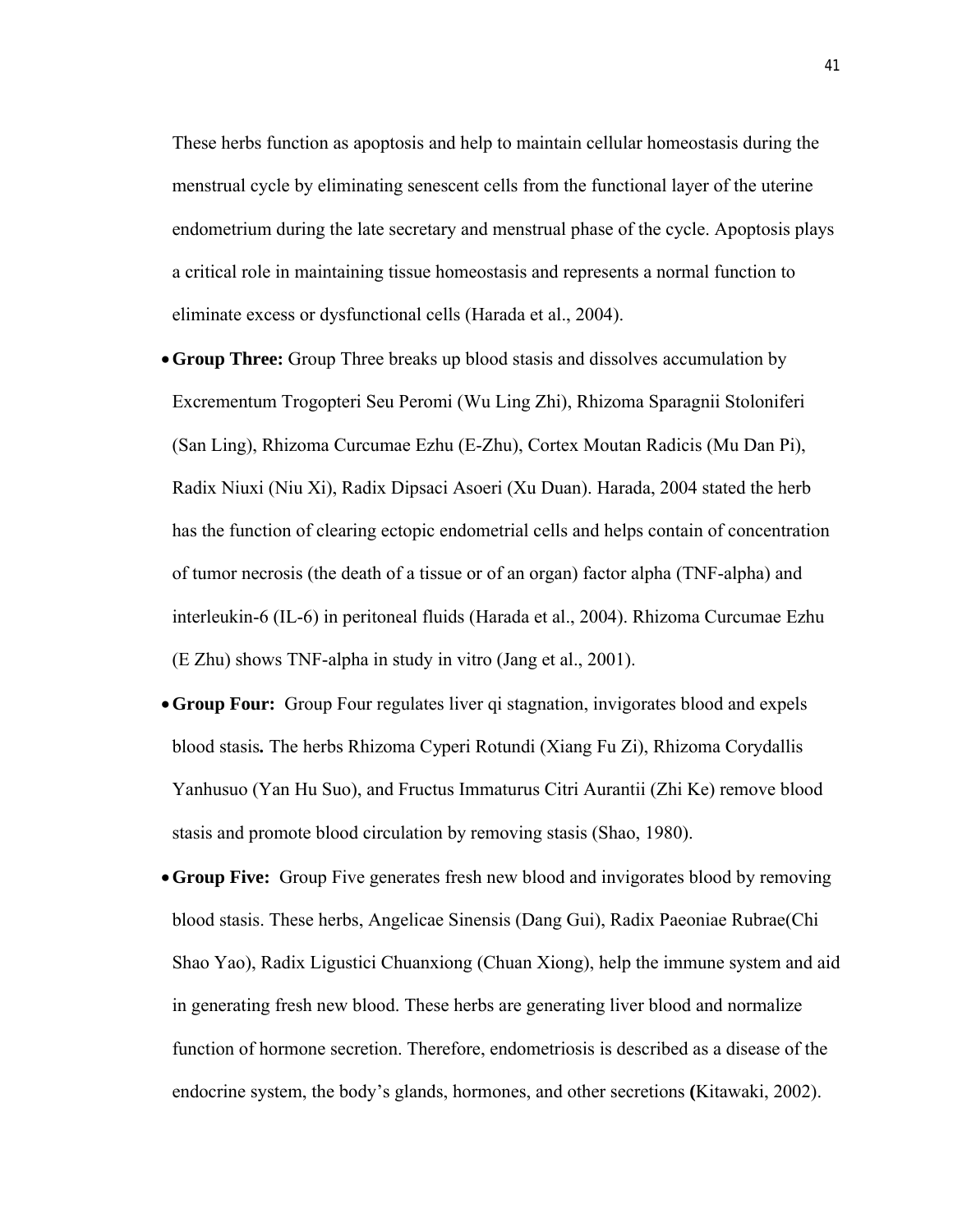Radix Paeoniae Rubrae (Chi Shao Yao) has an anticoagulant (warfarin) function (Wong & Chen, 2003) and Angelicae Sinensis (Dang Gui) stimulated MCF-7 cells and function of Warfarin (Amato et al., 2002; Hu et al., 2005). These herbs also able to thin the blood, reducing the abnormally high viscosity and RBC electrophoretic time of endometriosis patients.

**Group Six:** Group Six is comprised of digestive herbs such as Fructus Cragrantis (Shan Zha), Massa Fermentata (Shen Qu), Fructus Hordei Vulgaris Germinantus (Mai Ya). These herbs reduce food stagnation and help aid the digestion of Gluco-protein, present in the menstrual clots. Biomedical researchers investigated protein expression analysis of ectopic endometrium from women with and without endometriosis and found more than 70 proteins confirmed by changes in eight representative proteins (Rai et al., 2010).

## **Indications of the Use of Qing Bao Zhu Yu Tang**

For blood stasis accumulating in the lower abdomen characterized by palpable masses which may or may not be painful, lower abdominal pain without palpable masses, lower abdominal distention during menstruation, or frequent menstruation (3-4 times per month) in which bleeding is due to blood stagnation and blood stasis. This formula is specially designed for the prevention and treatment of endometriosis. The formula can also be used to treat patients with diagnoses of ovarian cysts, obstruction of fallopian tubes, inflammation of the uterus, vaginal discharges, appendicitis, ruptured ovarian cyst, polycystic ovarian syndrome, uterus cancer, dysmenorrheal, amenorrhea, uterus fibrosis, uterus myoma, high platelet count, thinning blood viscosity. It is also used for the prevention of habitual miscarriage and for the prevention of endometriosis.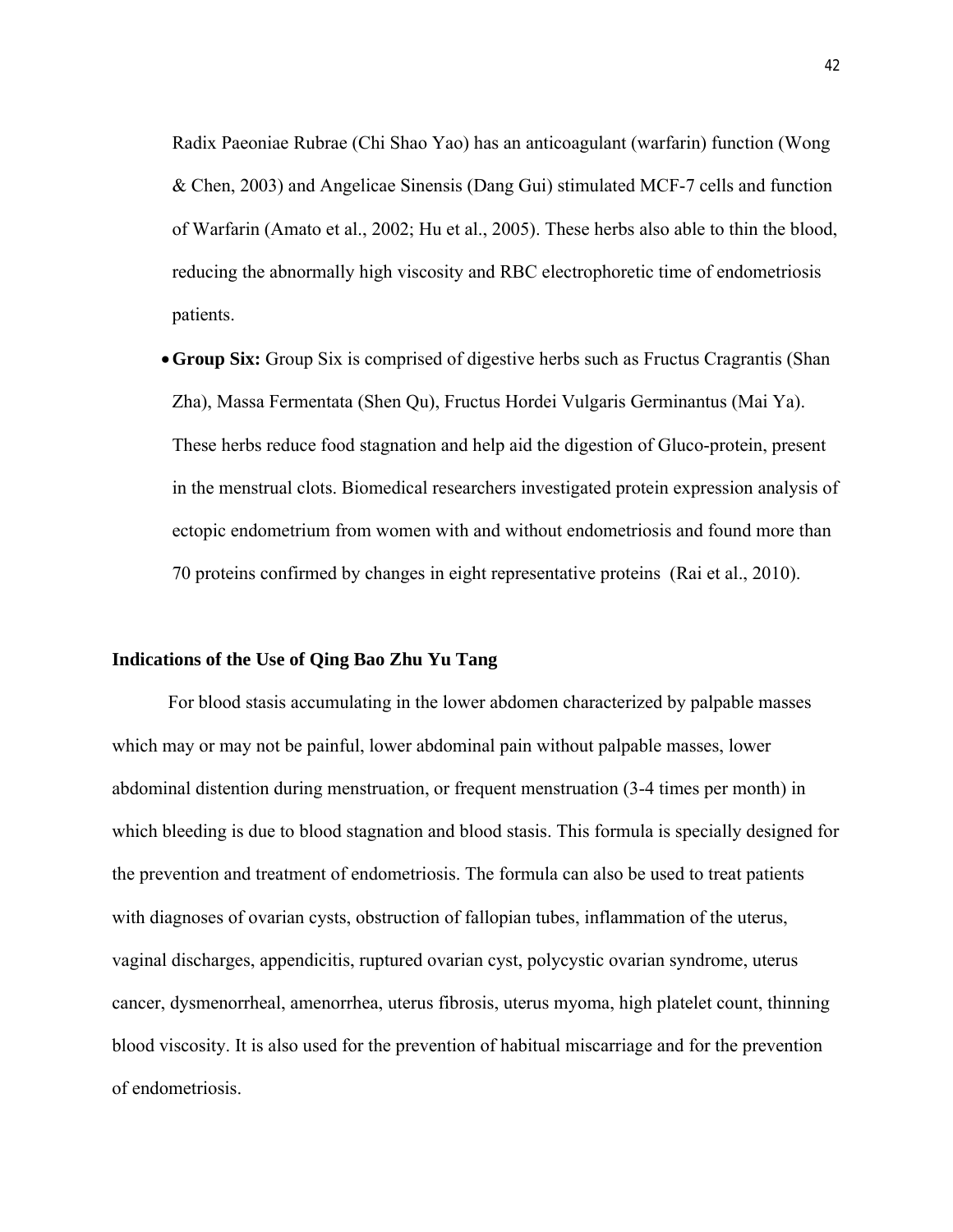#### **Literature Review Integration**

Today, approximately 5 million women in the U.S. alone have a symptomatic manifestation of endometriosis, and the worldwide level may be about 100 million. During laparoscopic evaluations of U.S. women with a variety of gynecological disorders (mainly pain and infertility) it has been found that up to 40% have one or more endometrial cysts*.* It appears that the incidence of endometriosis is rapidly increasing and that doctors are more frequently taking the steps to diagnose it (NIH, 2002; Speroff, 2005). Drug therapy for endometriosis is often unsatisfactory, and surgical removal or aspiration of endometrial cysts usually provides only temporary benefits and may cause secondary problems, including persistent abdominal pain due to adhesions (Cottreaual et al., 2006).

Endometriosis treatment using hormonal therapies is most often not a permanent solution. (Cottreaual et al., 2006). It's possible that a patient could experience a recurrence of symptoms after stopping treatment. Conservative surgery removes endometrial growths, and the resulting scar tissue and adhesions without removing reproductive organs are the cause of infertility. However, the procedure of additional conservative surgery can remove scars and adhesions (Mayo Clinic, May 2009).

Forty years of clinical experience using Qing Bao Zhu Yu Tang at the Ohm Clinic shows high effectiveness with no recurrence of endometriosis, and it has been shown that the formula prevents endometriosis as well. Every woman who has endometriosis should be encouraged to use the formula Qing Bao Zhu Yu Tang, according to her clinical symptoms and diagnosis. The use of the Qing Bao Zhu Yu Tang formula should be considered the treatment of choice for endometriosis.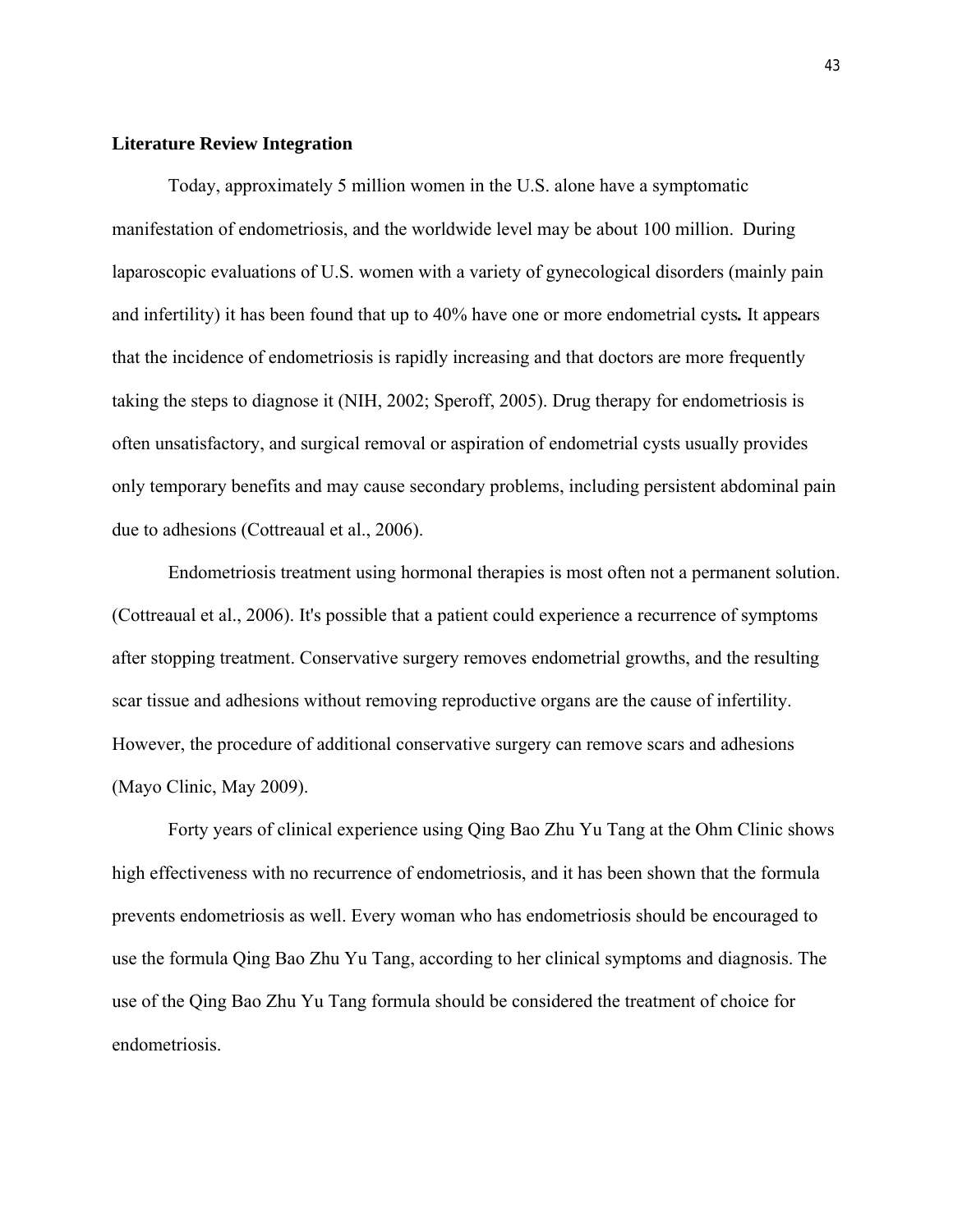There have been many studies that have examined the Western Medical treatment of endometriosis via methods such as combining an oral contraceptive pill, oral or depot medroxyprogesterone acetate, and the levonorgestrel intrauterine system; this combination is as effective as the gonadotrophin releasing hormone (GnRH) analogues (Farquhar, 2007; Wheeler, 1989). Progestagens and anti-progestagens are also effective therapies in the treatment of painful symptoms associated with endometriosis (Prentice, 2000). Gonadotrophin-releasing hormone analogues, danazol, and gestrinone should be used when progestins and oral contraceptives fail, are not tolerated, or are contra-indicated (Vercellini et al., 2009). Medical treatment of endometriosis relies on drugs that suppress ovarian steroids and induce a hypoestrogenic state that causes atrophy of ectopic endometrium. Gonadotrophin-releasing hormone (GnRH) analogues, danazol, progestogens, and oestrogen-progestin combinations have all proven effective in relieving pain and reducing the extent of endometriotic implants (Fedele & Berlanda, 2004).

Studies on Western medical treatments for endometriosis reveal that drug therapy is often unsatisfactory. Most of the current drug therapy is aimed at altering the hormones—for example, by giving the testosterone derivatives danazol or methyl testosterone, giving progesterone and related progestogens, or using Buserelin, Goserelin, Lupron, or other Gn-RH antagonists (that cause ovarian inhibition). One can also use analgesics that block prostaglandins to relieve severe dysmenorrhea. Surgical removal or aspiration of endometrial cysts usually provides only temporary benefits and may cause secondary problems, including persistent abdominal pain due to adhesions. Therefore, alternative treatments are of interest to those who suffer from endometriosis. The experience of Chinese doctors is instructive, as Chinese medical treatments have been reported to be highly successful and several of them can be obtained in the West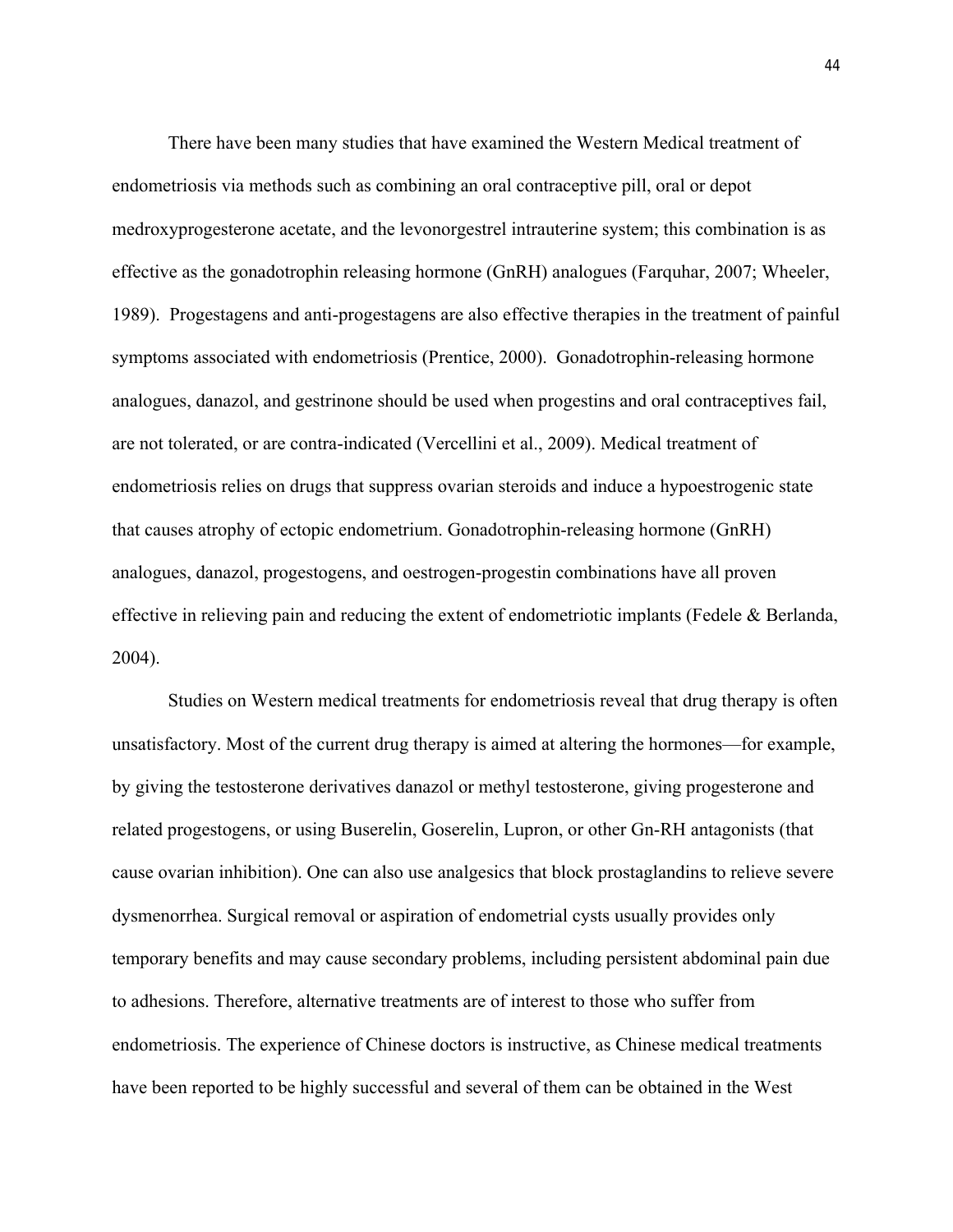(Flower et al., 1980). Therefore, the traditional Chinese medical perspective will be described next.

Additionally, there have been many accounts of the use of herbal formulas in the treatment of endometriosis. (Flower et al., 2009). There have been no published studies which have examined the impact of the Qing Bao Zhu Yu Tang formula specifically for the treatment of endometriosis. The current study used chart review method to obtain data from the 120 patients with the diagnosis of endometriosis. Charts were reviewed and data were systematically gathered from patients that had been treated with Qing Bao Zhu Yu Tang or a modification of that formula.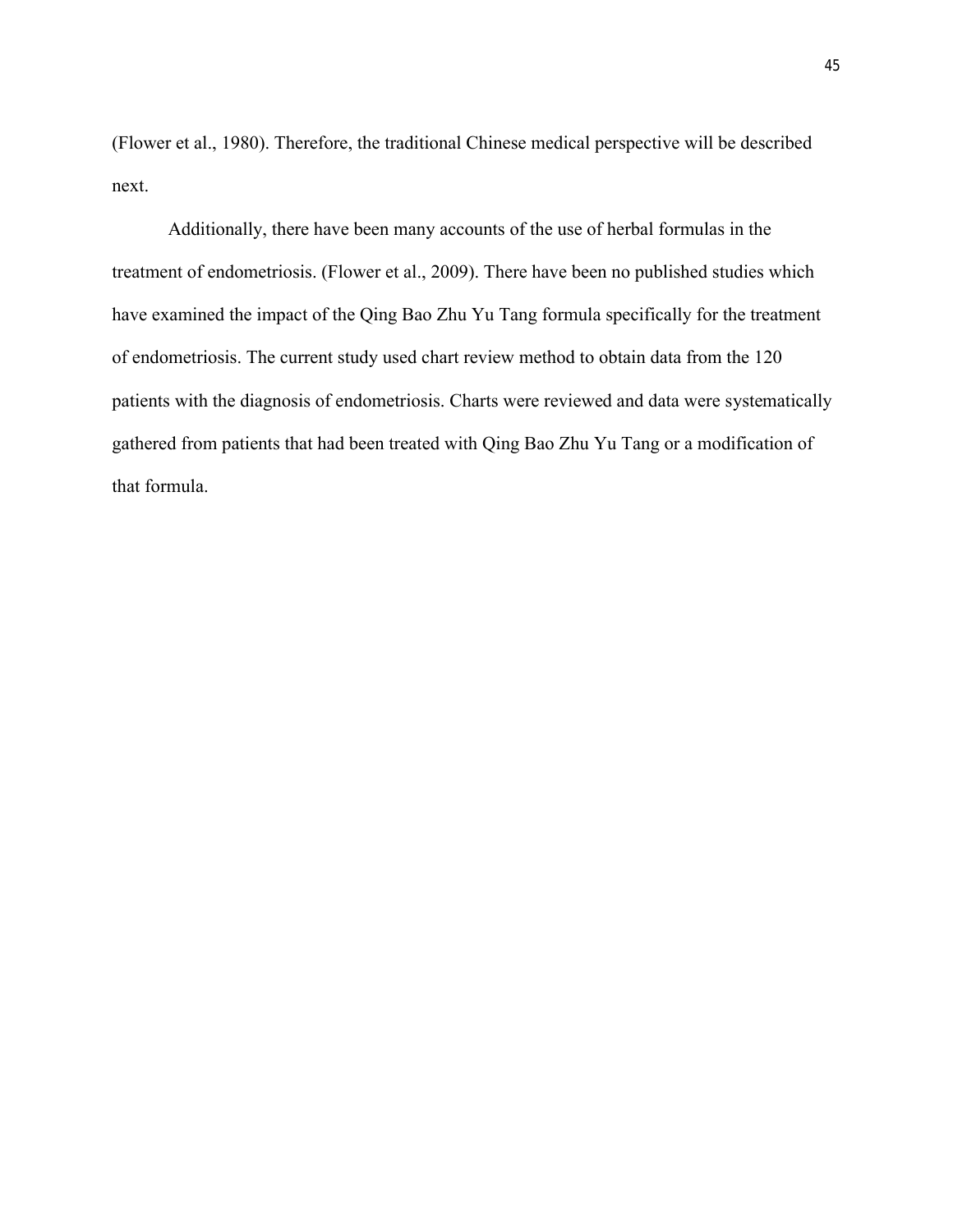#### **Chapter Three: Method**

#### **Research Objective Restatement**

The current study had as its objective the examination of the impact of the Qing Bao Zhu Yu Tang formula in the treatment of endometriosis.

## **Designation of Methodology**

This research will engage a qualitative study method. Qualitative method is appropriate in this case since this study is preliminary and groundbreaking research that will uncover factors and variables that may be investigated in the future in more controlled research studies. The goal of the current study is to discern the impact and effectiveness of "Qing Bao Zhu Yu Tang" in the treatment of endometriosis. Qualitative method via chat review will allow for the discernment and description of the nuances of the treatment process. Retrospective chart review method (Gearing, Mian, Barber & Ickowicz, 2006), a recognized qualitative procedure, was chosen as the best means for achieving the research objective of the current study. The method was originally developed and published as a means for gathering research data in the discipline of adolescent psychiatry. However, as a qualitative method, it is easily adapted for use in other disciplines. The authors cite the wealth of relevant data that can be garnered from patient clinical charts, especially physician and nursing notes and other chart documentation. The authors provide a systemic research method to accomplish that task (Gearing et al., 2006).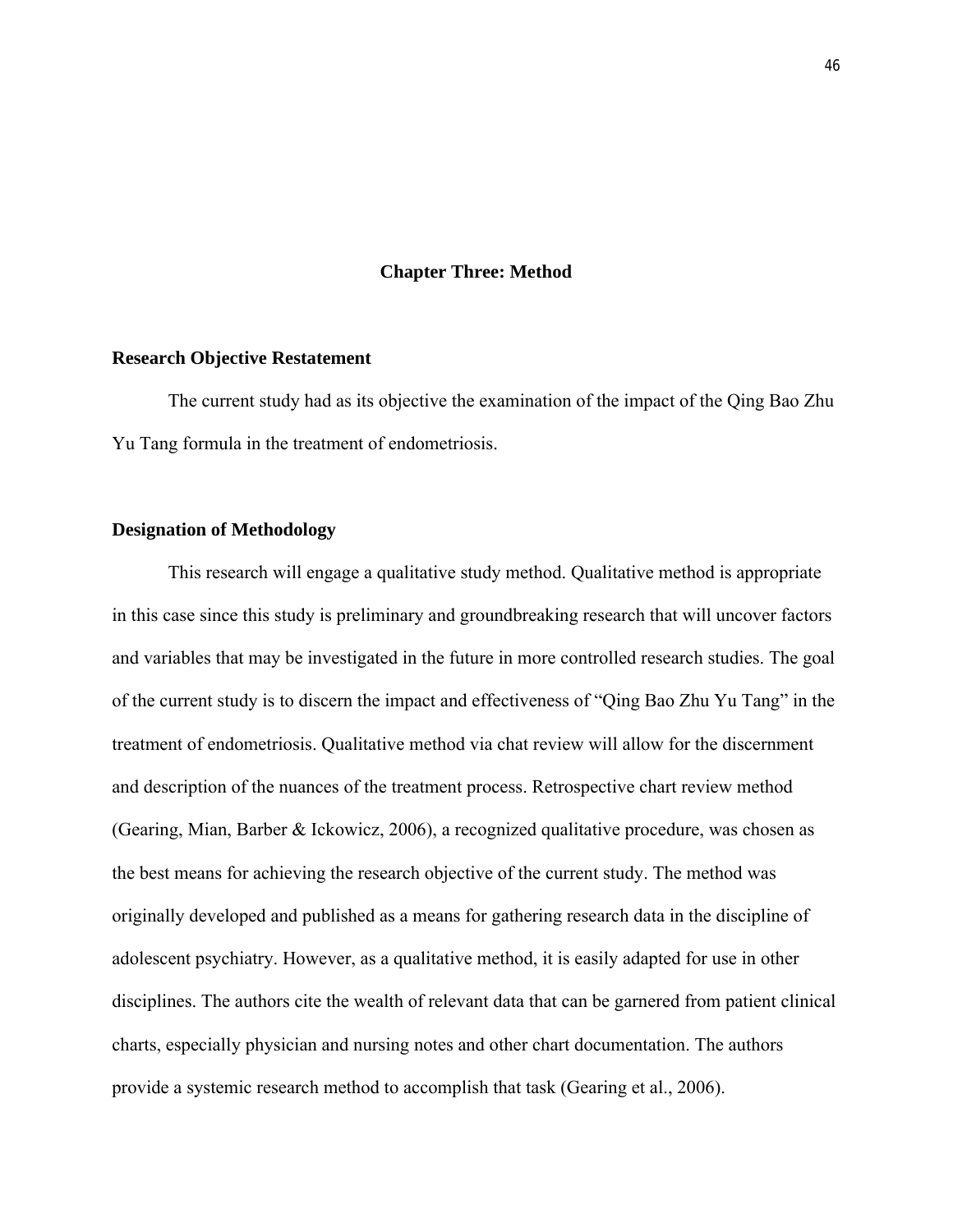#### **Retrospective Chart Review** M**ethod**

Retrospective chart review method involves specific procedures that include nine steps that maximize the benefits of data extracted from charts while simultaneously minimizing risks of bias as well as limitations. The steps include:

- 1. Conception—definition of the research problem
- 2. Literature review
- 3. Proposal Development
- 4. Development of a data abstraction instrument
- 5. Data abstraction protocols
- 6. Data abstraction
- 7. Identification of the sample of charts
- 8. Consideration of human subjects research ethics
- 9. Pilot study (Gearing et al., 2006)

# **Chart Selection**

The sample used in the current study may be described as a "convenience sample." A convenience sample is not based on random or probability selection. Nonetheless, a convenience sample has the potential to provide good representation of the population. Non- probability sampling is used because of the very specific inclusion/exclusion criteria and the location of the current study limit the availability of data to clinical charts from Ohm's Acupuncture and Herb Clinic Inc. The study began with an analysis of 275 charts of patients who suffered and sought treatment for endometriosis from May 2008 to December 2010 at Ohm's Clinic. All charts of female patients who sought treatment for endometriosis were screened for inclusion in the study.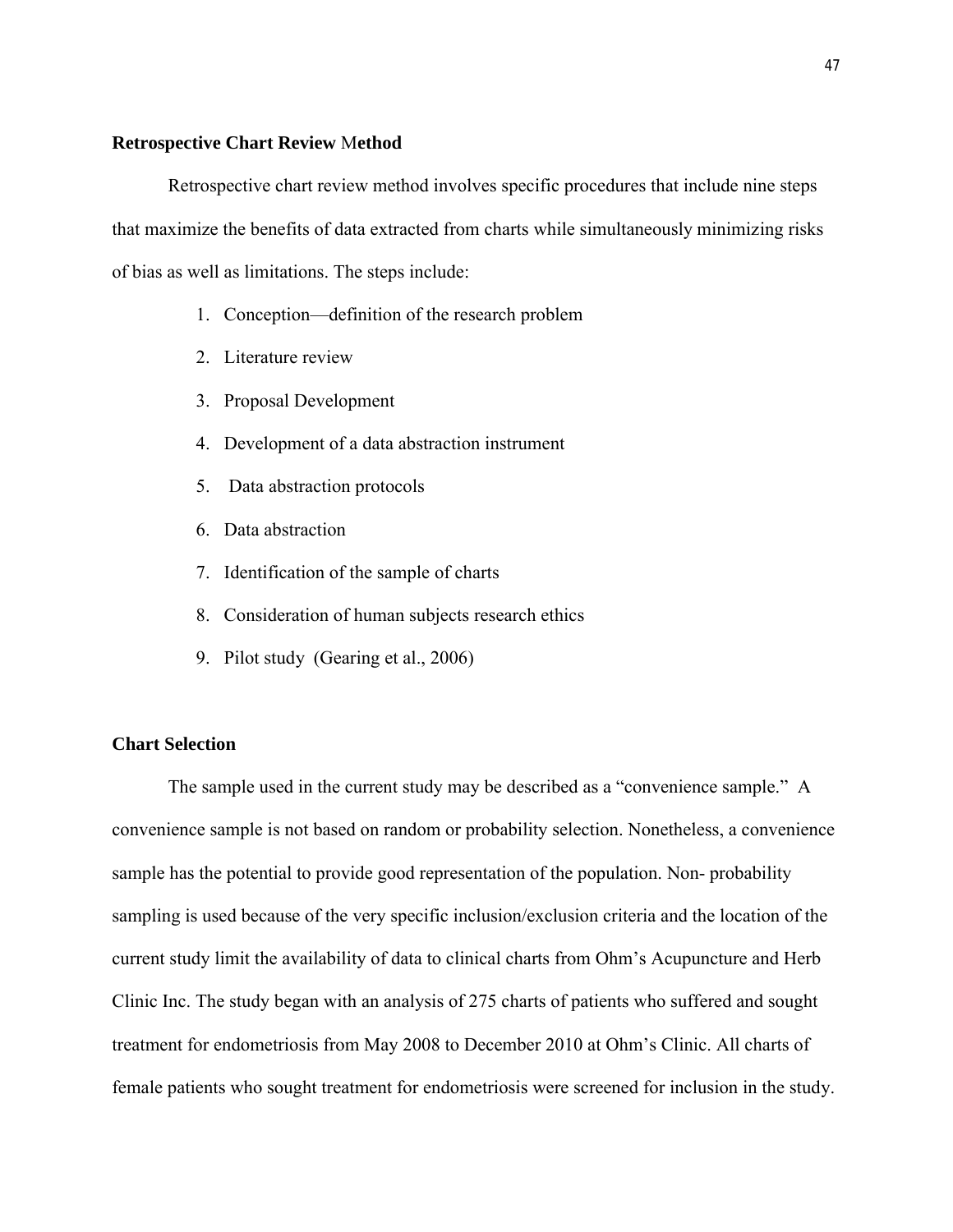Patients' charts were selected for data collection in the current study according to the inclusion and exclusion criteria detailed in the sections below.

# **Inclusion Criteria:**

- Women
- Age 18 years old to 45 years old
- Must have intact uterus
- Seen as a patient at the Ohm's Acupuncture Clinic at  $3434$  West  $6<sup>th</sup>$  Street Suite 300 Los Angeles California 90020 for the treatment of endometriosis between May of 2008 to December of 2010.

# **Exclusion Criteria**

- Women who have no uterus
- Age of 46 years and older
- All men are excluded from this study.

# **Data Recording Form**

The clinical Charts comprised of the intake form completed by patients at Ohm's clinic, patient's history of treatment, doctor's notes, diagnosis of traditional Chinese medicine, treatment principle regarding each patient, as well as any laboratory test data available in the charts. Data collection is based on the researcher ascertaining the nuances of the treatment process, the outcome of the treatments as well as the patients' reports of satisfaction with the treatment. A two page data collection instrument was developed by the researcher to capture data relevant to the objectives of the current study. The form that was developed included a patient identification number with no patient names, age of the patient, TCM, Western and other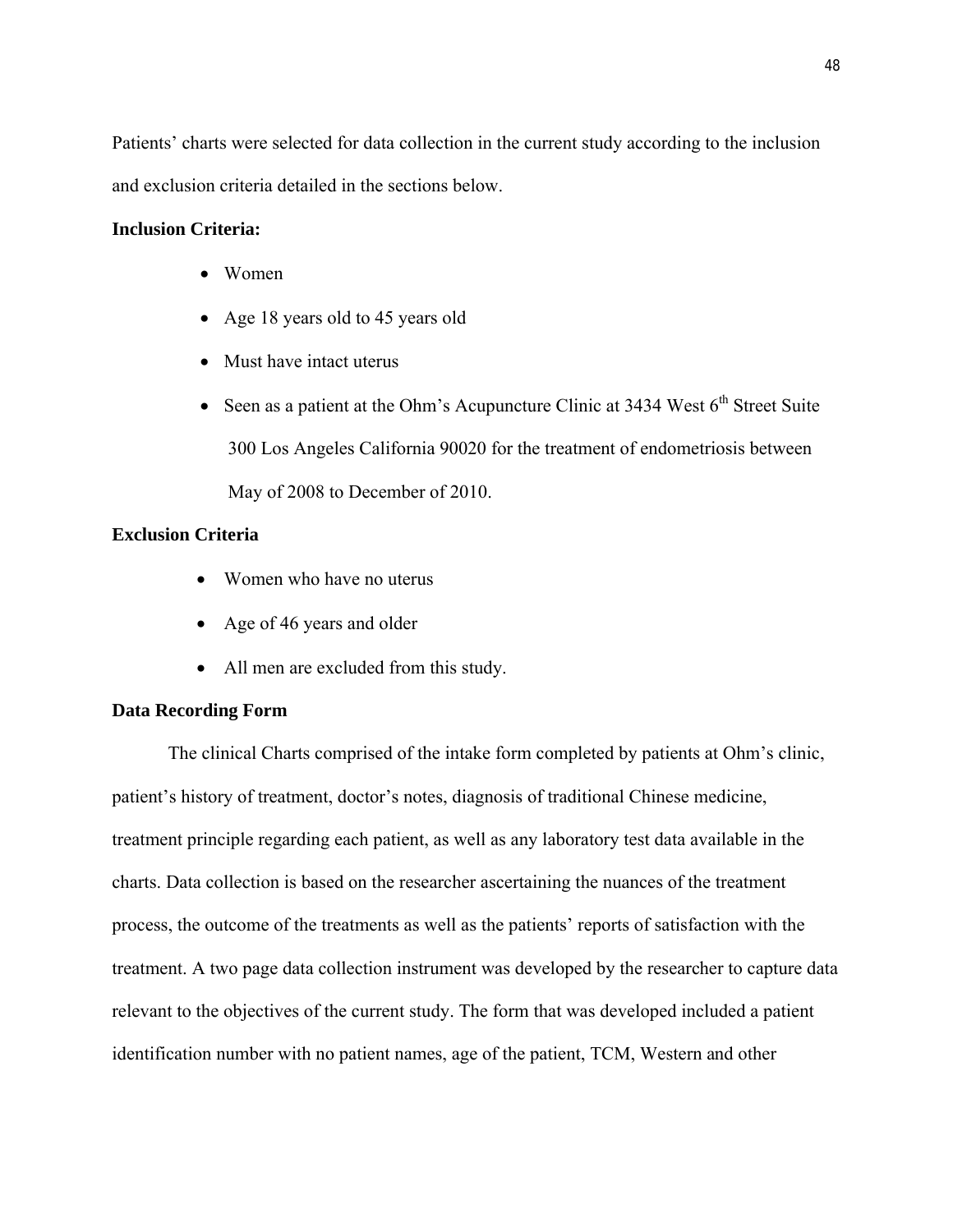diagnoses, indication of the treatment phase as well as other clinical and observational data. A copy of the data collection instrument is included in Appendix C.

#### **Procedures**

Retrospective chart review method was followed as per the nine steps detailed above (Gearing et al., 2006). Prior to initiating the study the researcher conducted several informal pilot studies involving between five and twenty chart reviews. Using the data collection instrument detailed above, the researcher pulled and examined approximately 275 charts with 120 files meeting the inclusion criteria of the current study. All charts were reviewed in the office of Ohm's Clinic between February 2011 and July 2011. The data were analyzed to discern patterns and nuances that are indicative of the effectiveness of the treatment of endometriosis using the "Qing Bao Zhu Yu Tang" formula.

Patients who seek help for illnesses are likely to present truthful, honest, valid and reliable information at intake, as well as when they report their status after each treatment. Clinical laboratory test data are scientific and unbiased and thus have high validity. The observations of the practitioners of Doctors Elizabeth Ohm and Dr. Han Kwang Ohm, who assisted with data collection in this study, represent their best professional observations as per standard practice procedures.

The "Qing Bao Zhu Yu Tang" treatment is seen to be effective and the significance of this study will include providing other women a highly cost-effective method of treating endometriosis.

#### **Human Subjects Ethical Considerations**

No data collection of confidential patient information will be entered into the dataset. Since the study involves only retrospective review of patient charts, the procedure for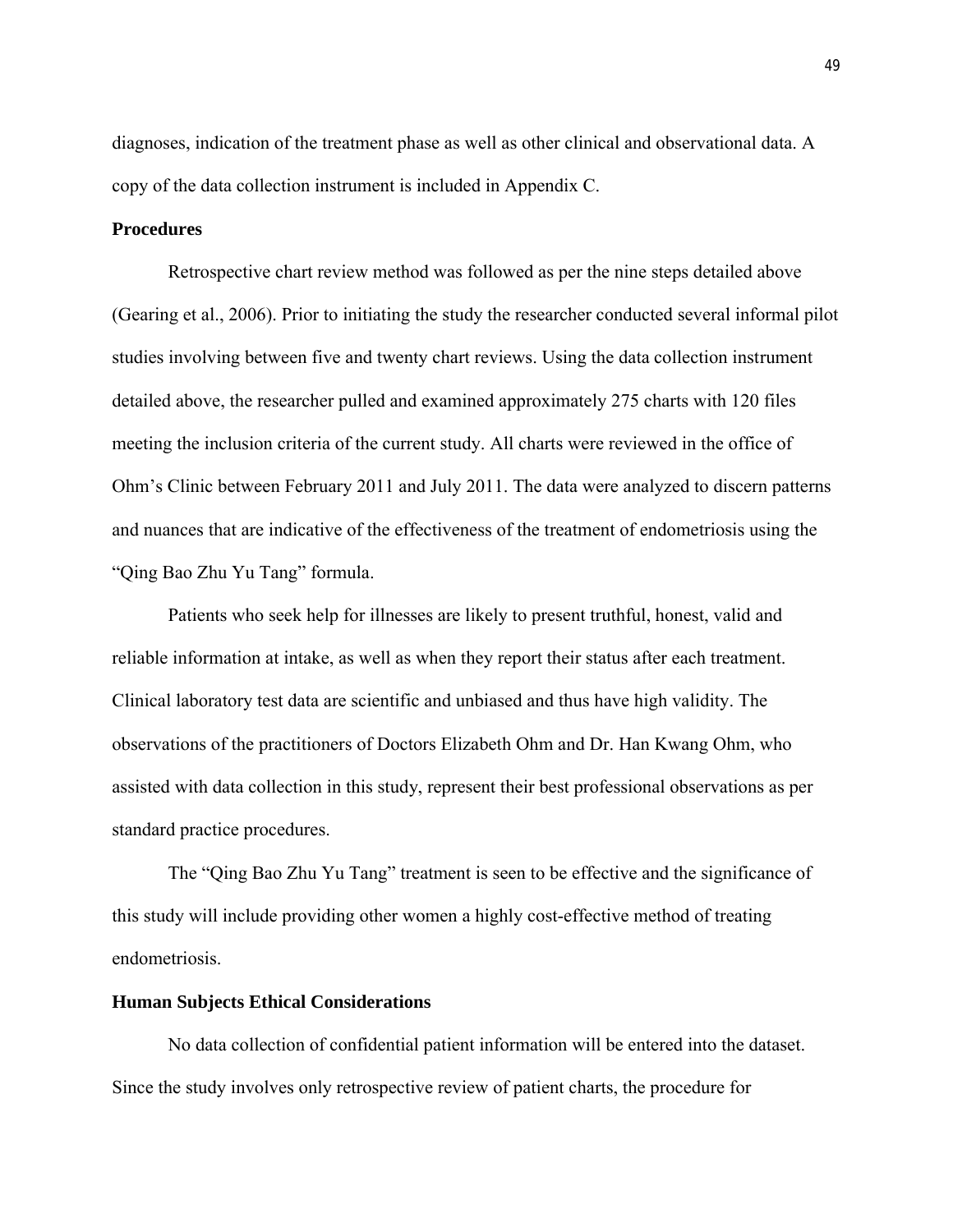recruitment and participation is not applicable in this study. The study will involve the method of retrospective chart analysis.

In order to preserve participant confidentiality during the study the charts did not leave the office. No patient names were recorded or used in the transcribed data. Only the number of the patient chart was used for data recording and review. The study data and records were maintained in a secure manner during the study. Each chart was removed from the locked file only for the time when the researcher examined it. Each file removed for data collection was returned to the locked file cabinet immediately after the data were recorded.

The current study was approved by the IRB (Institution Review Board) of Yo San University. A copy of the IRB approval letter is included in Appendix A of this document.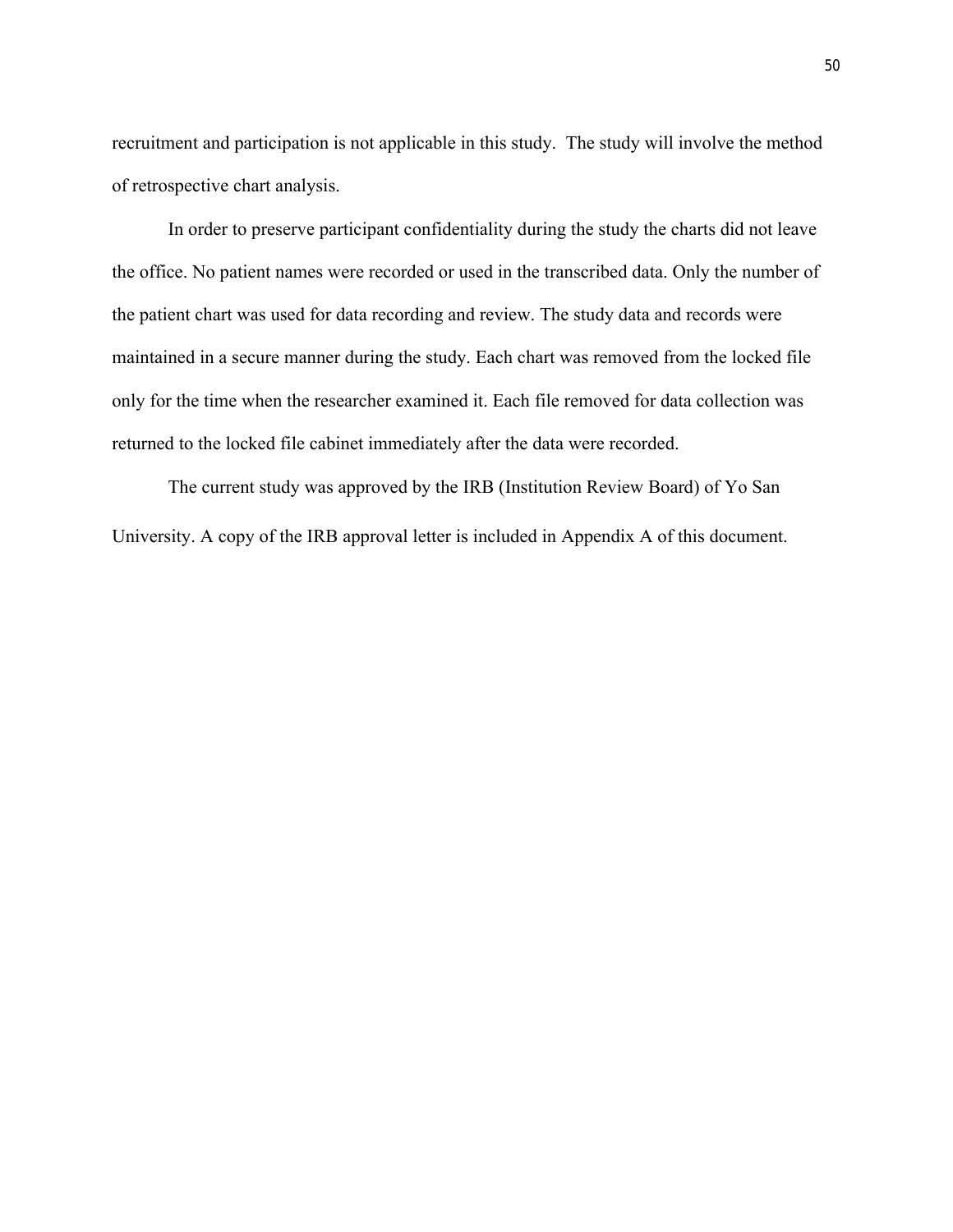#### **Chapter Four: Results**

# **Data Overview**

Of the 275 female charts reviewed, 120 charts were yielded with the diagnosis of endometriosis. Using chart review method data from the 120 patients with the diagnosis of endometriosis, charts were reviewed and data were systematically gathered from the charts. Each of the 120 patients had been treated with Qing Bao Zhu Yu Tang or a modification of that formula. In the process of treating the patients for endometriosis eighteen different categories of associated symptoms were observed. Four of the categories of associated symptoms were considered primary because of the number of cases observed. The four categories include women whose endometriosis was also associated with infertility, polycystic ovarian syndrome (PCOS), vaginal discharge, and ovarian cysts. For each of the four categories between seven and fiftythree cases were observed. This chapter will proceed by analyzing the data that were observed from three of the four primary groups—Infertility, Ovarian Cysts and PCOS. Because it's a common and non-specific symptom, data regarding the fourth group, the Vaginal Discharge group, were not included in the statistical analyses conducted in this study. The data report included the age of each patient, as well as the "phases" or length of time that they took the Qing Bao Zhu Yu Tang formula. Patients categorized as Phase One patients took the formula for 10 days; Phase Two patients took the formula for 20 days; Phase Three patients took the formula for 30 days and Phase Four patients took the formula for 40 days. The data are reported regarding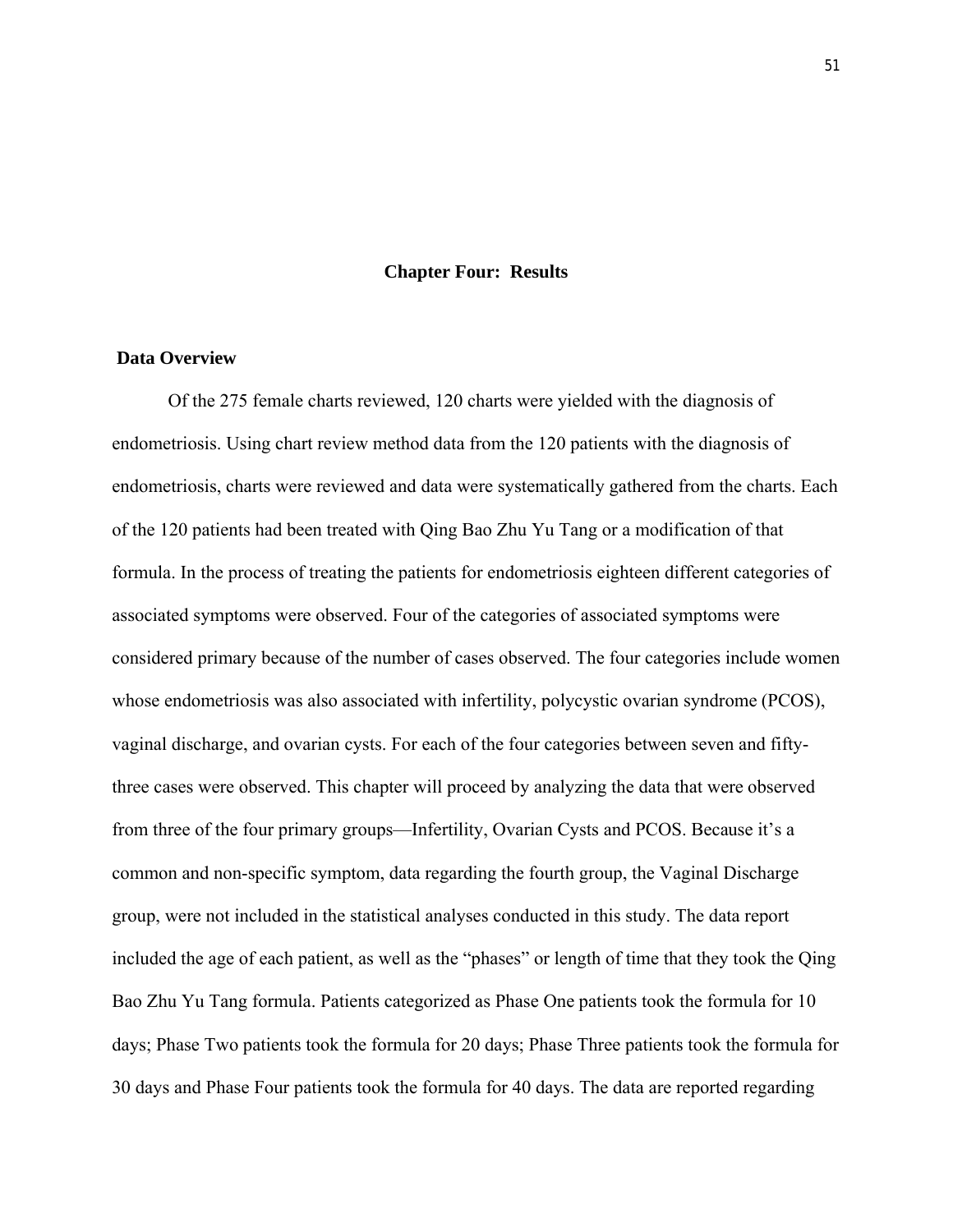the original Qing Bao Zhu Yu Tang formula, for the Qing Bao Zhu Yu Tang modified formula as well as for those patients who took both the original as well as the modified Qing Bao Zhu Yu Tang formula.

#### **Frequency Distributions for the Study Variables**

- 1. Demographic Data-Age: From the full sample of 120 cases of the age distribution observed the mean age 36.51, SD 7.33, minimum age of 19 year, Maximum age of 45 year. The pain effectiveness survey observed mean number 3.87, SD 1.06 from the scale of minimum 1 to maximum 5. The satisfaction survey observed mean number 3.91, SD 0.88 from the scale of minimum 1 to maximum 5.
- 2. Formula taken for 10 days and formula taken longer than 10 days:

The frequency distributions for formula taken 10 days from the full sample of 120 cases yielded 72 cases (60%); 48 cases (40%) took the formula longer than ten days.

T-Tests were computed to discern if there were differences between those who took the formula for ten days, and those who took the formula longer than ten days.

|                     | <b>TENDAYS</b> | N  | Mean | <b>SD</b> |          | df  | p-    |
|---------------------|----------------|----|------|-----------|----------|-----|-------|
|                     |                |    |      |           |          |     | value |
| <b>PAINEFFECT</b>   | 10 days        | 72 | 3.74 | 1.05      | $-1.664$ | 118 | .099  |
|                     | $> 10$ days    | 48 | 4.06 | 1.06      |          |     |       |
| <b>SATISFACTION</b> | 10 days        | 72 | 3.82 | 0.84      | $-1.361$ | 118 | .176  |
|                     | $> 10$ days    | 48 | 4.04 | 0.92      |          |     |       |

**Table 2** T Test data regarding formula by number days taken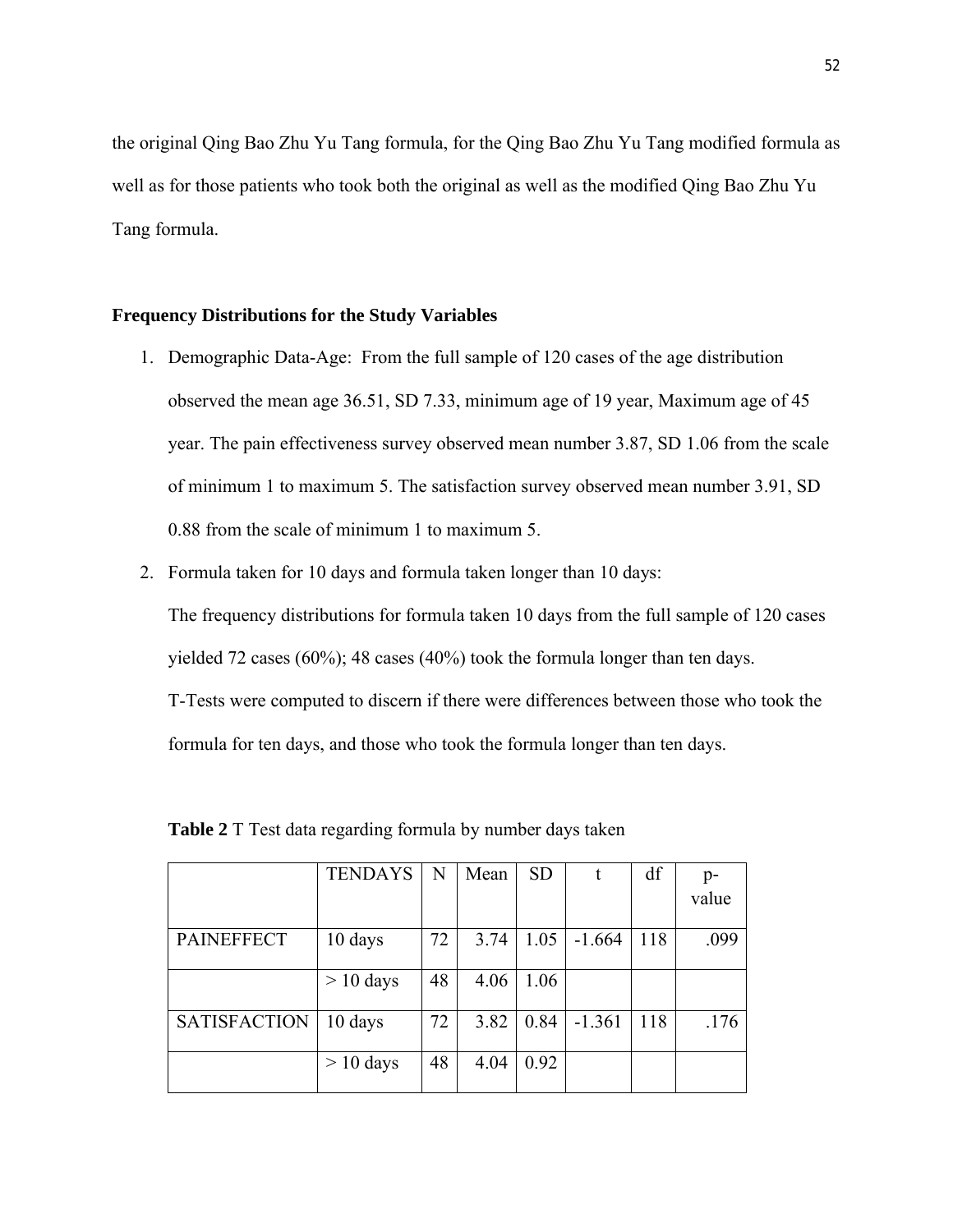There was no significant difference between those who took the formula for ten days compared to those who took the formula for longer than ten days. However, there was a trend ( $p < .10$ ) in the expected direction for the reduction in pain to be greater for those who took the formula for longer than ten days.

3. Formula taken alone with no modification to the formula vs. the formula taken with any modification: For the formula taken alone with no modification 87 cases were observed (72.5%); for the formula taken with any modification there were 33 cases (27.5 %) (See Table 3).

|  | <b>Table 3:</b> T-Tests Comparing Those Taking the Formula Alone with Those Taking the |  |  |  |  |
|--|----------------------------------------------------------------------------------------|--|--|--|--|
|  | Formula with Modifications                                                             |  |  |  |  |

|                     | <b>FORMULA ALONE</b> | N  | Mean | <b>SD</b> | t       | df  | $p-$  |
|---------------------|----------------------|----|------|-----------|---------|-----|-------|
|                     |                      |    |      |           |         |     | value |
|                     |                      |    |      |           |         |     |       |
| <b>PAINEFFECT</b>   | Formula alone, no    | 87 | 3.83 | 1.12      | $-.654$ | 118 | .515  |
|                     | modification         |    |      |           |         |     |       |
|                     |                      |    |      |           |         |     |       |
|                     |                      |    |      |           |         |     |       |
|                     | Formula with any     | 33 | 3.97 | 0.88      |         |     |       |
|                     | modification         |    |      |           |         |     |       |
|                     |                      |    |      |           |         |     |       |
|                     |                      |    |      |           |         |     |       |
| <b>SATISFACTION</b> | Formula alone, no    | 87 | 3.86 | 0.92      | $-935$  | 118 | .351  |
|                     | modification         |    |      |           |         |     |       |
|                     |                      |    |      |           |         |     |       |
|                     |                      |    |      |           |         |     |       |
|                     | Formula with any     | 33 | 4.03 | 0.77      |         |     |       |
|                     | modification         |    |      |           |         |     |       |
|                     |                      |    |      |           |         |     |       |
|                     |                      |    |      |           |         |     |       |

*No significant differences found*

4. Pain effectiveness study variance:

From the full sample of 120 cases the pain effectiveness survey response range was from 0% to 100 %; 4 cases (3.3%) responded at the 0% effectiveness level; 12 cases (10%)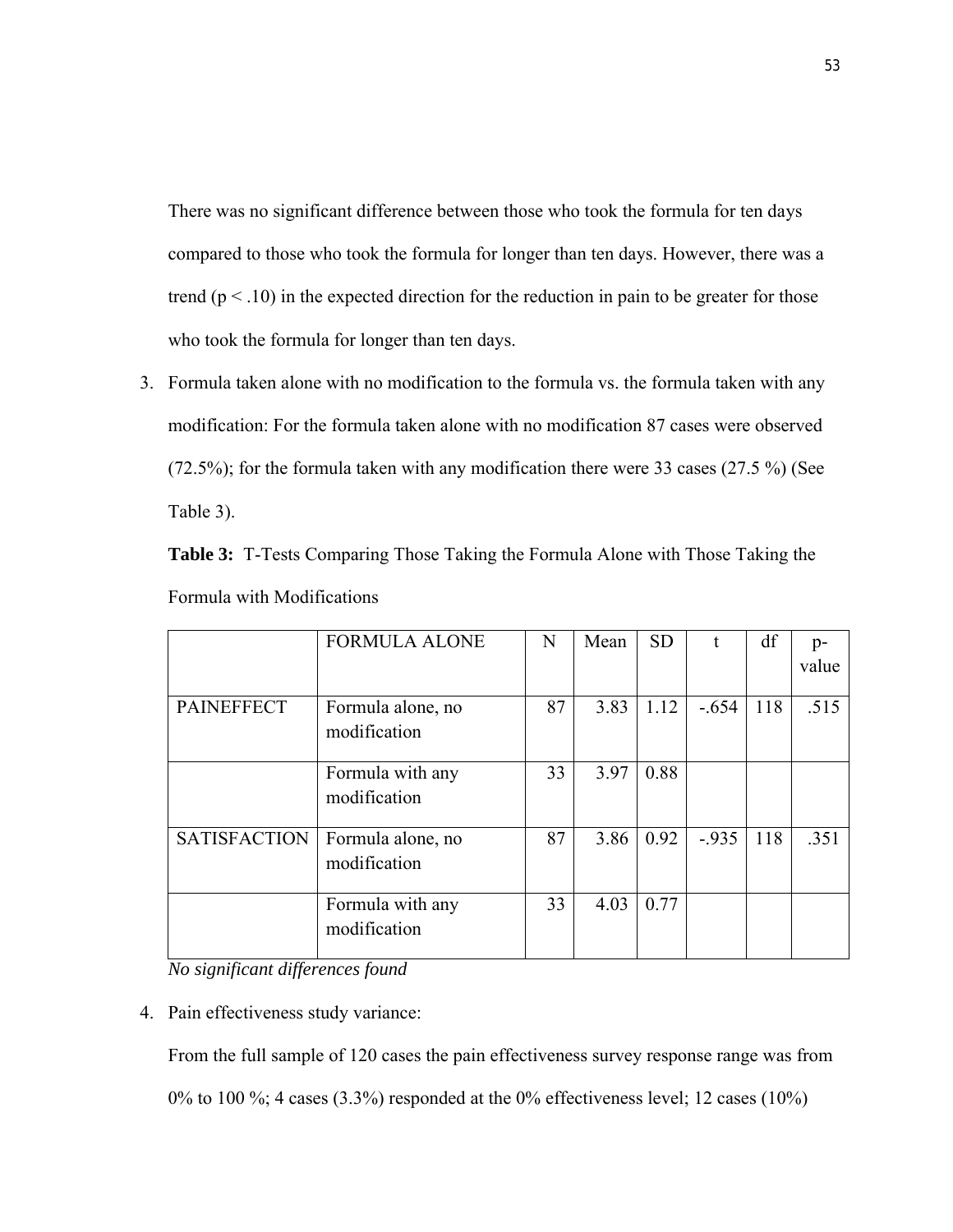responded at the 30 % effectiveness level; 16 patients (13.3 %) responded at the 50% effectiveness level; 52 patients (43.3 %) responded at the 70% effectiveness level; 36 patients (30%) responded at the 100 % effectiveness level. The overall effectiveness rating for the entire sample of 120 patient charts shows that 116 patients (96.7 %) responded with indication of some level of effectiveness.

5. Satisfaction study variances:

From the full sample of 120 cases the satisfaction survey yielded a response range from "not satisfied" to "very satisfied" using a rating of 1 for "not satisfied" up to a rating of 5 for "very satisfied. The results yielded 2 patients (1.7%) indicating a rating of "not satisfied." There were 7 patients (5.8 %) indicating "not satisfied- but it was worth try." There were 19 patients (15.8%) who indicated "moderately satisfied," and 64 patients (53.3 %) who indicated "satisfied," as well as 28 patients (23.3 %) who indicated that "very satisfied." Overall from the total sample of 120 patients, 9 patients (7.5 %) responded in the "not satisfied" range, and 111 patients (92.5 %) responded in the "satisfied" range.

**Table 4:** Pearson Correlations—Pain Effect and Satisfaction

|               |              | <b>PAINEFFECT</b> | <b>SATISFACTION</b> |
|---------------|--------------|-------------------|---------------------|
| AGE           | r            | .017              | $-.049$             |
|               | p-value      | .850              | .597                |
| <b>PAIN</b>   | $\mathbf{r}$ |                   | 0.852               |
| <b>EFFECT</b> |              |                   |                     |
|               | p-value      |                   | < 0.001             |

| I | ∠ |
|---|---|
|   |   |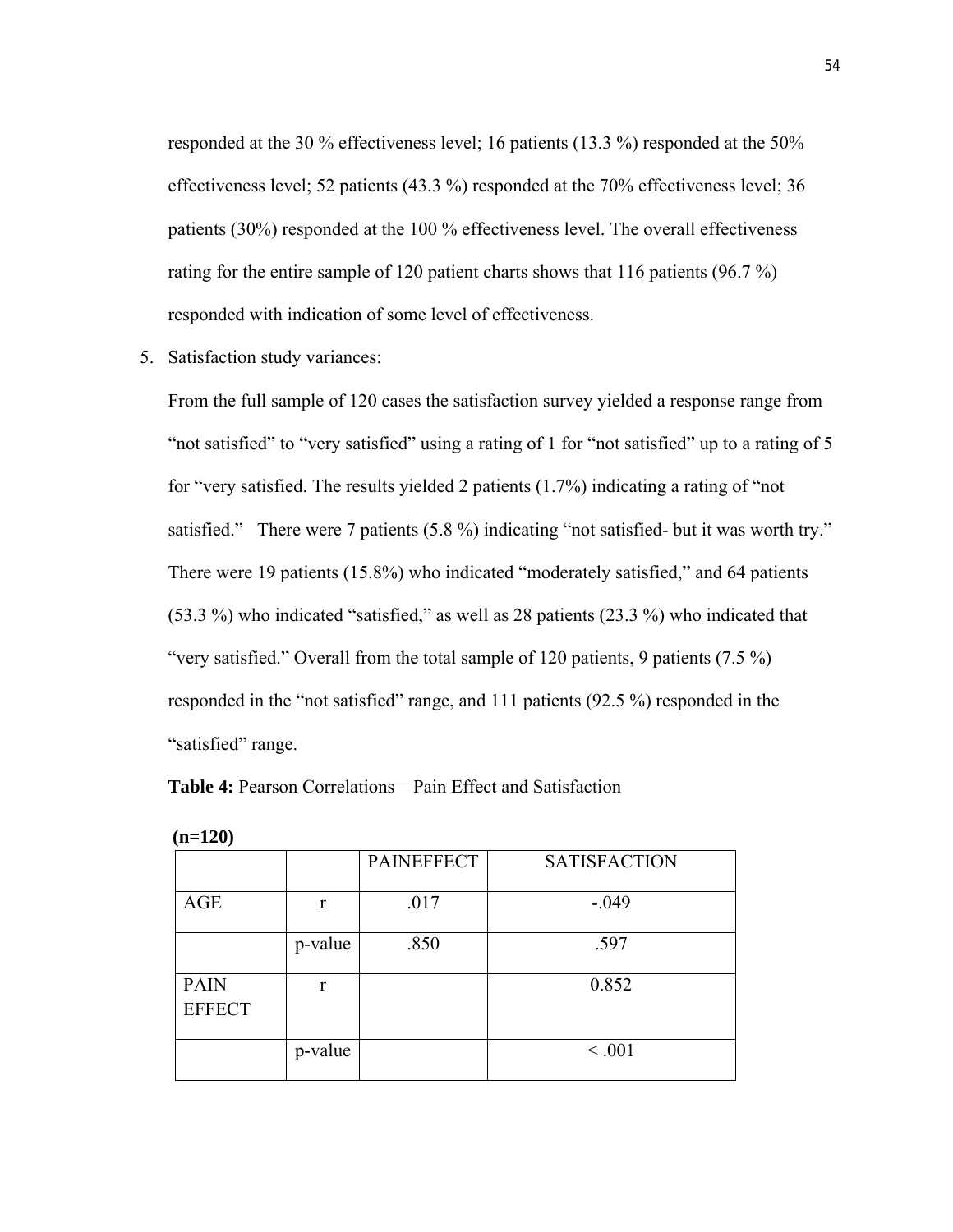There is no significant relationship observed between age and the reduction in pain or level of satisfaction with treatment. There is a highly significant relationship between the reduction in pain and level of satisfaction with treatment ( $r = 0.852$ ,  $p < 0.01$ )

- 6. For the four designated study variable subgroups the following frequency distributions were manifested:
	- 1) Ovarian Cysts study variable: From the full sample of 120 cases, 38 cases (31.7%) had ovarian cysts observed. All of those cases (100%) reported that they were helped by the formula. Of the 120 cases, 82 patients (68.3%) had no ovarian cysts.
	- 2) Infertility study variable: From the full sample of 120 cases, 30 (25%) reported that they were trying to get pregnant, and that the formula helped them to achieve that goal. Of the 120 cases, 23 (19.2%) reported that they were trying to get pregnant, and that the formula did not help. Overall, from the 53 cases trying to get pregnant, 44.2% had a diagnosis of infertility.
	- 3) Vaginal discharge study variable: From the full sample of 120 cases, 19 (15.8%) had vaginal discharge and reported that the formula helped to relieve that symptom. Of the 120 cases, 101(84.2 %) did not have vaginal discharge.
	- 4) PCOS study variable: From the full sample of 120 cases, 7 (5.8%) had a diagnosis of PCOS, and reported that the formula helped. Of the 120 cases 113 (94.2 %) had no PCOS diagnosis.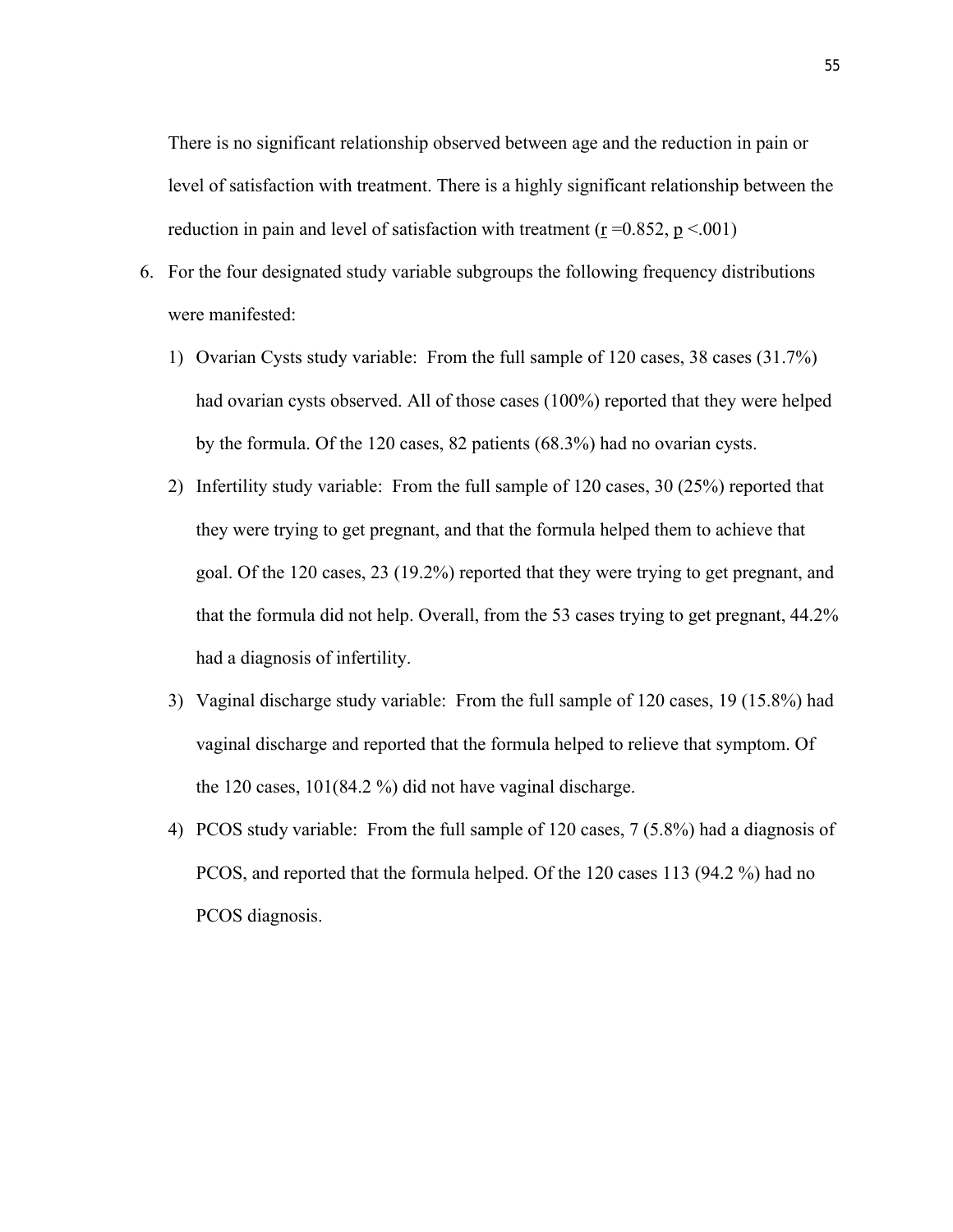|                                   | Had ovarian cyst and formula helped      |                                     |  |  |  |  |  |
|-----------------------------------|------------------------------------------|-------------------------------------|--|--|--|--|--|
| 10 days                           | 17                                       | 44.7%                               |  |  |  |  |  |
| $> 10$ days                       | 21                                       | 55.3%                               |  |  |  |  |  |
| Total                             | 38                                       | 100.0%                              |  |  |  |  |  |
|                                   |                                          |                                     |  |  |  |  |  |
|                                   |                                          | Had ovarian cyst and formula helped |  |  |  |  |  |
| Formula alone, no<br>modification | 21                                       | 55.3%                               |  |  |  |  |  |
| Formula with any<br>modification  | 17                                       | 44.7%                               |  |  |  |  |  |
| Total                             | 38                                       | 100.0%                              |  |  |  |  |  |
|                                   |                                          | Had PCOS and formula helped         |  |  |  |  |  |
| 10 days                           | 3                                        | 42.9%                               |  |  |  |  |  |
| $> 10$ days                       | $\overline{4}$                           | 57.1%                               |  |  |  |  |  |
| Total                             | $\tau$                                   | 100.0%                              |  |  |  |  |  |
|                                   |                                          |                                     |  |  |  |  |  |
|                                   |                                          | Had PCOS and formula helped         |  |  |  |  |  |
| Formula alone, no<br>modification | 6                                        | 85.7%                               |  |  |  |  |  |
| Formula with any<br>modification  | $\mathbf{1}$                             | 14.3%                               |  |  |  |  |  |
| Total                             | $\overline{7}$                           | 100.0%                              |  |  |  |  |  |
|                                   | Had vaginal discharge and formula helped |                                     |  |  |  |  |  |

PCOS, and Vaginal Discharge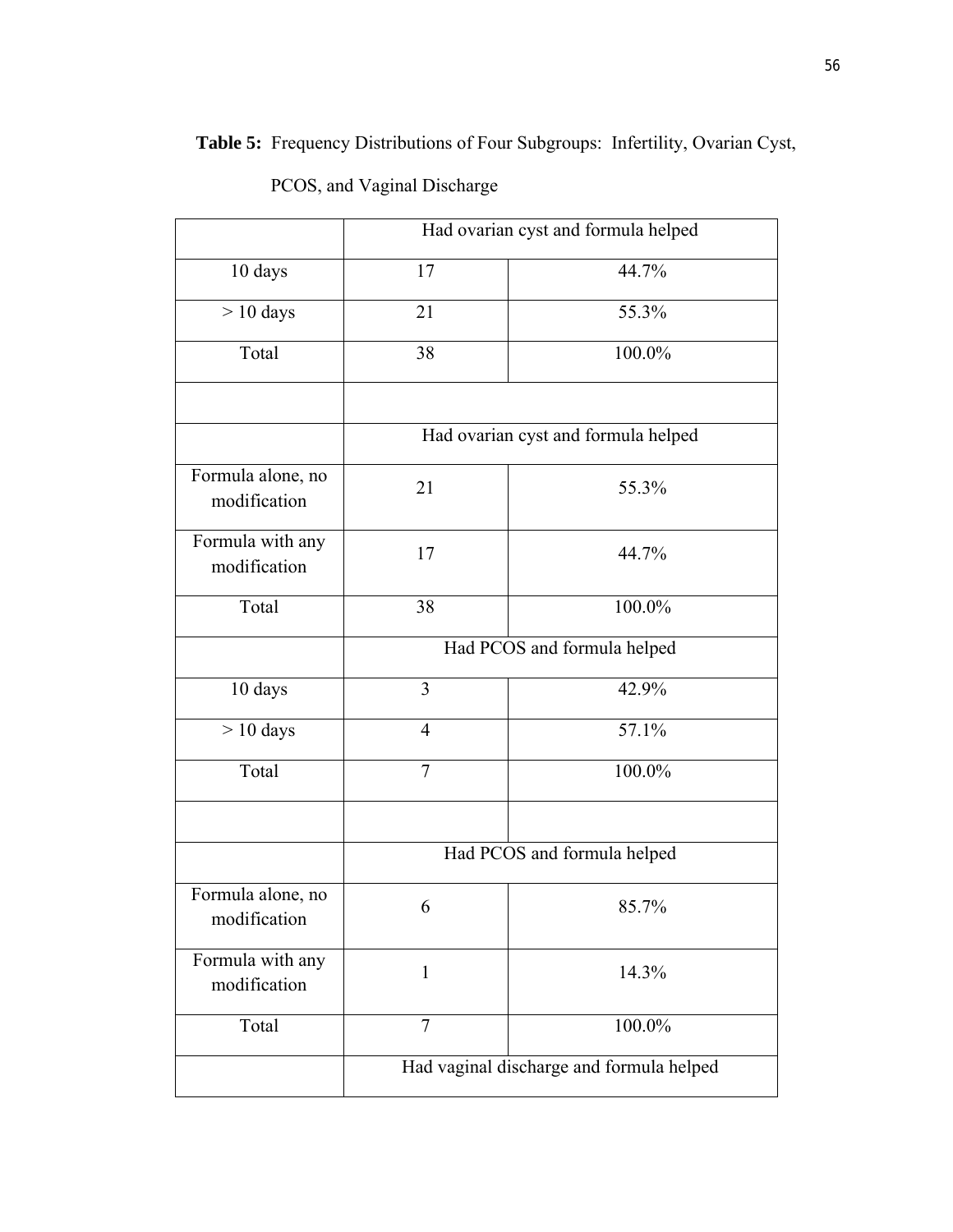| 10 days                           | 11                                        | 57.9%  |  |  |  |  |
|-----------------------------------|-------------------------------------------|--------|--|--|--|--|
| $> 10$ days                       | 8                                         | 42.1%  |  |  |  |  |
| Total                             | 19                                        | 100.0% |  |  |  |  |
|                                   | Had vaginal discharges and formula helped |        |  |  |  |  |
| Formula alone, no<br>modification | 11                                        | 57.9%  |  |  |  |  |
| Formula with any<br>modification  | 8                                         | 42.1%  |  |  |  |  |
| Total                             | 19                                        | 100.0% |  |  |  |  |

# **Comparisons for those trying to get Pregnant (table 5 continued)**

|           |         |               | Trying to | Trying to get   | Total  |
|-----------|---------|---------------|-----------|-----------------|--------|
|           |         |               | get       | pregnant and    |        |
|           |         |               | pregnant  | formula did not |        |
|           |         |               | and       | help            |        |
|           |         |               | formula   |                 |        |
|           |         |               | helped    |                 |        |
|           |         |               |           |                 |        |
| Length of | 10 days | Count         | 20        | 17              | 37     |
| time      |         |               |           |                 |        |
|           |         | $\frac{0}{0}$ | 54.1%     | 45.9%           | 100.0% |
|           |         |               |           |                 |        |
|           | >10     | Count         | 10        | 6               | 16     |
|           | days    |               |           |                 |        |
|           |         | $\frac{0}{0}$ |           |                 |        |
|           |         |               | 62.5%     | 37.5%           | 100.0% |
| Total     |         | Count         | 30        | 23              | 53     |
|           |         |               |           |                 |        |
|           |         | $\frac{0}{0}$ | 56.6%     | 43.4%           | 100.0% |
|           |         |               |           |                 |        |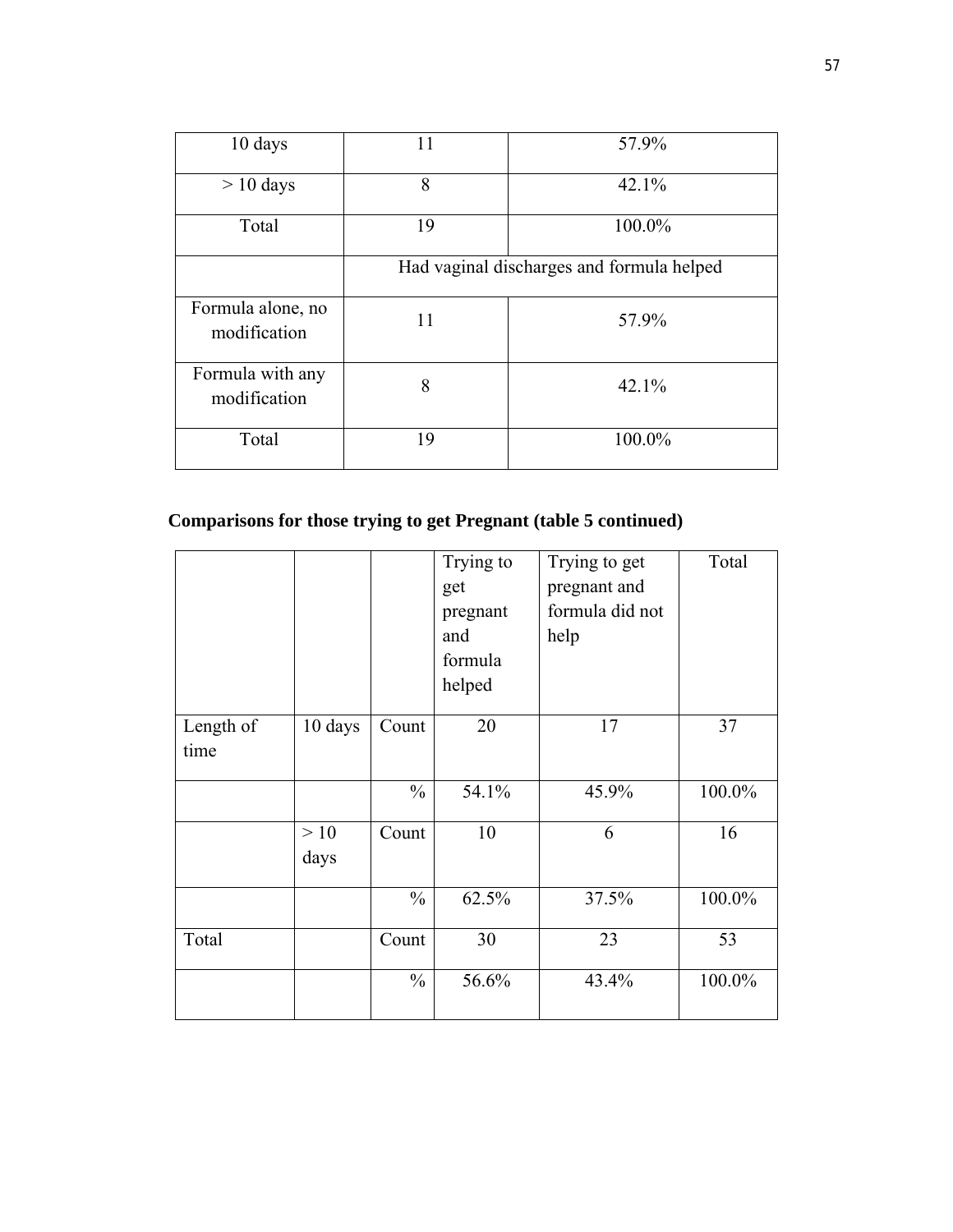|          |                     |               | Trying to get  | Trying to      | Total  |
|----------|---------------------|---------------|----------------|----------------|--------|
|          |                     |               | pregnant and   | get            |        |
|          |                     |               | formula helped | pregnant       |        |
|          |                     |               |                | and            |        |
|          |                     |               |                | formula did    |        |
|          |                     |               |                | not help       |        |
| Protocol | Formula             | Count         | 25             | 19             | 44     |
|          | alone, no           |               |                |                |        |
|          | modification        | $\frac{0}{0}$ | 56.8%          | 43.2%          | 100.0% |
|          | Formula<br>with any | Count         | 5              | $\overline{4}$ | 9      |
|          | modification        | $\frac{0}{0}$ | 55.6%          | 44.4%          | 100.0% |
| Total    |                     | Count         | 30             | 23             | 53     |
|          |                     | $\frac{0}{0}$ | 56.6%          | 43.4%          | 100.0% |

# **Pearson Chi-square = 0.32, df = 1, p = .569 –** *no significant difference found*

# **Fisher's Exact Test**

Results of Fisher's Exact Test yielded a 1.00 value. Slightly more of those who were trying to get pregnant were helped by taking the formula (56.6%) compared to those who were trying to get pregnant but were not helped (43.4%) by the formula. However, no significant differences were found based on how long the formula was taken (ten days vs. longer), or on whether or not modifications were added to the formula.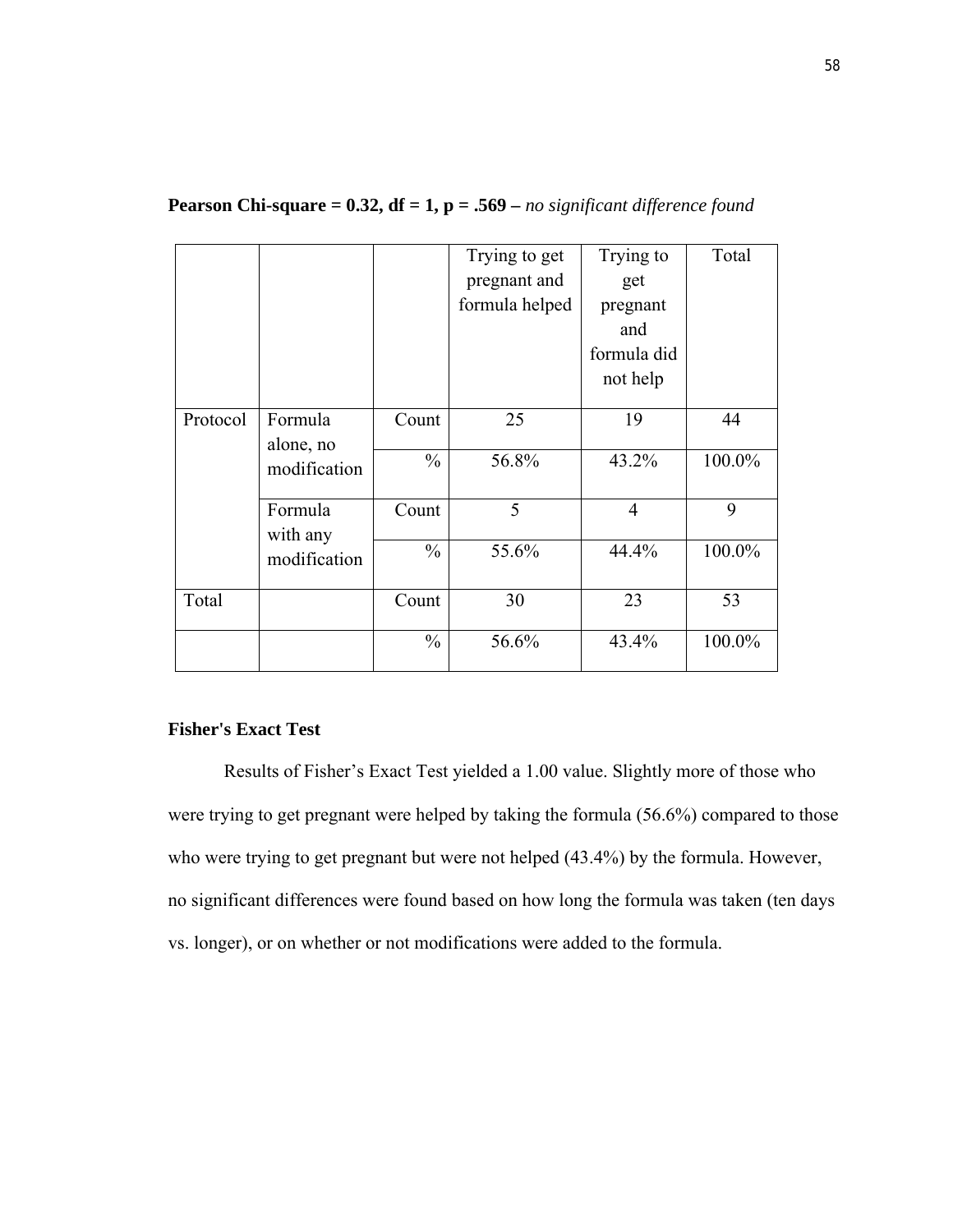|                |             |               | Trying to get<br>pregnant and<br>formula helped | Trying to get<br>pregnant and<br>formula did not help | Total  |
|----------------|-------------|---------------|-------------------------------------------------|-------------------------------------------------------|--------|
| <b>TENDAYS</b> | 10<br>days  | Count         | 20                                              | 17                                                    | 37     |
|                |             | $\frac{0}{0}$ | 54.1%                                           | 45.9%                                                 | 100.0% |
|                | >10<br>days | Count         | 10                                              | 6                                                     | 16     |
|                |             | $\frac{0}{0}$ | 62.5%                                           | 37.5%                                                 | 100.0% |
| Total          |             | Count         | 30                                              | 23                                                    | 53     |
|                |             | $\frac{0}{0}$ | 56.6%                                           | 43.4%                                                 | 100.0% |

**Table 6:** Frequency Distributions for Study Variable—Length of Time Taking Formula

Table 7 displays the data that emerged from the current study that were subjected to statistical analyses. While there were four categories of data collected, only data from three categories (the Infertility, PCOS and Ovarian Cyst groups) were subjected to statistical analysis. As indicated above, because the Vaginal Discharge group represents a very common and nonspecific symptom, the data from that group were not included in the statistical analysis summarized in Table 7.

| 10 days |             | <b>Frequency</b> | <b>Percent</b> |
|---------|-------------|------------------|----------------|
|         | 10 days     | 72               | 60.0           |
|         | $> 10$ days | 48               | 40.0           |
|         | Total       | 120              | 100.0          |

**Table 7:** Frequency Distribution for Formula Alone and Formula Modified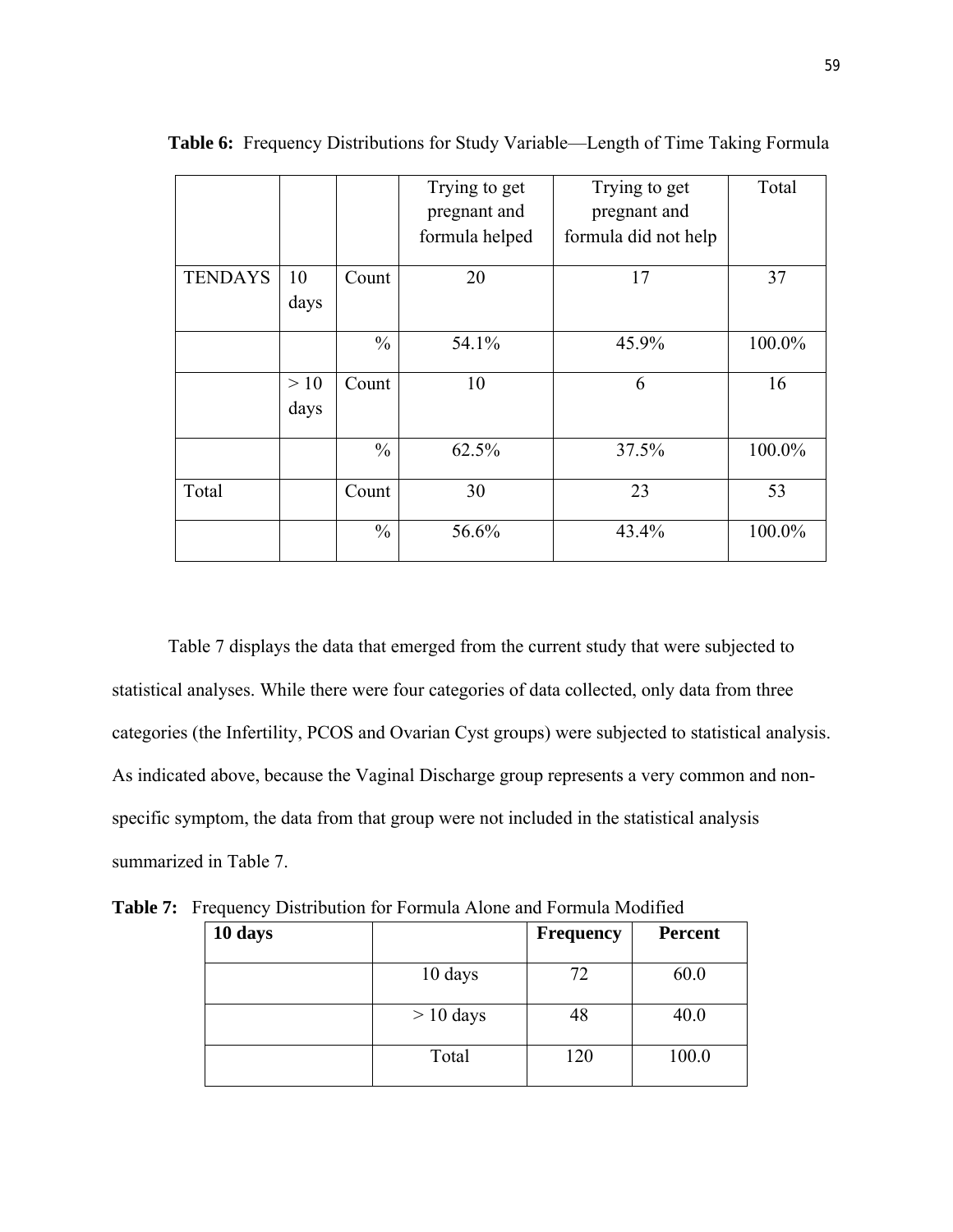| <b>FORMULA</b>      |                                 | <b>Frequency</b> | <b>Percent</b> |
|---------------------|---------------------------------|------------------|----------------|
| <b>ALONE</b>        |                                 |                  |                |
|                     |                                 |                  |                |
|                     | Formula alone, no               | 87               | 72.5           |
|                     | modification                    |                  |                |
|                     | Formula with any                | 33               | 27.5           |
|                     | modification                    |                  |                |
|                     | Total                           | 120              | 100.0          |
| <b>PAIN EFFECT</b>  |                                 | <b>Frequency</b> | <b>Percent</b> |
|                     | $0\%$                           | $\overline{4}$   | 3.3            |
|                     | 30%                             | 12               | 10.0           |
|                     | 50%                             | 16               | 13.3           |
|                     | 70%                             | 52               | 43.3           |
|                     | 100%                            | 36               | 30.0           |
|                     | Total                           | 120              | 100.0          |
| <b>SATISFACTION</b> |                                 | Frequency        | <b>Percent</b> |
|                     | Not satisfied                   | $\overline{2}$   | 1.7            |
|                     | $\overline{2}$                  | $\overline{7}$   | 5.8            |
|                     | Moderately<br>satisfied         | 19               | 15.8           |
|                     | $\overline{4}$                  | 64               | 53.3           |
|                     | Very Satisfied                  | 28               | 23.3           |
|                     | Total                           | 120              | 100.0          |
| <b>OVARIANCYST</b>  |                                 | <b>Frequency</b> | <b>Percent</b> |
|                     | Had ovarian cyst<br>and formula | 38               | 31.7           |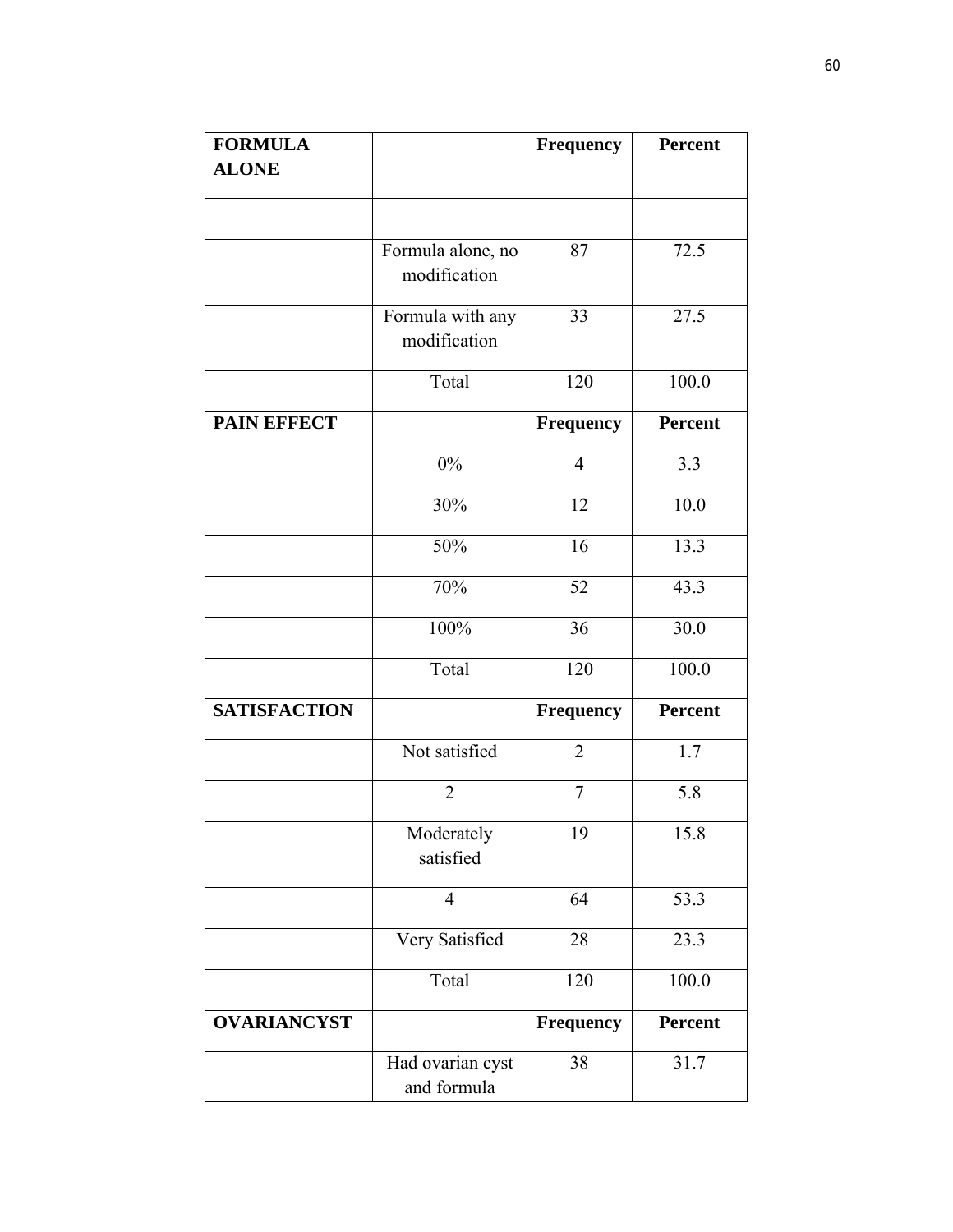|       | helped    |     |       |
|-------|-----------|-----|-------|
|       | <b>NA</b> |     | 68.3  |
| Total |           | 120 | 100.0 |

| <b>PREGNANCY</b> |                                                          | <b>Frequency</b> | <b>Percent</b> |
|------------------|----------------------------------------------------------|------------------|----------------|
|                  | Trying to get<br>pregnant and<br>formula helped          | 30               | 25.0           |
|                  | Trying to get<br>pregnant and<br>formula did not<br>help | 23               | 19.2           |
|                  | Total                                                    | 53               | 44.2           |
|                  | NA                                                       | 67               | 55.8           |
| Total            |                                                          | 120              | 100.0          |
| <b>PCOS</b>      |                                                          |                  |                |
|                  |                                                          | Frequency        | Percent        |
|                  | Had PCOS and<br>formula helped                           | $\overline{7}$   | 5.8            |
|                  | NA                                                       | 113              | 94.2           |
| Total            |                                                          | 120              | 100.0          |

The sample included a total of 98 cases that constituted the three subgroups designated for analysis (Ovarian Cysts, PCOS and Infertility). Those 98 cases had an observed mean age of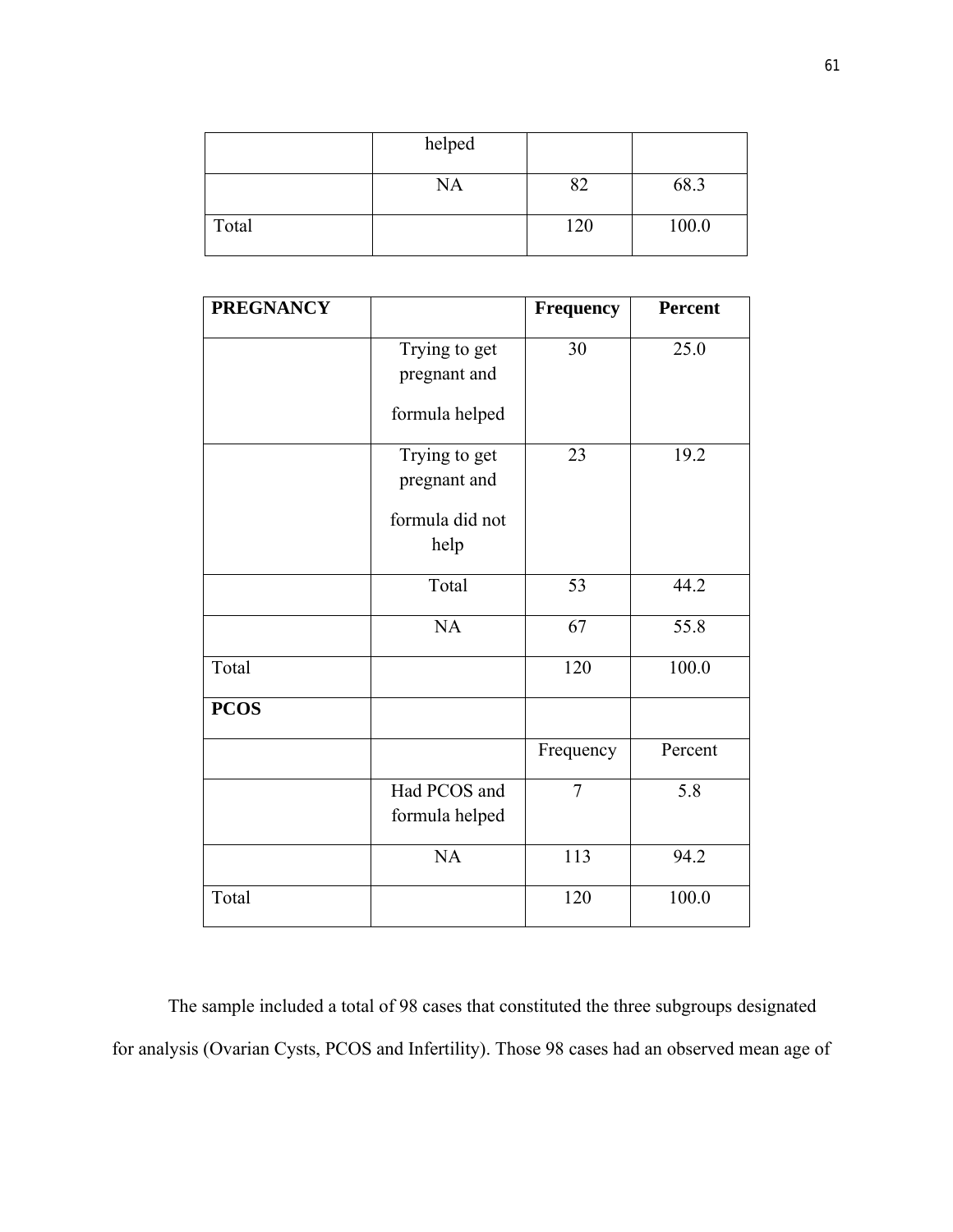36.57 years. For the infertility subgroup the mean age was 37.26 years. For the ovarian cyst subgroup the mean age was 38.84 years, and for the PCOS subgroup the mean age was 32.14.

**Endometriosis:** For the 120 cases observed, 87 were treated with the original formula alone, and 33 were treated with the modified formula. For those patients who were treated with the original formula for ten days, the largest number, 72, appears in phase 1 (ten days) followed by 48 in phase two (twenty days).

**Infertility**: Patients in the sample who also had a diagnosis of infertility constituted the largest group with 53 cases observed. Because these patients in this sub-group also had the diagnosis of infertility, and expressed a desire to become pregnant, additional data regarding full term pregnancy were gathered. Of the 53 cases, the review of charts manifested 30 cases that experienced a full term pregnancy. Of the thirty who experienced a full term pregnancy, 19 had taken the Qing Bao Zhu Yu Tang original formula for phase one. All of the other phases were low (not more than three). The data regarding the infertility sub-group are reported in Table 5.

**Ovarian Cysts:** Patients in this group had the accompanying condition of ovarian cysts. There were 38 cases in this subgroup, and for each of the 38 cases, chart review indicated verification of the resolution of the ovarian cysts. For these groups there were ten cases each at the Phase 1 and Phase 2 level. For the modified and the combined original and modified groups there were no more than 4 cases observed. See Table 5.

**PCOS:** There were seven cases where patients had the accompanying condition of polycystic ovarian syndrome (PCOS). For all seven of the cases the chart review manifested resolution of the PCOS condition. For this sub-group the highest number observed in any one phase was three in Phase 2. Because the number in this category was so small, it is difficult to make any definitive statements. See Table 5.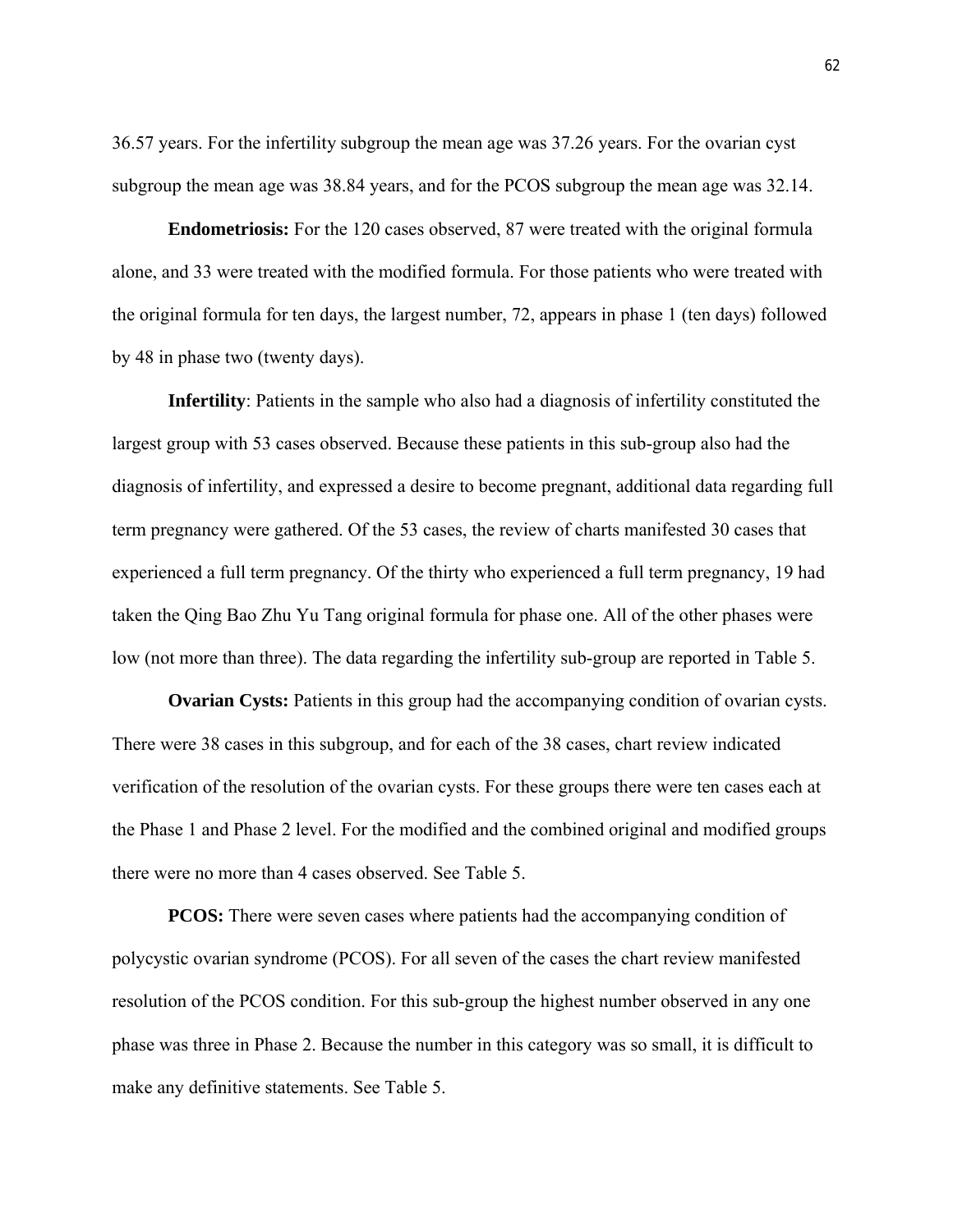Chapter Five of this project will include a discussion regarding the implications of the observed data. The final chapter will also address the limitations of the current study as well as recommendations for future research.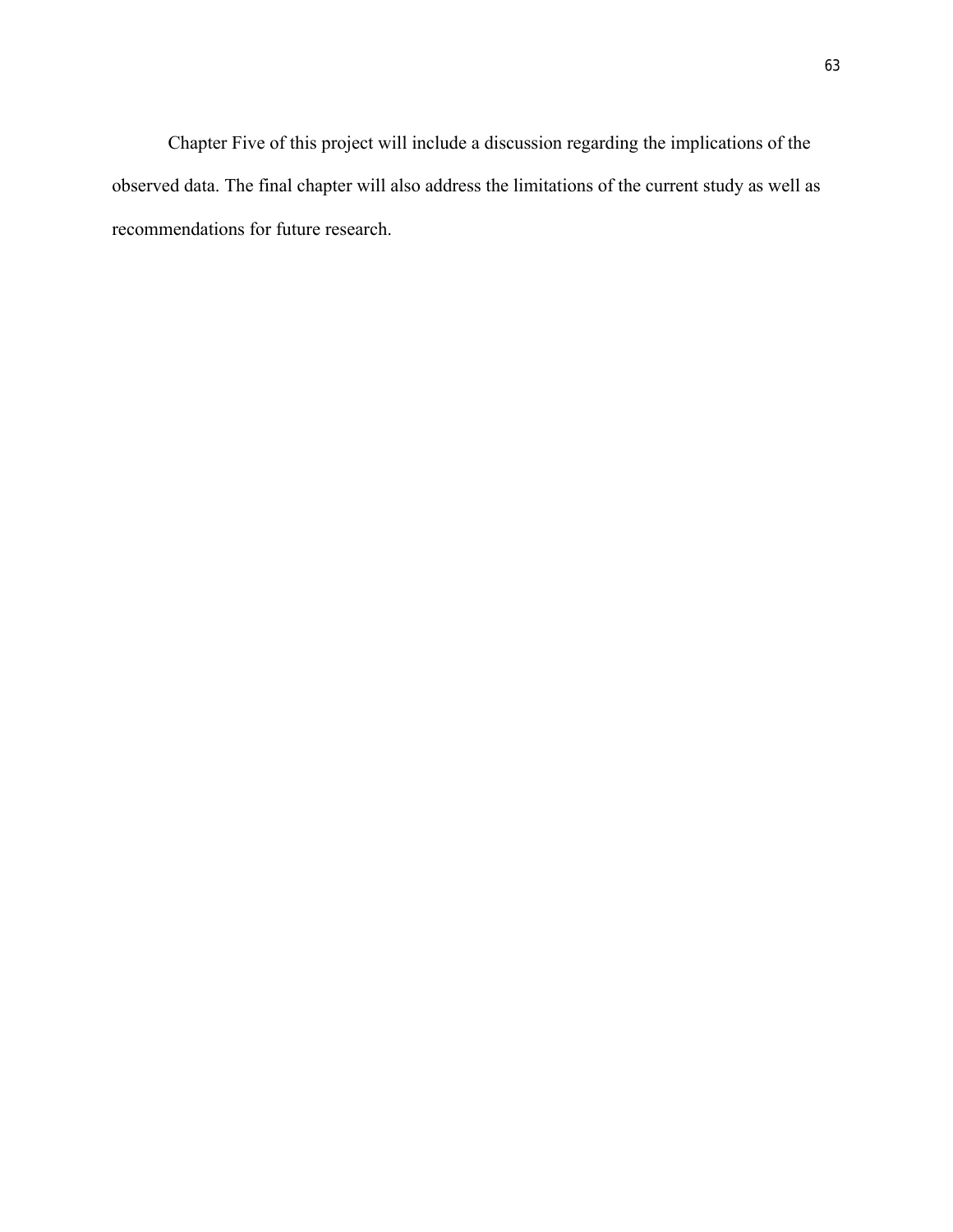#### **Chapter Five: Discussion**

#### **Implications for Practice**

Since the Qing Bao Zhu Yu Tang formula is new and not widely used in Traditional Chinese Medicine practice, the findings of the current study have implications for herbal formula practice and application, especially in terms of the impact of the formula on infertility, ovarian cysts, PCOS, the removal of blood stagnation and blood stasis, relieving menstrual pain during and before the menstrual period starts and uterine tract infections.

Infertility is the most common associated byproduct of endometriosis. Forty percent of endometriosis cases also include the presence of infertility. In the current study, 53 of the 120 endometriosis patients (44.2 %) also had infertility. In the current study with the use of the Qing Bao Zhu Yu Tang formula, 30 of the 53 (56%) patients were able to get pregnant. The results of the current study complement the work of Maars (1991), Ling (1999) and Farquhar (2007), by providing a preliminary systematic study showing that the effective treatment of endometriosis using herbals can result in pregnancy.

The condition of ovarian cysts was observed in 38 of 120 cases (31.7%) in the current study. Every one of the 38 cases reported improvement with treatment using the Qing Bao Zhu Yu Tang formula. The data observed in the current study are consistent with the data yielded in the study by Flower et al., (2010) which showed that 40% of endometriosis cases also manifested the condition of ovarian cysts. The data from the current study have strong implications for TCM practitioners who treat women with endometriosis with accompanying ovarian cysts.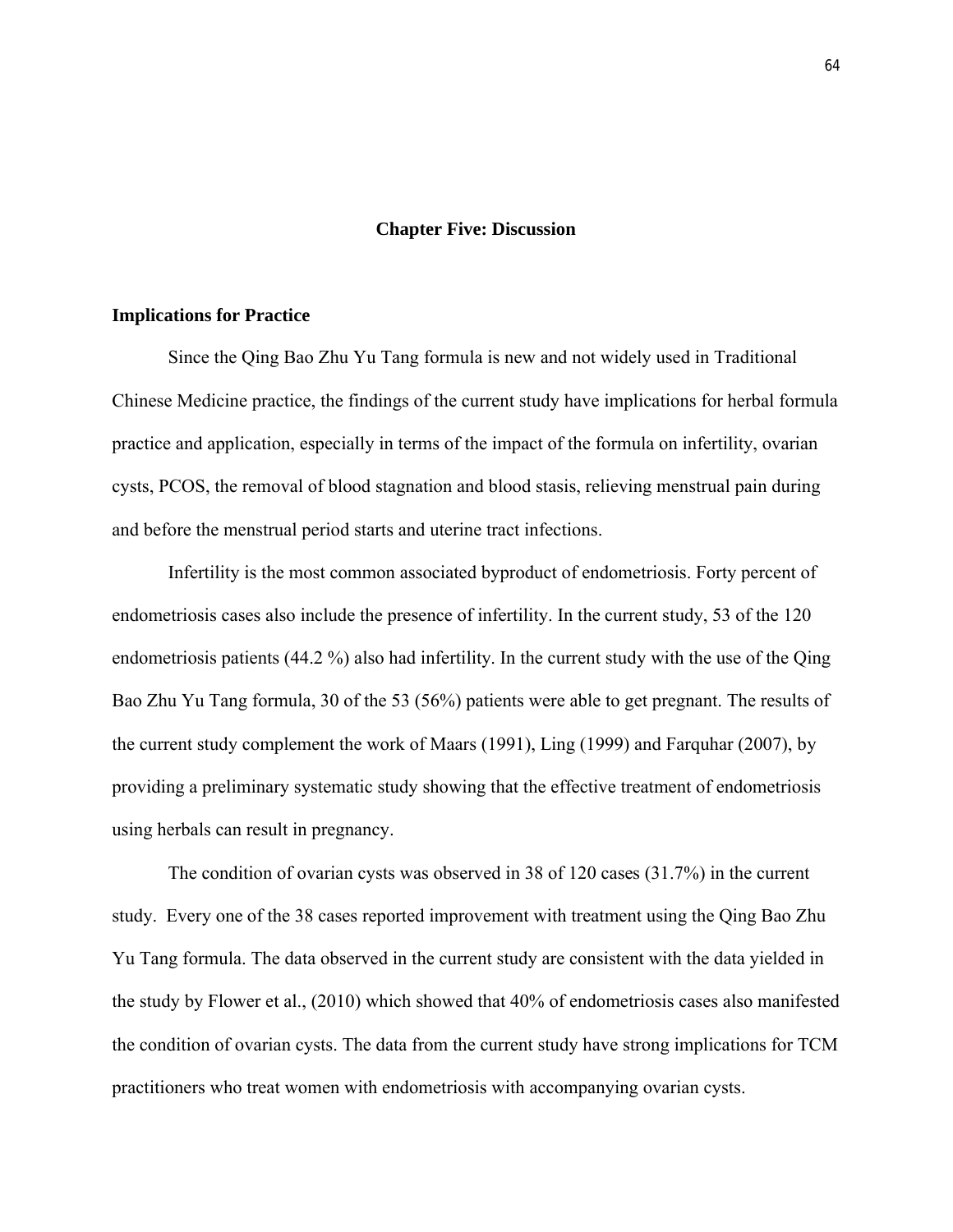Practitioners should give careful consideration to the use of the Qing Bao Zhu Yu Tang formula when dealing with similar cases. This is an area that has not been engaged in prior literature. As a result, the findings of the current study are groundbreaking in relation to the treatment of endometriosis cases when ovarian cysts are present.

While in the current study the number of cases of endometriosis that also included the condition of PCOS was small  $(n=7)$ , the data show that each of those seven cases reported that the PCOS condition disappeared or was helped significantly by the treatment with the Qing Bao Zhu Yu Tang formula. Even though the numbers were small regarding the impact of the formula on the condition of PCOS, there is clear indication that further research is needed in this area. Further research is important in this area since PCOS is not only associated with infertility, but also with a higher incidence of insulin resistance (Type 2 Diabetes), no ovulation, amenorrhea and hyper-secretion of androgen (testosterone).

Because it is such a commonly occurring and often non-specific symptom, data regarding the symptom of vaginal discharge were not formally analyzed in the current study. However, in the current study, 19 charts of endometriosis patients also included the symptoms of excessive vaginal discharge. Again the implications of TCM theory is much more clear in treatment of endometriosis than Western Medicine. The Qing Bao Zhu Yu Tang formula provides a viable alternative for treating both non-specific and endometriosis related excessive vaginal discharge.

#### **Limitations of the Current Study**

One limitation of the current study is the limited sample size used, as well as the geographic factor of the location of Ohm's clinic where all the charts review originated. Because all samples come from one location of Ohm's clinic, there is the possibility that those who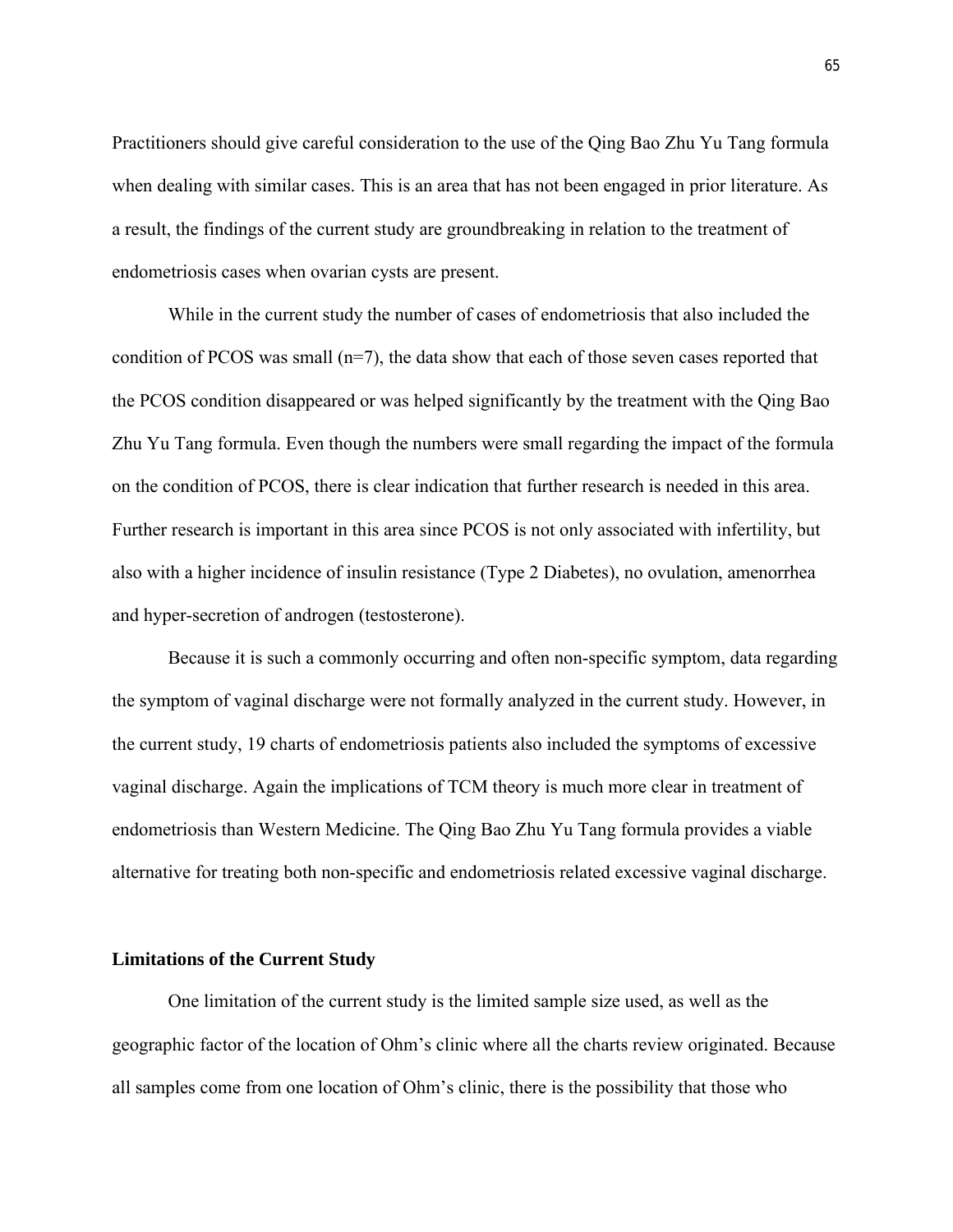sought treatment at this clinic might not reflect the general population. However this factor is not likely since the patients seen at Ohm's clinic represent a wide range of ages, ethnicities and presenting problems.

Another limitation is that the current study was not a clinical trials study. There were no control, placebo or treatment groups to test the impact of the formula in order to discern differences regarding the effects of the herbal treatment among those groups. The use of clinical trial research, and especially clinical trial research that incorporates placebo and no treatment groups, introduces a number of ethical issues that are questionable and unable to be actualized in a private practice clinical setting.

#### **Recommendations for Future Research**

Since the current study involved chart review method, the next step in the path of research would be to design and conduct single blind and possibly double blind studies regarding the use of the formula. Those studies should include placebo and no treatment groups to verify the effectiveness of the Qing Bao Zhu Yu Tang formula. Additional research needs to be done with further control for the factor of ethnicity. Further, more controlled clinical studies will be needed to clarify the clinical efficacy of natural medicinal herbs in the treatment of endometriosis-associated pain and investigate herb–herb and, the interaction of Traditional Chinese Medicine with hormones drug–herb interactions and other toxicities. It is critical to establish streamlined registration procedures for natural medicinal products, particularly herbal ones that have a long tradition of safe use.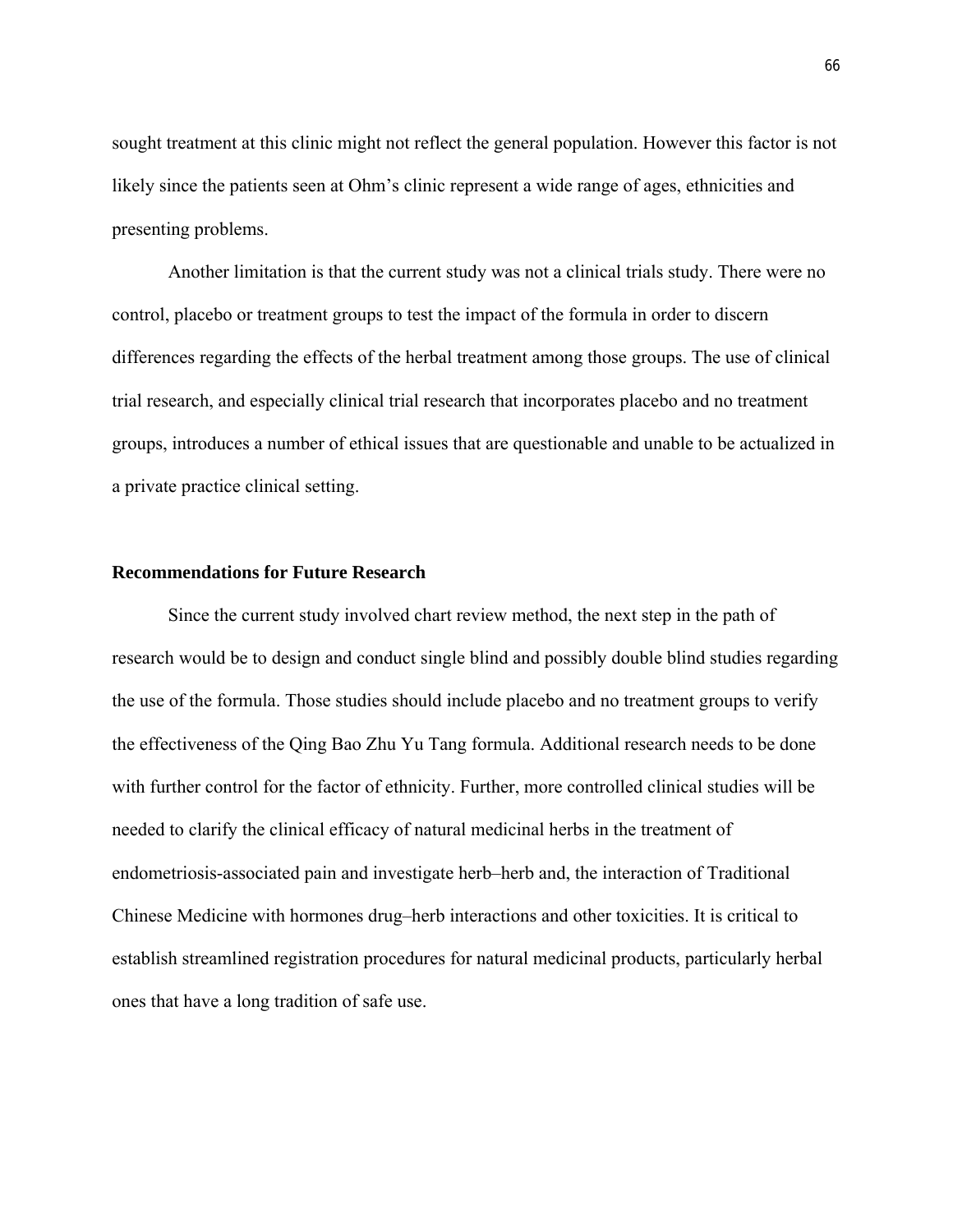# **Conclusions**

As a result of the current study the researcher concludes that the Qing Bao Zhu Yu Tang formula is effective in the treatment of endometriosis. The formula shows standardization more like in the field of Bio-medicine treatment. It is also effective in the treatment of infertility, PCOS and ovarian cysts, vaginal discharges. The formula also shows promise in the prevention of endometriosis, infertility, ovarian cysts and PCOS. Consistent with the findings of the current study, TCM practitioners who treat ob-gyn cases should consider using the Qing Bao Zhu Yu Tan formula.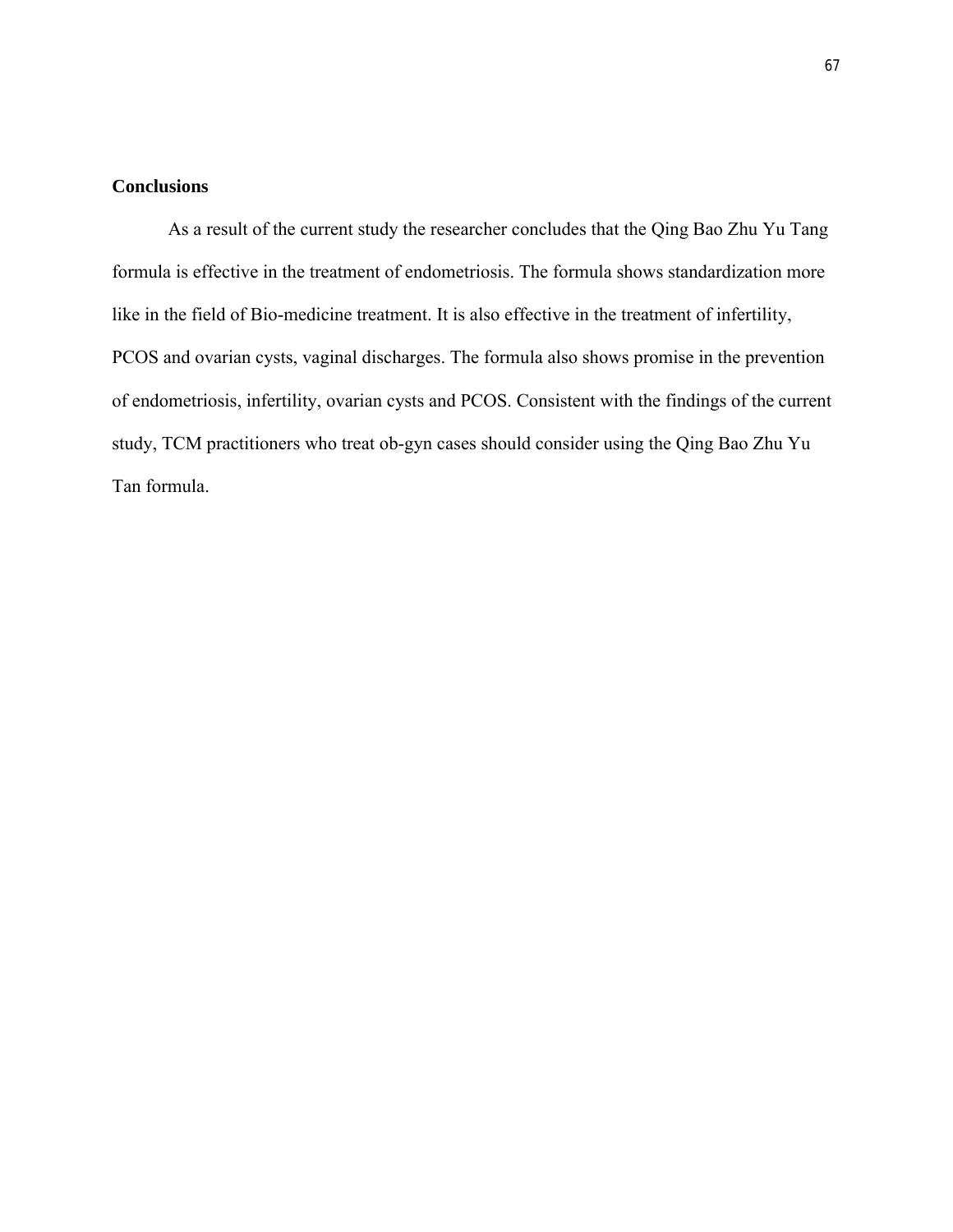#### **References**

- Arici, A., Tazuke, D.I., Attar, E., Kliman, H.J., Olive, D.L. (1996). Interleukin-8 concentration in peritoneal fluid of endometriosis and modulation of interleukin-8 expression in human mesothelial cells. *Molecular Human Reproduction* 2:40.
- Babaknia, A. S., Tabibzadeh, E., Zupi, A., Babaknia, R., Liu, D., Marconi & Romanini, C. (1993). Physiology: Site and menstrual cycle-dependent expression proteins of the tumor necrosis factor (TNF) receptor family, and BCL-2 on co-protein and phase-specific production of TNFα in human endometrium. *Oxford Journals Medicine Reproduction, 10*(2), 277-286.
- Ballweg, M. (2004). Impact of endometriosis on women's health: Comparative historical data show that the earlier the onset, the more severe the disease. *Best Practice & Research in Clinical Obstetrics and Gynecology, 18*(2), 201-218.
- Bensky, Dan & Gamble, Andrew. (2005). Chinese Herbal Medicine: Materia Medica: Eastland Press. Seattle, Washington.
- Brosens, I.A. & Brosens, J. J. (2000). Is laparoscopy the gold standard for the diagnosis of the endometriosis*? European Journal of Obstetric & Gynecology and Reproductive Biology*, 88(2), 117-119.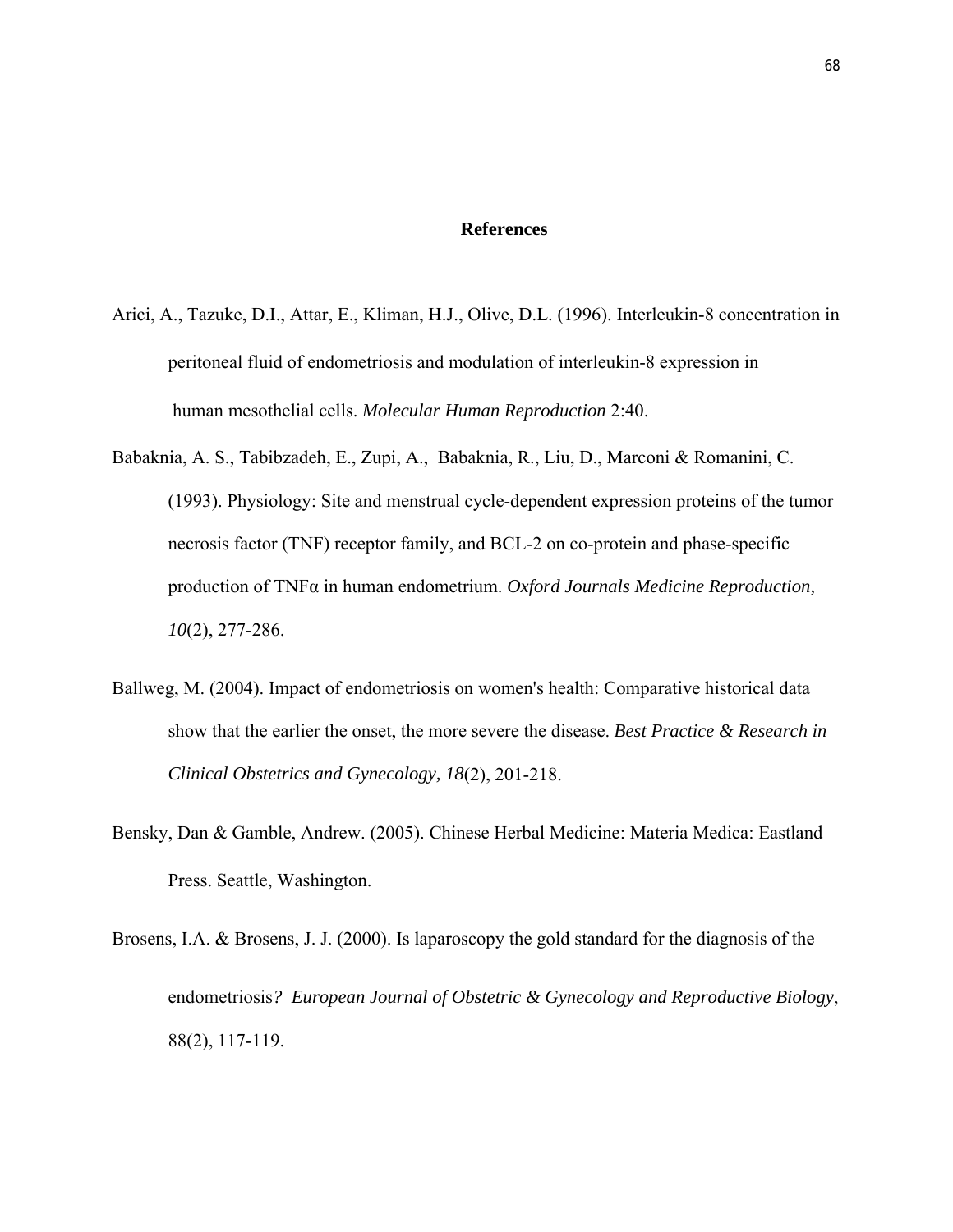- Cai, X. S. (1982). Forty-three cases of endometriosis treated by differentiation of syndromes. *Shanghai Journal of Traditional Chinese Medicine*, *4*, 12–13.
- Cao, L. X. (1983). Endometriosis as treated by traditional Chinese medicine. *Journal of the American College of Traditional Chinese Medicine*, *1,* 54–57.
- Cao, L. X. (2002). Preventive and therapeutic effect of E-leng capsule on post-operation. *Endocrinology, 143*(6), 2119-2138.
- Carlstrom, K., Brody, S., Lunell, N., Lagrelius, A., Maturitas, A., 1988. Dehydroepiandrosterone sulphate and dehydroepiandrosterone in serum: Differences related to age and sex. *The New Harvard Guide to Women's Health* 10 (4), 297-306.
- Chen, J.K. & Chen, T.T. (2004). Chinese Medical Herbolgy and pharmacology. Art of Medicine Press Inc: City of Industry, California.
- Chen, F.P., Yung, K.S., Ning, L., & Sing, K. L. 1998. The use of serum CA-125 as a marker for endometriosis in patients with dysmenorrhea for monitoring therapy and for recurrence of endometriosis. *Acta Obstetricia Gynecologica Scandinavica*, 77(6), 665-665.
- Cottreau, C. M., Ness, R. B., Modugno, F., Allen, G. O., & Goodman, M.T. (2006). Endometriosis and its treatment with Danazol or Lupron in relation to ovarian cancer. *Human Reproduction, 21*, 1237-1242.
- Daniel, E., Kay, C.M., & Paul, W.M. (1965), Treatment of Botulism with Guanidine Early Neurophysiologic Studies. Human Reproduction Update 2004, *Oxford Journal of Medicine*, 13 (5) 487-499.
- Decherney, A. H. (1992). Endometriosis: recurrence and retreatment. *Clinical Therapeutics,* 14(6):766-72.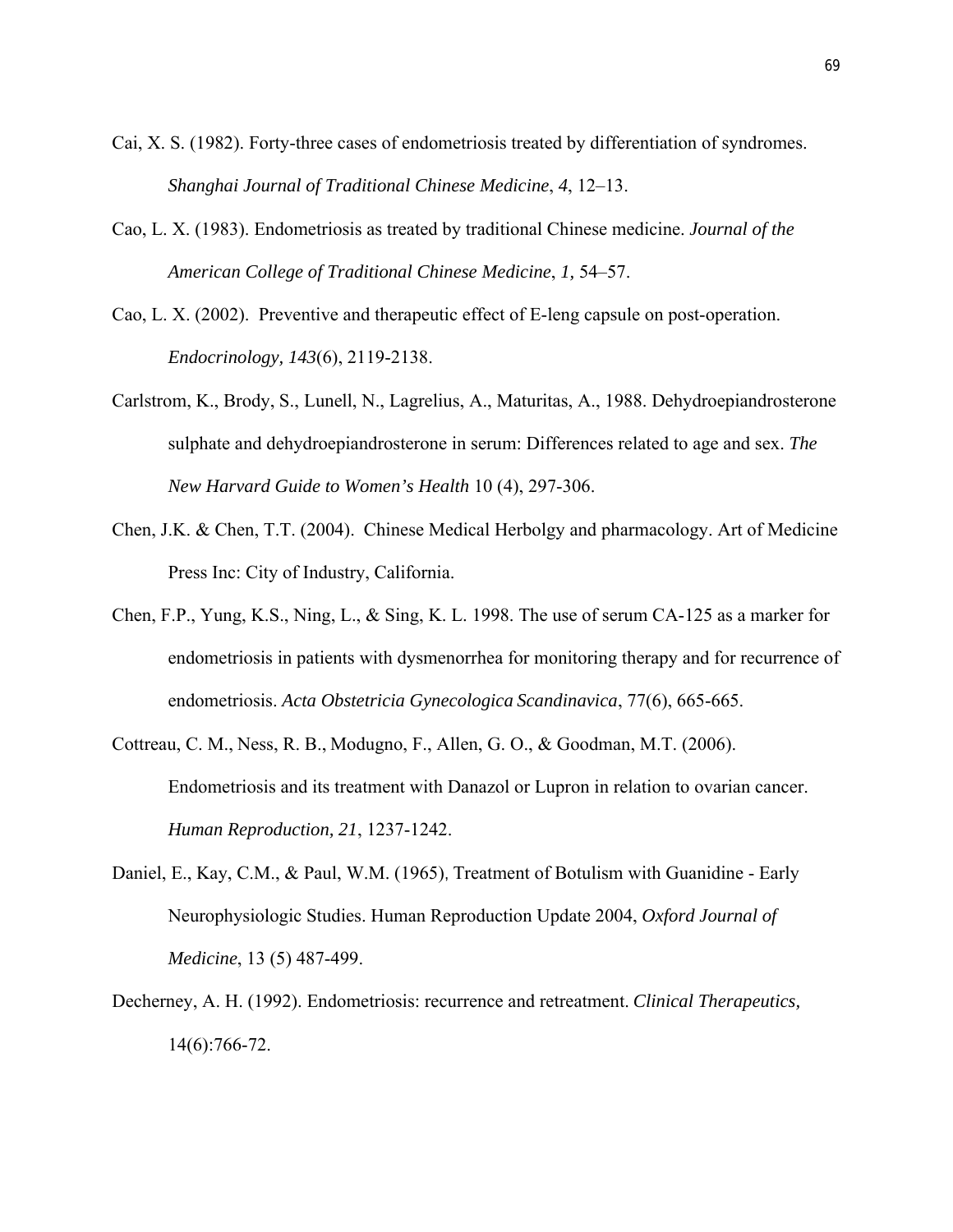Dharmananda, S. (2002). Chinese Herbal Therapy for endometriosis. *Internet Journal of the Institute for Traditional Medicine and Preventive Health Care,* Web posting May 2002.

D'Hooghe, T.M., Debrock, S., Hill, J.A. & Meuleman, C. (2003). Endometriosis and subfertility: Is the relationship resolved? *Seminars in Reproductive Medicine*, 21:243-254.

Farquhar, C. M. (2007). Endometriosis . *British Medical Journal, 334*(7587), 249–253.

- Farquhar, C. M. (2000). Extracts from the "clinical evidence" Endometriosis. *British Medical Journal*, 320:1449-1452.
- Fedele, L. & Berlanda, N. 2004. Emerging drugs for endometriosis. *Expert Opinion on Emerging Drugs*, 9, (1) 67-177.
- Flower A., Liu, J. P., Chen, S., Lewith, G. & Little, P. (2009). Chinese herbal Medicine for endometriosis. *Gynecology Obstetric Investigation* 68(2), 116-121.
- Gearing, R., Mian, I. & Barber, J. (2006). A methodology for conducting retrospective chart review research in child and adolescent psychiatry. *Journal of the Canadian Academy of Child and Adolescent Psychiatry.* 15 (3), 126-134.
- Gleicher, N. & Pratt, D. (1993). Abnormal (auto) immunity and endometriosis. *International Journal of Gynecology and Obstetrics.* 40, Suppl: 21-7.
- Guarates, B. & Bulun, S.E. (2003). Endometriosis: The ultimate hormonal disease, *Seminar Reproduction Medicine* 21:125.
- Halme, J., Becker, S., Hammond, M.G., Rai, S. (1983). Increased activation of pelvic macrophages in infertile women with mild endometriosis. *Fertility and Sterility,* 44:772.
- Harada, T., Kaponis, A., Iwabe, T., Taniguchi, F., Makrydimas, G., Sofikitis, N., Paschopoulos, M., & Terakawa, N. (2004). Apoptosis in human endometrium and endometriosis. *Human Reproduction update.* 10(1), 29-38.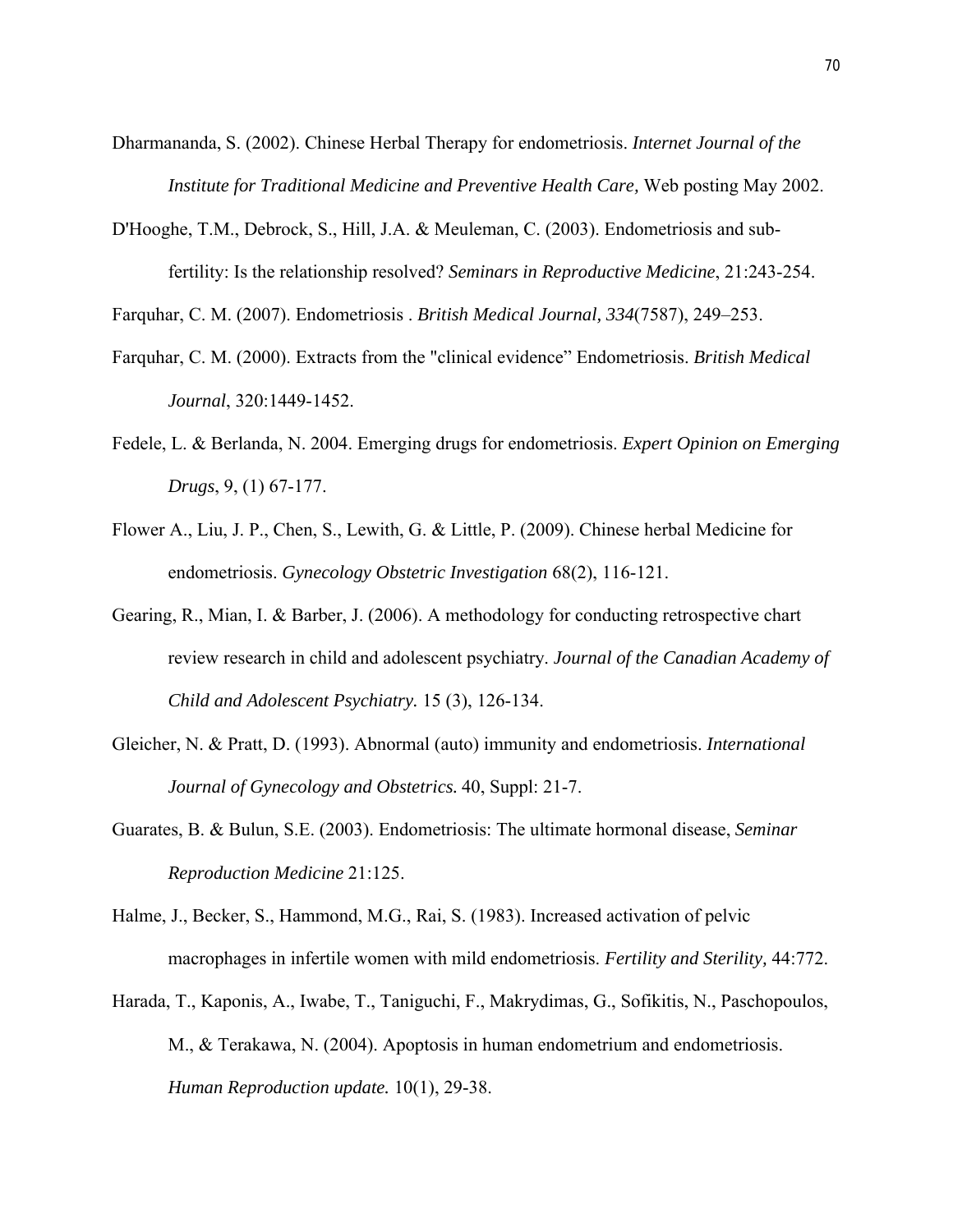- Hill, J.A., Faris, H.M., Schiff, I., Andersib, D.J. (1988). Characterization of leukocyte subpopulations in the peritoneal fluid of women with endometriosis. *Fertility and Sterility* 50, 216.
- Hu, G.Z. & Li, X.Y. (1995). Forty-eight endometriosis patients treated by the principle of eliminating stagnation and activating blood circulation, *Shanghai Journal of Traditional Chinese Medicine* 2, 38–40.
- Huge, E., Brown. J., Collins, J. J., Farquhar, C., Fedorkow, D. M. & Vanderkerchove, P. (2007). Ovulation Suppression for endometriosis for women with sub fertility. *Cochrane Database of Systematic Reviews.* Issue 3. Wiley Online review: 20 JAN 2010.
- Iwabe, T., Harada, T. & Teralawa, N. (2002). Role of cytokines in endometriosis-associated infertility. *Gynecology and Obstetrics Investigations*. 53(suppl.1):19-25.
- Johnson, N. & Farquhar, C. (2006). Endometriosis. *Clinical Evidence* 15 on line version search date April 2006.
- Kao, L.C. (1996). Global gene profiling in human endometrium during the window of implantation. *The Journal of Clinical Endocrinology & Metabolism,* 81(3), 1046-1050.
- Kitawaki J., Kado N., Ishihara H., Koshiba H., Kitaoka ., Honjo H. (2002). Endometriosis: The pathophysiology as an estrogen-dependent disease. *The Journal of Steroid Biochemistry and Molecular Biology,* 83(1-5), 149-155.
- Knapp, V.J. (1999). How old is endometriosis? The late 17th-and 18th-century European descriptions of the disease. *Fertility and Sterility,* 72(1), 10-4.
- Li, X.Y. (1991). Method of kidney tonifying and stasis removing for 74 cases of endometriosis. *Shanghai Journal of Traditional Chinese Medicine*, 7, 20–21.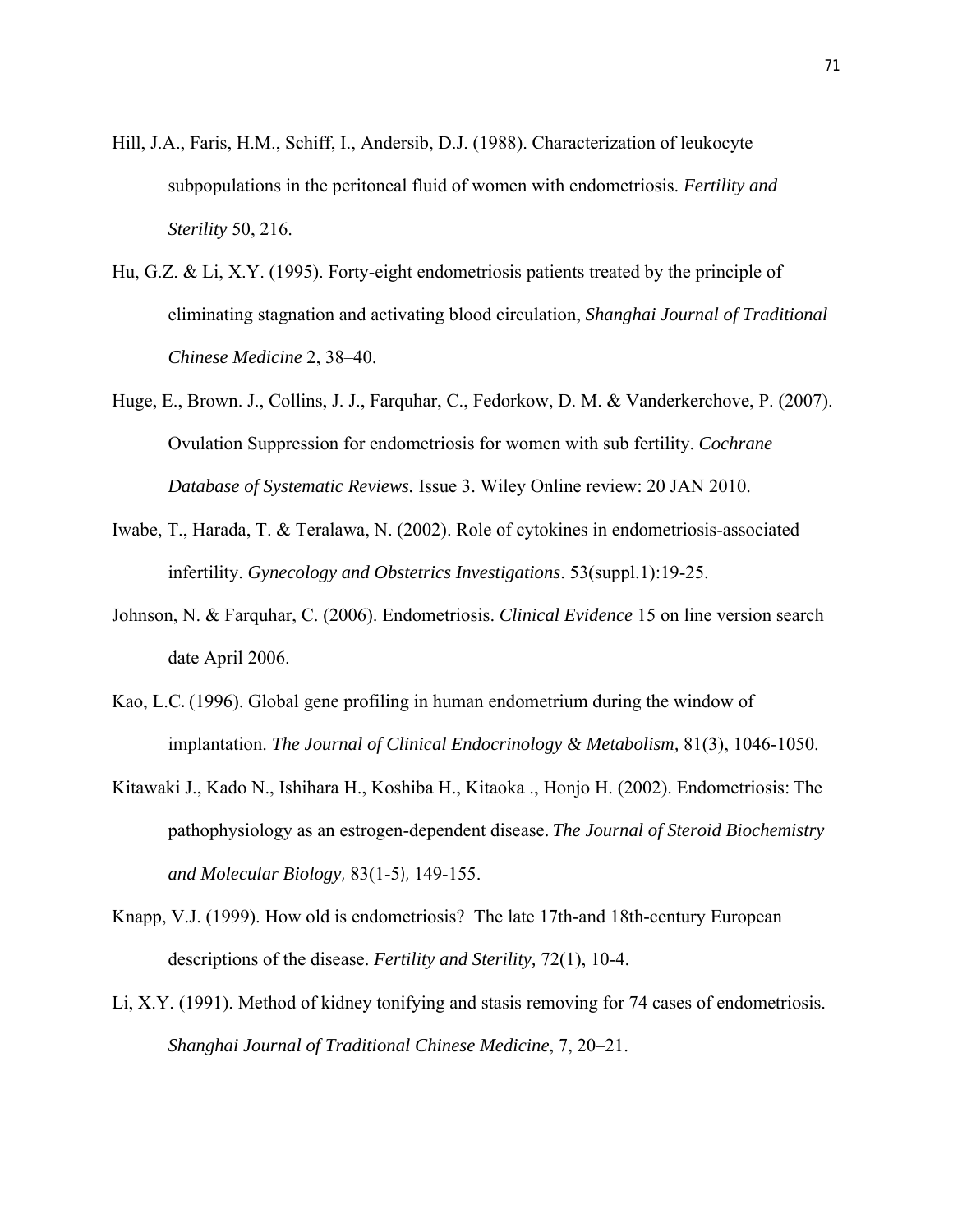- Ling, F.W., (1999). Randomized trial of depot leuprolide in patients with chronic pelvic pain and clinically suspected endometriosis- A Pelvic Pain Study Group. *Obstetrics and Gynecology,* 93, 51-58.
- Lyttleton, J. (2004). Treatment of infertility with Chinese Medicine, London: Churchill Livingston Elsevier
- Machioia, G. (1998). Obstetrics and Gynecology in Chinese Medicine. Churchill Livingstone Press.
- Maeda, N., Lzumiya, C., Yamamoto, Y., Oguri, H., Kusume, T., Fukaya, T. (2002). Increased killer inhibitory receptor KIR2DL1 expression among natural killer cells in women with pelvic endometriosis. *Fertility and Sterility* 77:297.
- Mahutte, N.G & Arici, A. (2003). Medical management of endometriosis associated pain. *North American Clinical Obstetrics and Gynecology,* 30(1), 133-150.
- Malinowski, A., Szakowski, M., Wilczynski, J., Banasic, M. & Puchala, B. (1995). Occurrence of antinuclear antibodies in women with endometriosis and unexplained infertility. *Gynecology Poland*, 66(7), 420-424.
- Mansour, G., Aziz, N., Sharma, R., Falcone, T., Goldberg, J. & Agarwal, A. (2009). The impact of peritoneal fluid from healthy women and from women with endometriosis on sperm DNA and its relationship to the sperm deformity index. *Fertility and Sterility*, 92, 61-67.
- Mattler, L., Windel, C., Premkumar, A., Cow, C., Wilson, J. & Hearns-Stokers, R. (2003). Diagnostic accuracy of laparosopy, magnetic resonance imaging, and histopathologic examinations for the detection of endometriosis. *Fertility and Sterility,* 79, 1078-1085.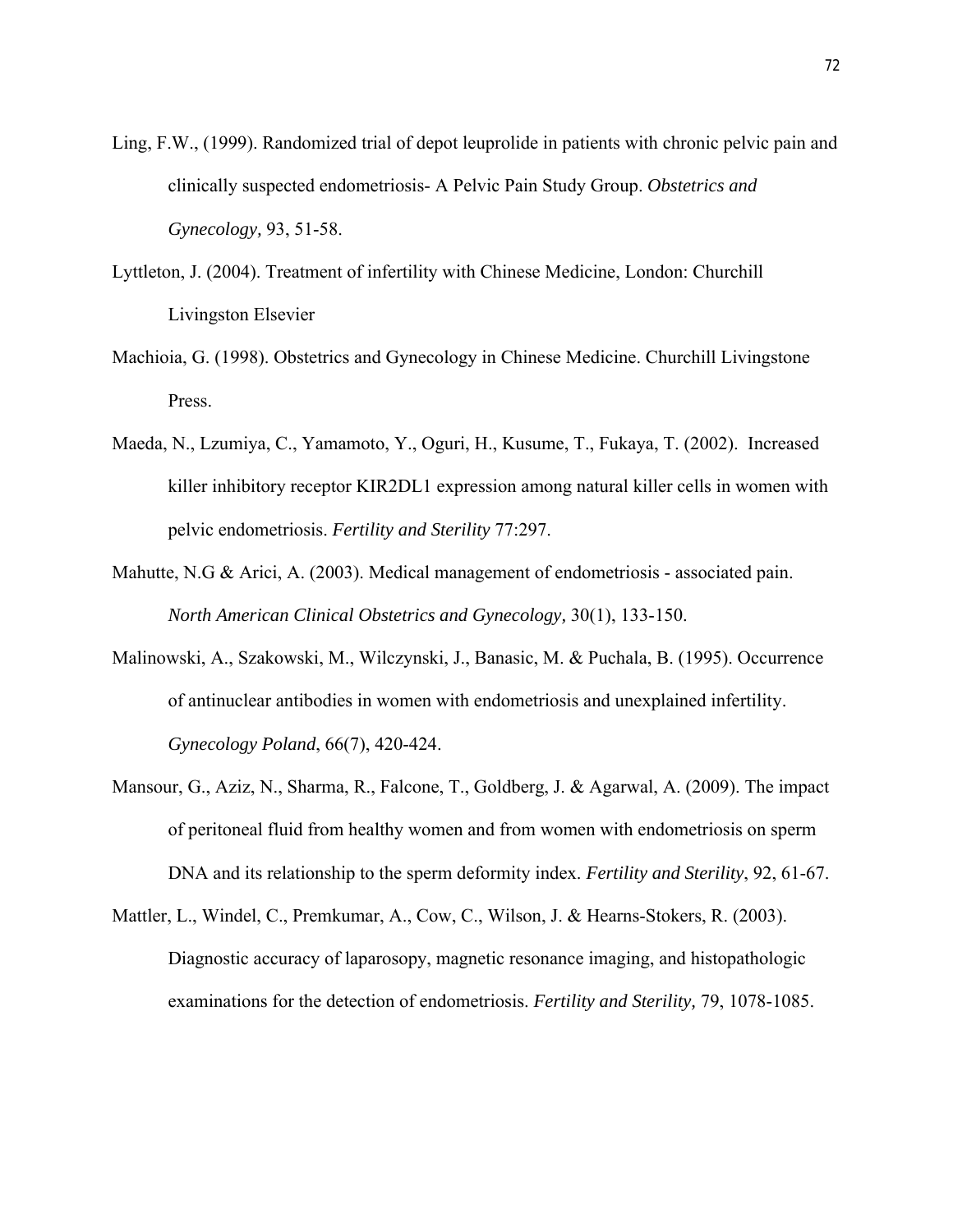- Prentice, A., Sari, K., Julie Brown., Alison Deary., Elaine S. B. (2000). Progestagens and antiprogestagens for pain associated with endometriosis Published Wiley Online the Cochrane Library: 21 JAN 2009.
- Rabijewski, M., Kozakowski, J., & Zgliczynski, W. (2005). The relationship between testosterone and dehydroepiandrosterone sulfate concentrations, insulin resistance and visceral obesity in elderly men*. Polish Journal of Endocrinolog,* 56 (6).
- Rai, P., Kota, V., Deendayal, M. & Shivaji, S. (2010) Differential proteome profiling of ectopic endometrium from women with endometriosis to understand etiology of endometriosis. *Proteomics Clinical Application,* 4(1), 48–59.
- Sampson, John A. (1927). Peritoneal endometriosis due to menstrual dissemination of endometrial tissue into the peritoneal cavity. *American Journal of Obstetrics and Gynecology,* 14, 422-469.
- Shao, G.Q, (1980). Clinical and experimental research on 156 cases of endometriosis treated by therapy of promoting blood circulation and removing stasis. *Shanghai Journal of Traditional Chinese Medicine,* 3, 4–6.
- Shiel, W.C. Jr. (2008). Websters Medical Dictionary ( $3<sup>rd</sup> Ed$ .). Springfield Massachusetts: Merriam Webster Incorporation.
- Shriver, E. K. (2005). National Institute of child health and human development. *Endokrynologia Polsaka,* 56 (6), 897-903.
- Simoens, S., Hummelshoj, L. & D'Hooghe, T. (2007). Endometriosis: cost estimates and methodological perspective. *Human Reproduction Update,* 13, 394-404.
- Simpson, JL., Elias J., Malinak, L.R., Buttram, V.C (1980). Heritable aspects of endometriosis, 1, Genetic studies. *American Journal Obstetric Gynecology* 137:327.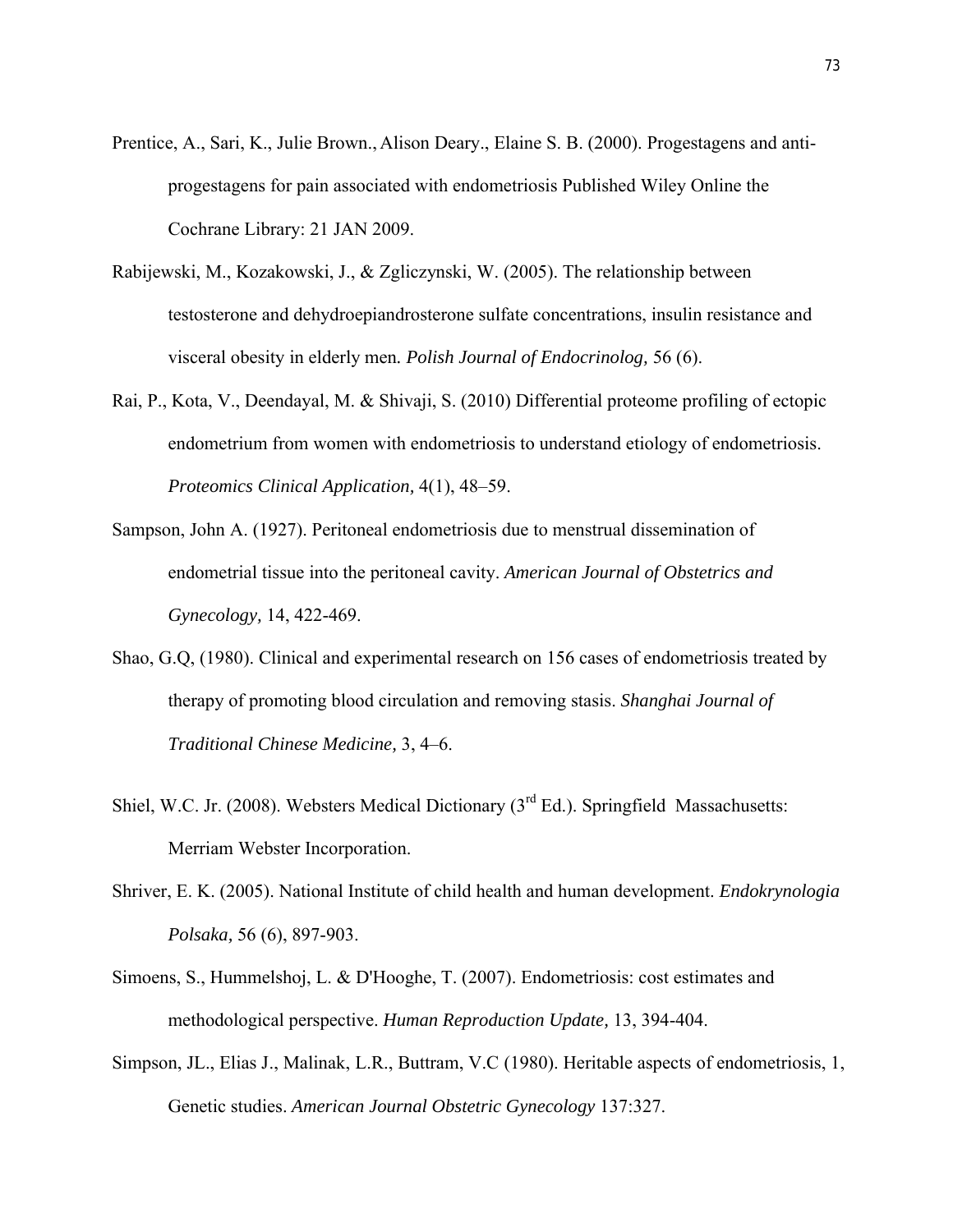- Speroff, L., Fritz, M.A. (2005). *Clinical Gynecologic Endocrinology and Infertility.* Philadelphia, PA: Lippincot, Williamson and Wilkinson.
- Vercellini, P., Somigliana, E., Vigano, P., Barbara, G. & Crosignani, P.G. (2009). Endometriosis: current therapies and new pharmacological developments. *Drugs,* 69(6), 649-675.
- Verkauf, B. S. (1987). Incidence, symptoms and signs of endometriosis in fertile and infertile women. *Journal of the Florida Medical Association,* 74, 671-675.
- Wheeler, J. M. (1989). Epidemiology of endometriosis associated infertility. *Journal of Reproductive Medicine* 34, 41-46.
- Yu, C.Q. (1995). Effect of Nei Yi Fang on plasma endorphin levels during the menstrual cycle in women with endometriosis. *Chinese Journal of Integrated Traditional and Western Medicine,* 15(1), 6-8.
- Zeitoun, K.M & Bulun S.E, (1999). Aromatase; a key molecule in the patho-physiology of endometriosis and a therapeutic target. *Fertility and Sterility* 72:961.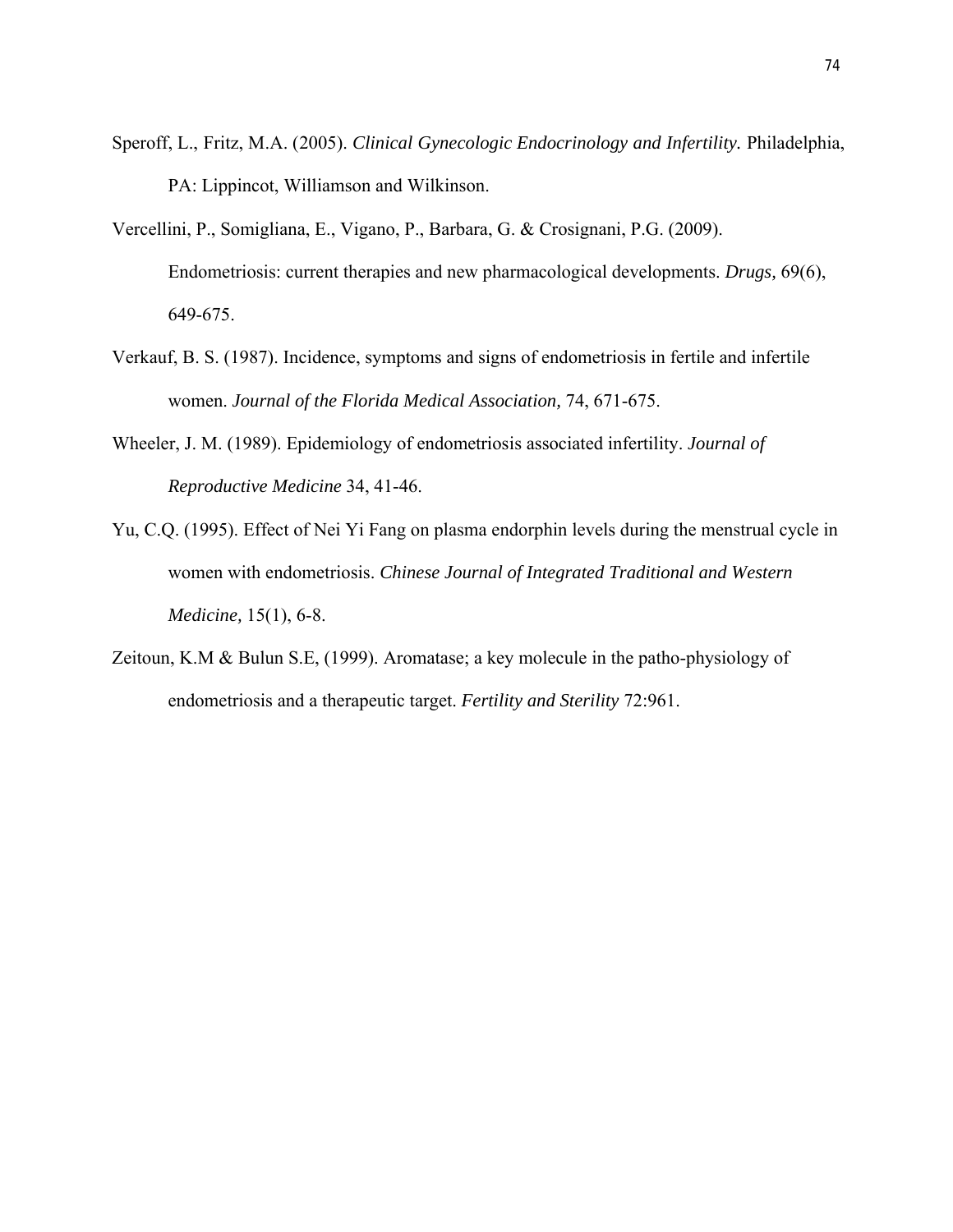**Appendix A: IRB Approval Letter**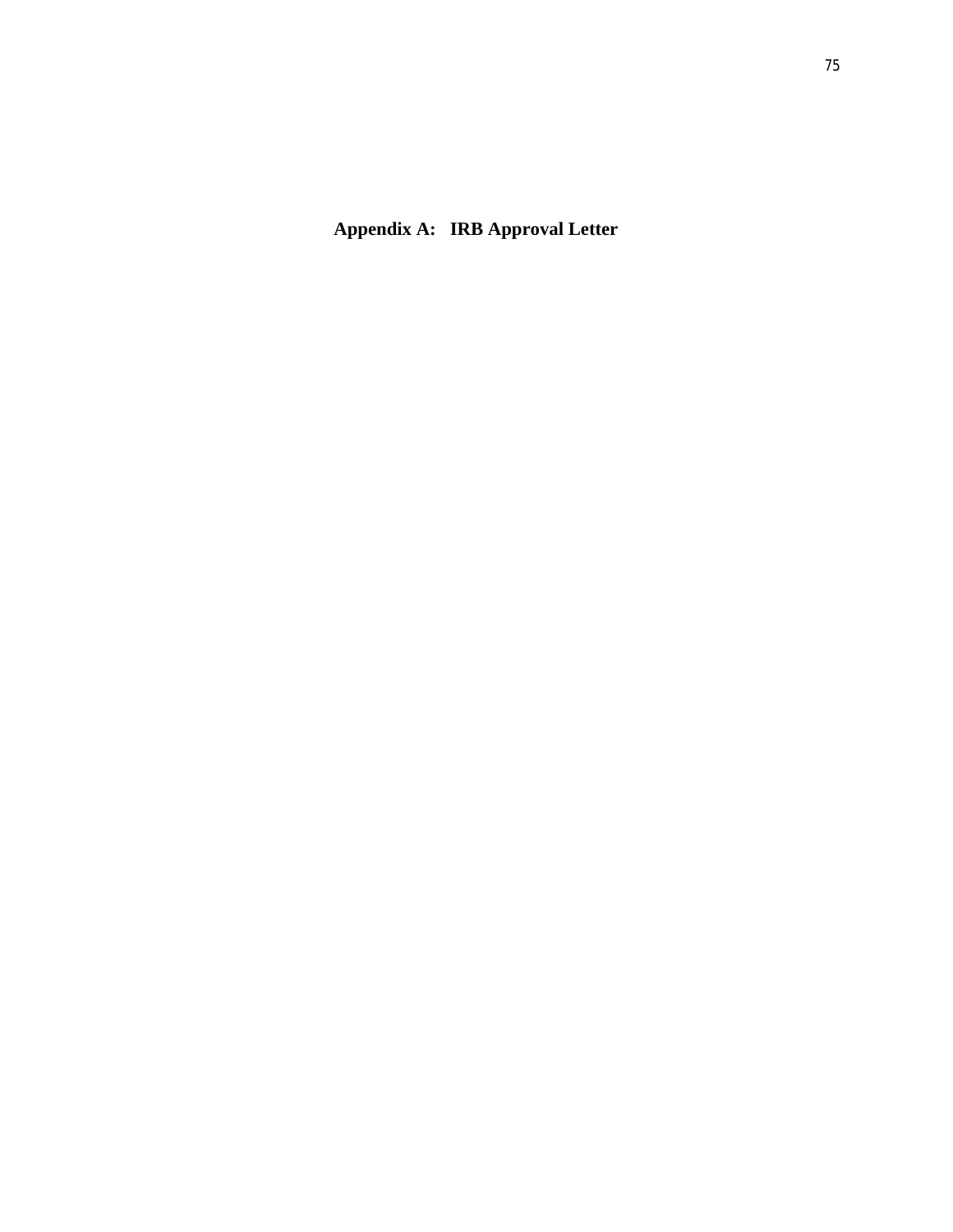**Appendix B:****American Society for Reproductive Medicine, Revised Classification of Endometriosis**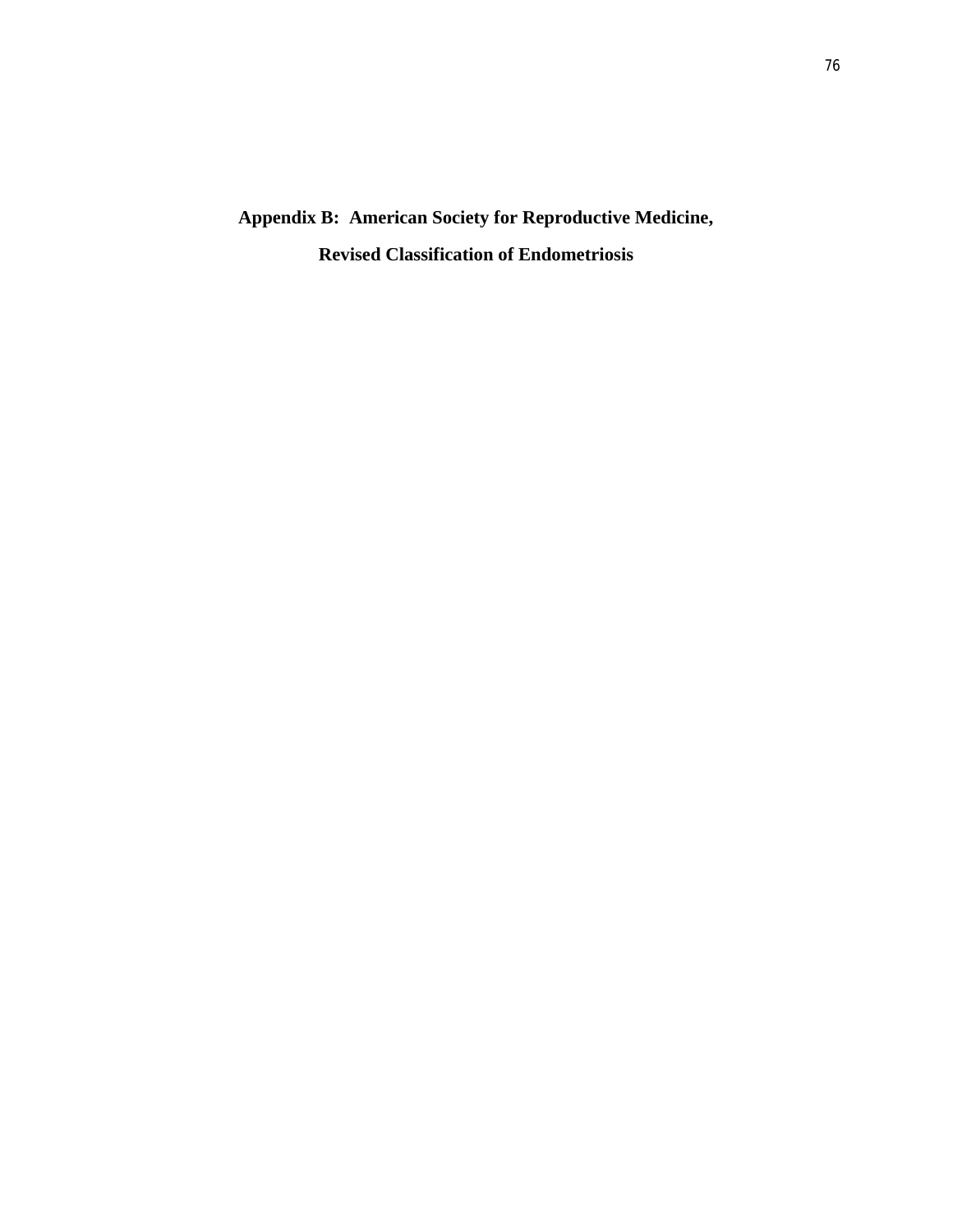## **American Society for Reproductive Medicine,**

## **Revised Classification of Endometriosis**

| Stage 1 (Minimal): 1-5            |                    | Stage II (Mild): 6-15      |                       |                  |
|-----------------------------------|--------------------|----------------------------|-----------------------|------------------|
| State III (Moderate): 16-40       |                    | Stage IV(Severe): $>40$    |                       |                  |
|                                   | Endometriosis      | $< 1$ cm                   | $1-3$ cm              | $>3$ cm          |
| Peritoneum                        | Superficial        | $\mathbf{1}$               | $\overline{2}$        | $\overline{4}$   |
|                                   | Deep               | $\overline{2}$             | $\overline{4}$        | $\overline{6}$   |
|                                   | R Superficial      | $\mathbf{1}$               | $\overline{2}$        | $\overline{4}$   |
| Ovary                             | Deep               | $\overline{4}$             | 16                    | 20               |
|                                   | L Superficial      | $\mathbf{1}$               | $\overline{2}$        | $\overline{4}$   |
|                                   | Deep               | $\overline{4}$             | 16                    | 20               |
|                                   | <b>Adhesions</b>   | $\overline{1/3}$ Enclosure | $1/3 - 2/3$ Enclosure | $>1/3$ Enclosure |
|                                   | <b>Right Filmy</b> | $\mathbf{1}$               | $\overline{2}$        | $\overline{4}$   |
| Ovary                             | Dense              | $\overline{4}$             | $\overline{8}$        | 16               |
|                                   | L Filmy            | $\mathbf{1}$               | $\overline{2}$        | $\overline{4}$   |
|                                   | Dense              | $\overline{4}$             | $\overline{8}$        | $\overline{16}$  |
| Tube                              | <b>Right Filmy</b> | $\mathbf{1}$               | $\overline{2}$        | $\overline{4}$   |
|                                   | Dense              | $4*$                       | $8*$                  | 16               |
|                                   | L Filmy            | $\mathbf{1}$               | $\overline{2}$        | $\overline{4}$   |
|                                   | Dense              | $4*$                       | $8*$                  | 16               |
|                                   |                    | Partial                    | Complete              |                  |
| Posterior Cul-de-sac obliteration |                    | $\overline{4}$             | 40                    |                  |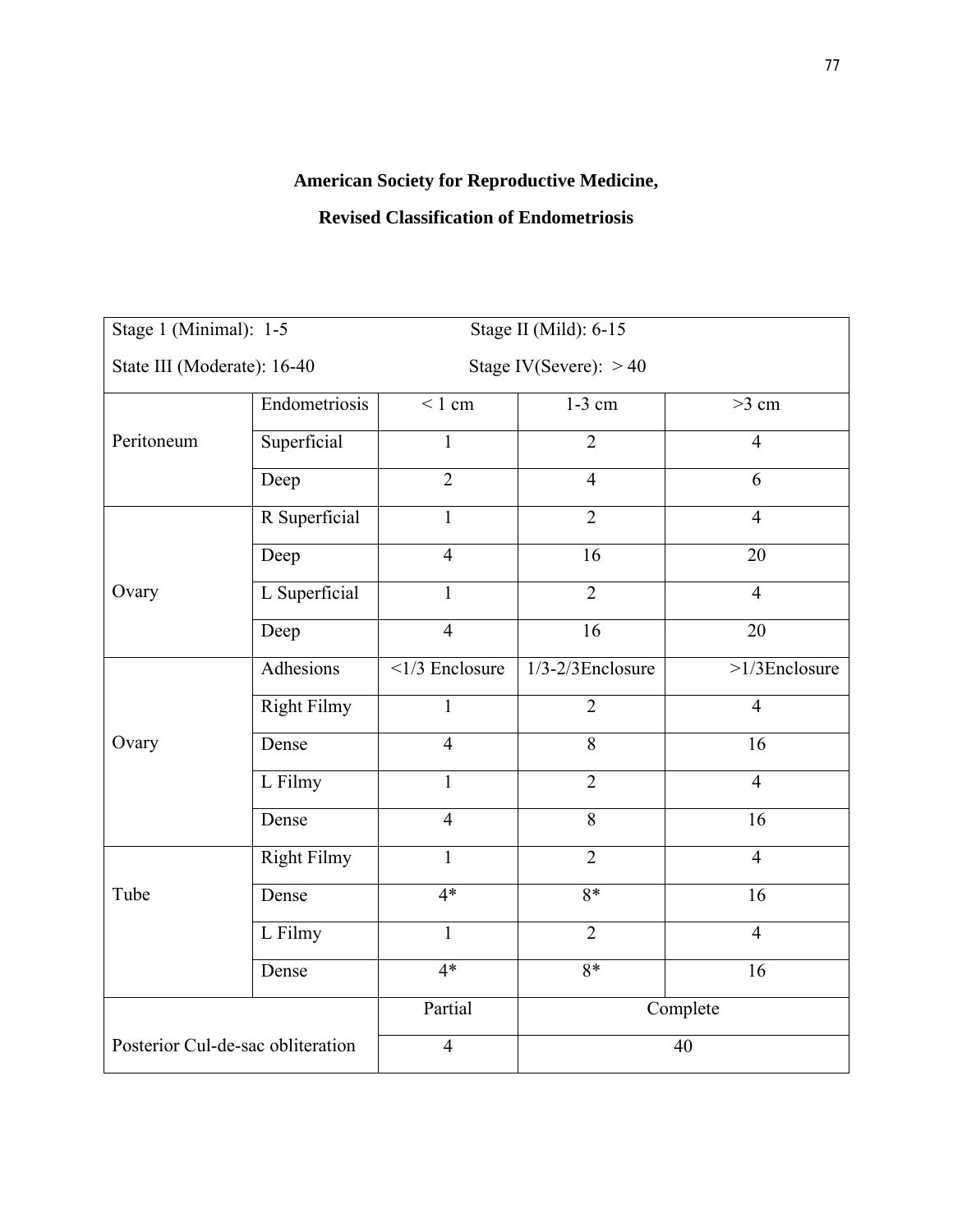\*If the fimbria at the end of the fallopian tube is completely enclosed, change the point assignment to 16. Denote appearance of superficial implant types are red  $[(R)$ , red-pink, flame like, vesicular blobs, clear vesicles], white [(W), operations, peritoneal defects, yellow brown], or black  $[(B)$ , black, hemosiderin deposits, blue]. Denote percent of total described as R  $\%$ , W<sub>\_%</sub>, and B<sub>\_%</sub>. Total should equal 100%. Figure 1 is modified from the revised American Fertility Society classification of endometriosis.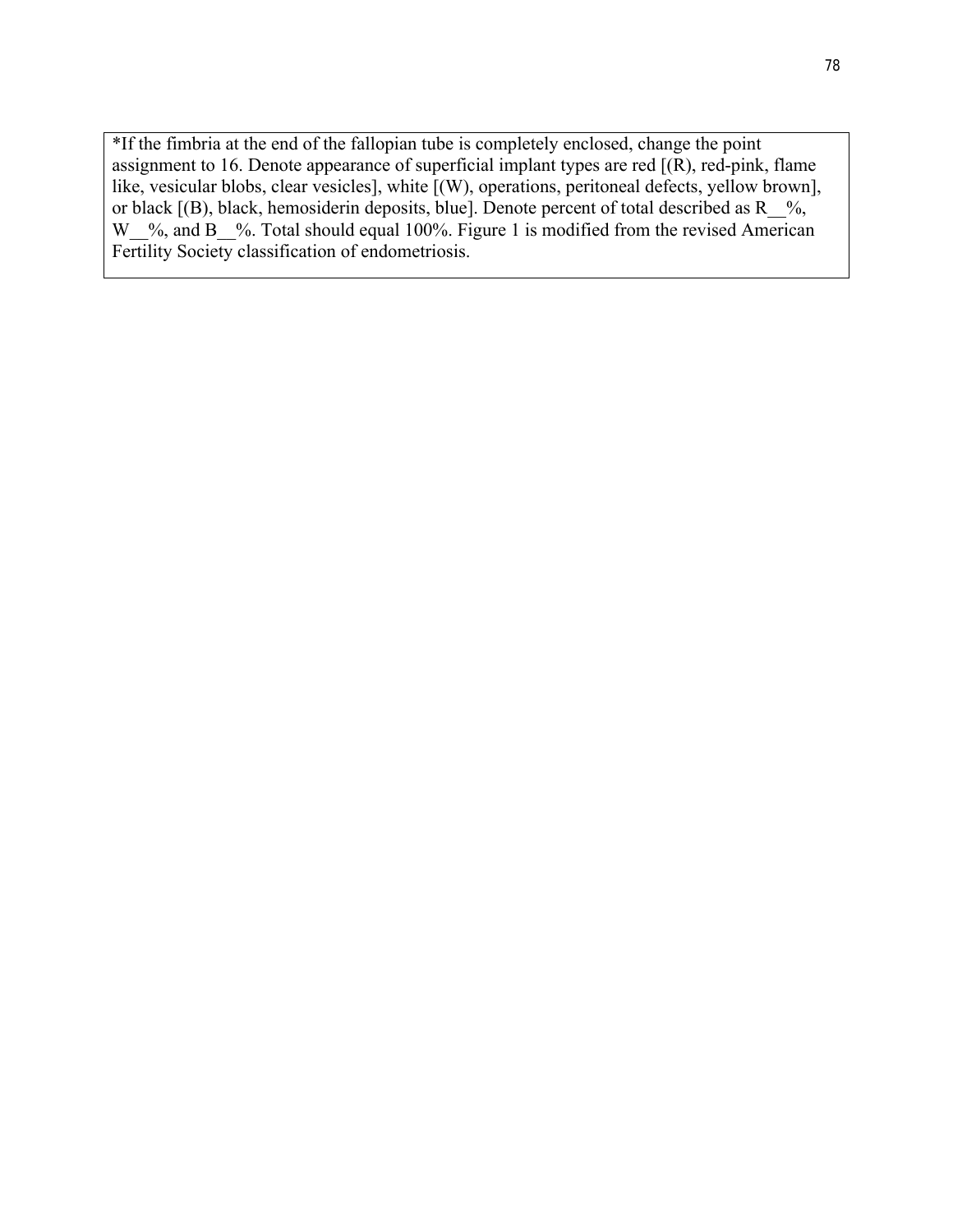**Appendix C: Copy of Data Collection Instrument**